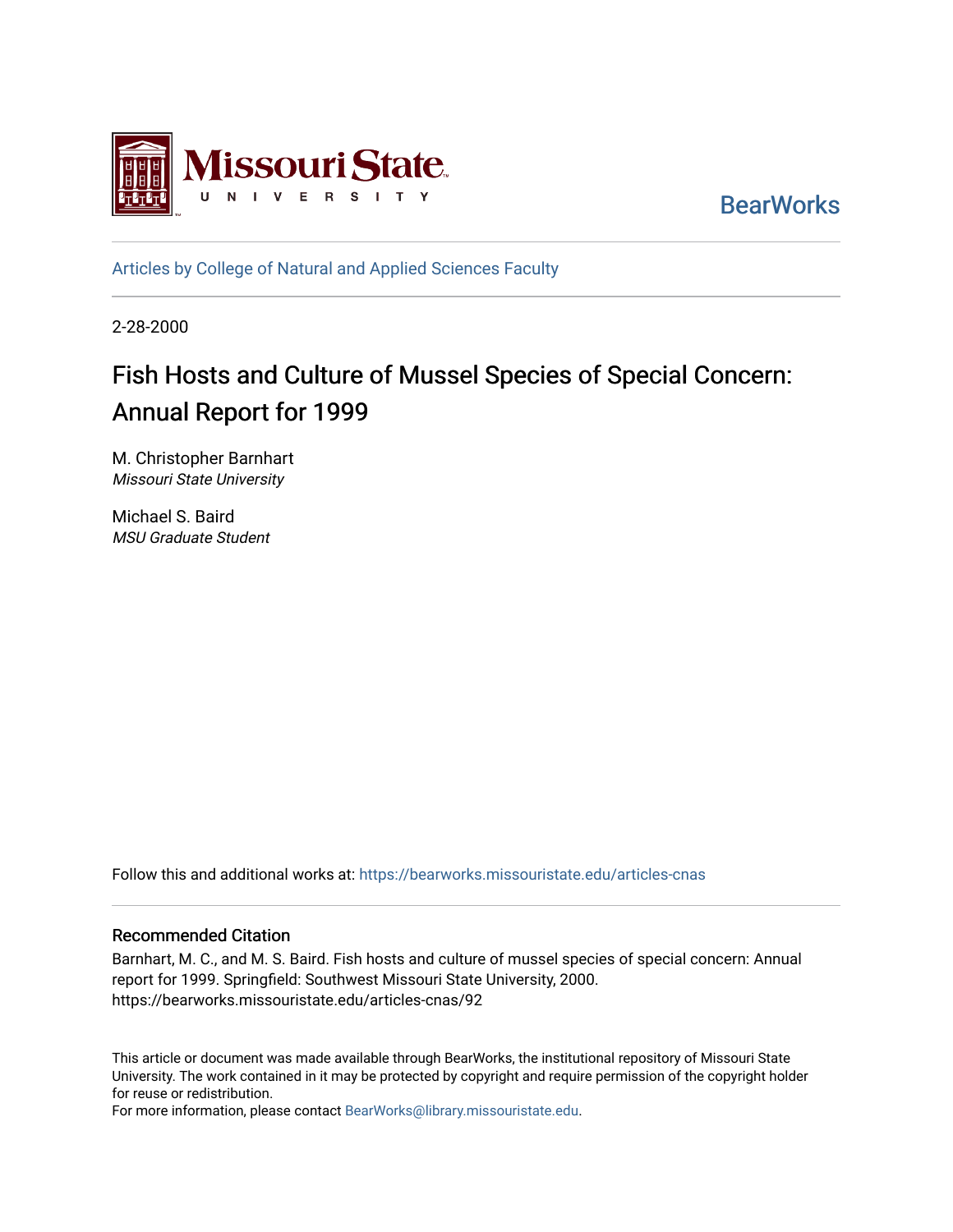## **Fish Hosts and Culture of Mussel Species of Special Concern: Annual Report for 1999**

| Date prepared: | <b>February 28, 2000</b>                                                                                                                                       |
|----------------|----------------------------------------------------------------------------------------------------------------------------------------------------------------|
| Submitted to:  | U.S. Fish and Wildlife Service<br>Missouri Ecological Services Field Office<br>608 East Cherry Street<br>Columbia, MO 65201                                    |
|                | and                                                                                                                                                            |
|                | <b>Natural History Section</b><br>Missouri Department of Conservation<br>P.O. Box 180<br>Jefferson City, MO 65102                                              |
| Submitted by:  | M. Christopher Barnhart and Michael S. Baird<br>Department of Biology<br>Southwest Missouri State University<br>901 S. National<br>Springfield, Missouri 65804 |
|                | Telephone: 417-836-5166<br>FAX: 417-836-6934<br>E-mail: MCB095f@mail.smsu.edu                                                                                  |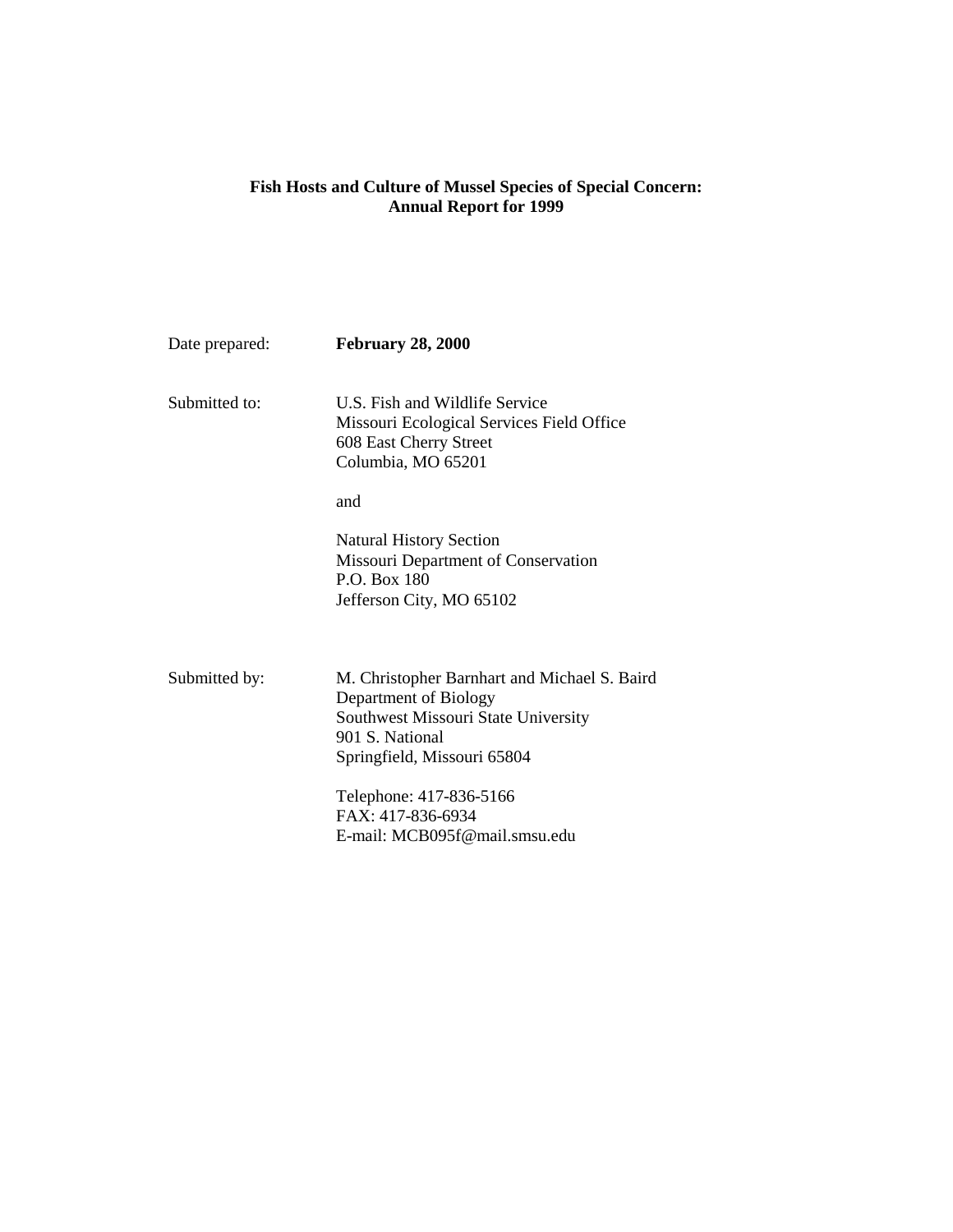#### **SUMMARY**

This report describes results of the second year of a 3-year investigation of reproductive biology of freshwater mussels (unionoids). At least 21 North American unionoids are already extinct and 69 species are federally classified as endangered (Williams et al. 1993, Neves et al. 1997). The purpose of this project is to provide information that will facilitate conservation and management of these unique organisms. Parasitism of larval unionoids on fish is a central feature of their biology. Knowledge of the host fish and the requirements of the juvenile life stages are prerequisite for propagation and restoration of endangered species. Therefore, we are attempting to identify fish hosts and key reproductive behaviors and to investigate the biology of cultured juveniles.

During the past year we investigated hosts of four mussel species. Laboratory host tests with spectaclecase (*Cumberlandia monodonta*) on 26 potential host species were all negative. Examination of natural infestations of glochidia on fish revealed a few *Cumberlandia* glochidia on bigeye chub (*Notropis amblops*) and a single glochidium on shorthead redhorse (*Moxostoma macrolepidotum*). These host associations must be considered tentative until transformation is observed. A natural infestation of threehorn wartyback (*Obliquaria reflexa*) was found on goldeye (*Hiodonta alosoides*). This host association is highly probable because the glochidia were numerous and had grown while encysted. To our knowledge, this is the first host that has been identified for *Obliquaria*. Laboratory tests showed that black sandshell (*Ligumia recta*) transforms well on walleye and less well on largemouth bass. Laboratory tests also indicated a new host association for rabbitsfoot mussel (*Quadrula c. cylindrica*), which transformed successfully on blacktail shiner (*Cyprinella venusta*). These are apparently the first host tests for the nominate subspecies of this mussel.

A pilot propagation project was carried out with Neosho muckets (*Lampsilis rafinesqueana*). The Neosho mucket is not yet federally classified as endangered, but is being considered for listing. Glochidia were collected in the Fall River, KS, and transformed on largemouth bass at the Chesapeake Fish Hatchery. Approximately 400 fish were inoculated in two experiments. Methods for the production, collection, transportation and release of juveniles were tested. Over 19,550 juveniles from this study were released in the Fall River Wildlife Refuge in Kansas. This release was a reintroduction of this species to historic habitat, from stock collected downstream in the same river. The release site currently (but not historically) lacks this species, and is separated from the source population by Fall River Reservoir, reducing concern regarding genetic "swamping". Cooperators in this project included personnel of the Missouri Department of Conservation, Kansas Wildlife and Parks Department, and the U.S. Fish and Wildlife Service.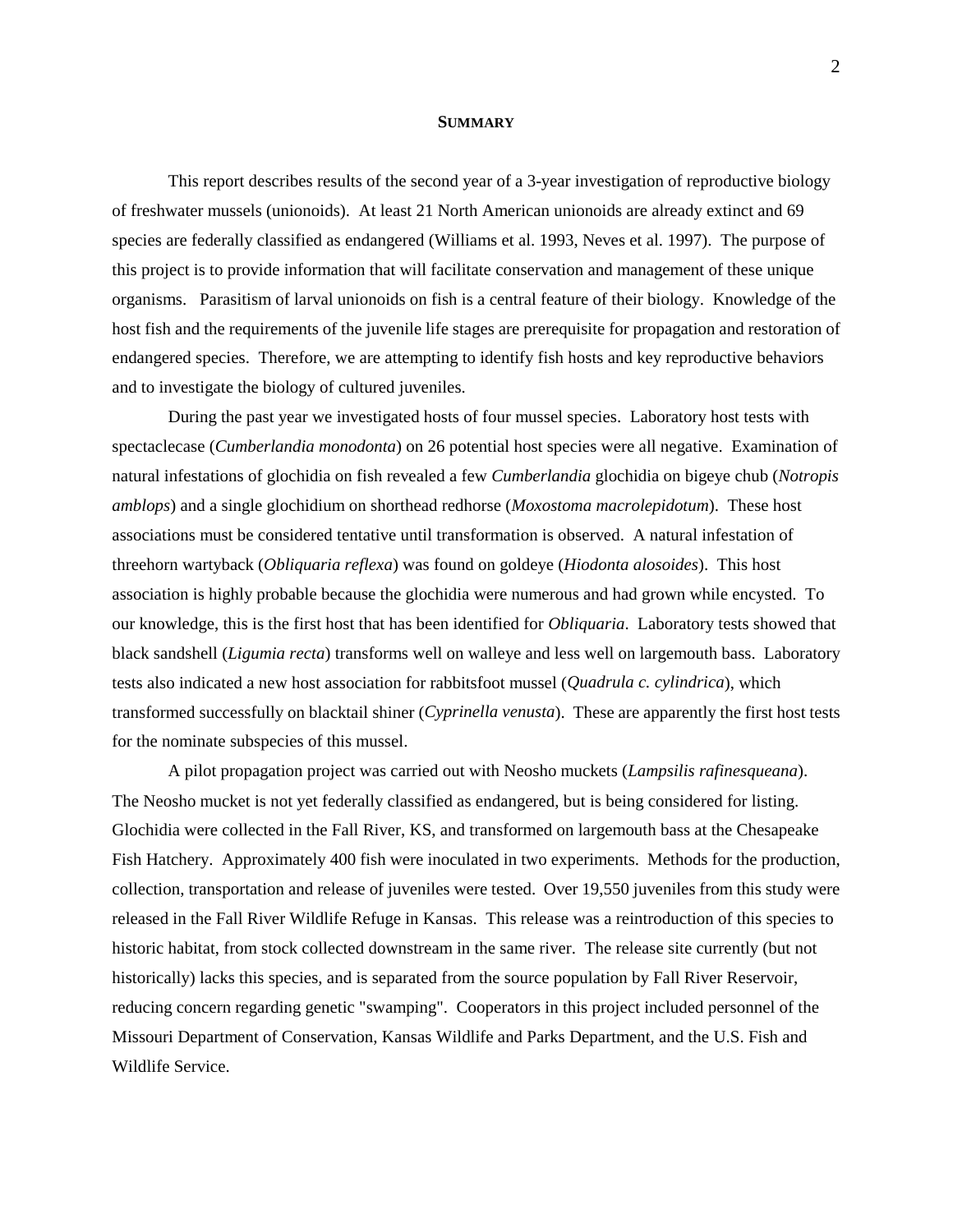Other mussel projects in progress or completed in 1999 include 1) genetic and life history study of *Venustaconcha pleasii* and *V. ellipsiformis*, 2) experimental hypoxia tolerance of juvenile mussels, and 3) demography of *Cumberlandia monodonta* in the Meramec and Gasconade river systems*.*

#### **1: HOST STUDIES**

#### **Introduction**

In 1999 we investigated the host relationships of 4 mussel species. These are the spectaclecase (*Cumberlandia monodonta*), the black sandshell (*Ligumia recta*), the rabbitsfoot mussel (*Quadrula cylindrica*), and the three-horned wartyback (*Obliquaria reflexa*). These investigations included both laboratory host tests and a field survey of natural glochidia infections in the Meramec and Gasconade rivers. In addition to work with native host species, we investigated the ability of several unionids to transform on an introduced fish, the round goby (*Neogobius melanostomus*. This fish was introduced into the Great Lakes in the early 1990's and is expanding its range in streams and lakes of eastern North America. It appears to be a serious threat to native fishes, and therefore, potentially, threatens native mussels by displacing their hosts.

#### **Methods**

Laboratory host tests: Gravid female mussels were obtained from stream reaches in Missouri, by permission from Missouri Department of Conservation and the U.S. Fish and Wildlife Service. Mussels were checked in the field for gravidity by inspecting the gills, except in the case of *Cumberlandia,* which were difficult to assess visually (see below).Individuals that bore mature glochidia were returned to the lab and held in aquaria until host tests were performed. Mussels in the lab were kept at low temperature (10 °C) to reduce metabolic rate and starvation stress. Following host tests, individuals were either released at the capture site or were preserved for genetic studies.

Glochidia were recovered from mussels and handled as described previously (Barnhart 1997, 1998). Viability of a sub-sample of 50-100 individuals was tested by observing the closing response to saline solution, immediately before infection of fish. The proportion of viable glochidia was recorded and usually exceeded 95%.

Most fish species used for laboratory host tests were wild-caught individuals. Efforts were made to obtain fish from the same river system as the mussel being tested, because recent studies suggest that host specificity may vary among populations (Riusech 1999). The locality of origin of the fish was recorded. Fishes were identified according to Pflieger (1975) and Page and Burr (1991). Hatchery fishes,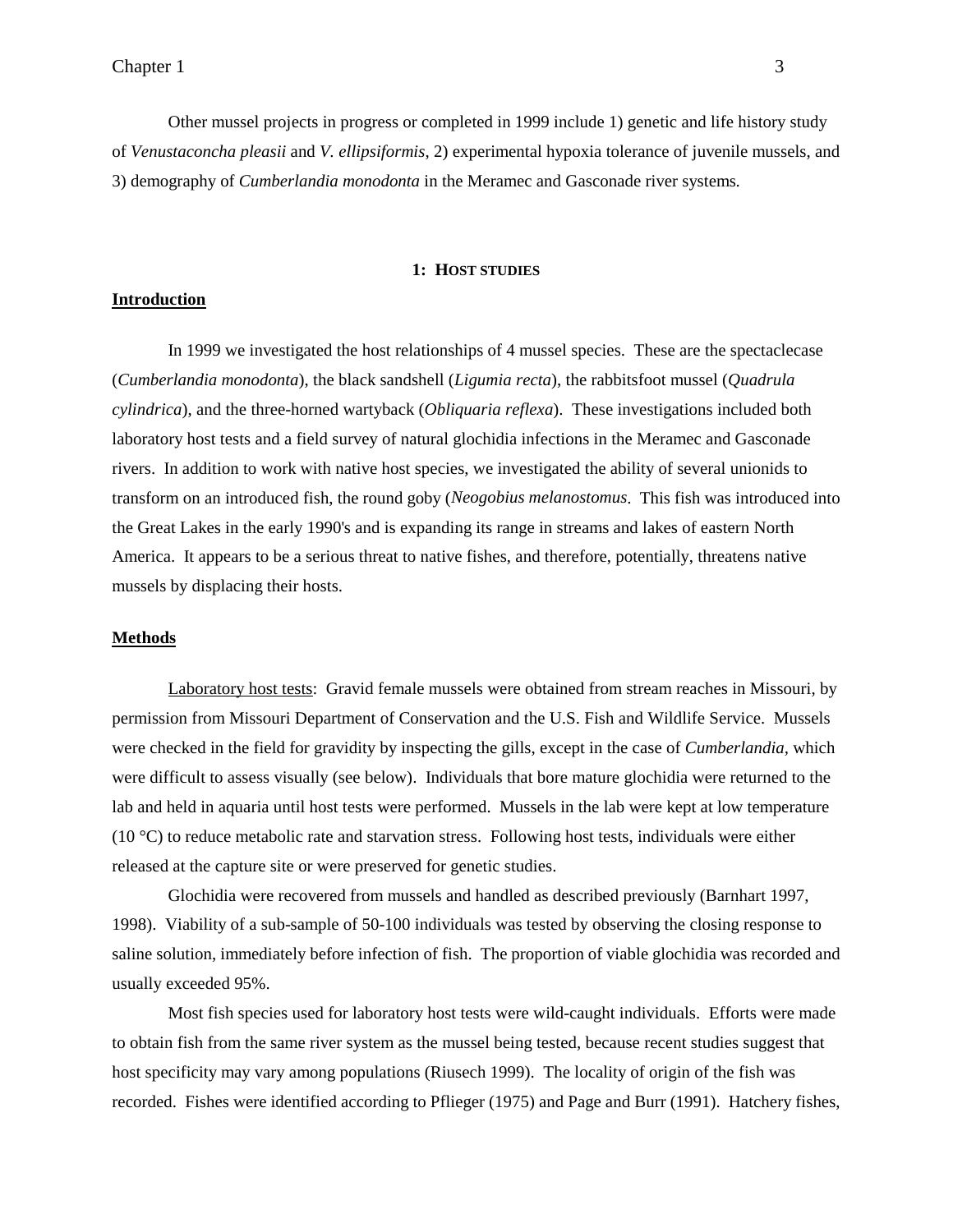particularly largemouth bass (*Micropterus salmoides)*, walleye (*Stizostedion vitreum*), and channel catfish (*Ictalurus punctulatus*), were used when convenient and appropriate. Specimens of the round goby, *Neogobius melanostomus*, were collected from the St. Clair River in Michigan by Dr. David Jude. Mudpuppies (*Necturus maculosus*), were obtained from the Carolina Biological Supply Company. According to the supplier, the locality of origin of these individuals was either Wisconsin or Minnesota. Their coloration was consistent with the northern subspecies (*N. m. maculosus*) that is also present in the Meramec drainage (Petranka 1998).

Wild-caught fishes were acclimated for at least one week after capture before use and were usually treated with antibiotics (Maracyn®) during this time. The fishes were maintained in 10 or 20 gallon aquaria, in most cases segregated by species. Fishes were fed with commercial flake or pellet food, frozen brine shrimp, frozen bloodworms, live blackworms, earthworms, or other fishes, depending upon species.

Methods for infection of the hosts varied with species. In most cases, test fishes were anaesthetized briefly with tricaine methanesulfonate (Finquel®, Argent Chemical) and infected by pipetting a suspension of glochidia directly onto the gills. In some cases fish were placed directly in a bath containing glochidia. Immediately after infection the fish were rinsed and examined to be sure that glochidia had attached.

One to five days after infection the fishes were again anaesthetized and examined under a dissecting microscope to determine whether glochidia were attached. Fishes infected with *Cumberlandia* glochidia, which are very small, were sacrificed and the gills were examined with a compound microscope to be sure that glochidia were not present. Fishes that retained glochidia during the initial period were segregated by species. Thereafter, the bottom of the aquarium was vacuumed daily to recover any detached juveniles. The water was filtered through 20-micron Nitex mesh, or through a 60 micron brass soil sieve, depending on the size of the juveniles. Glochidia and juveniles were recovered from the filtrate under a dissecting microscope, using polarizing filters to increase visibility of the shells. Movements of the foot were used to distinguish juveniles from glochidia.

Seasonal reproduction in *Cumberlandia*: Spectaclecase were collected ~monthly in the Meramec and Gasconade rivers, Missouri, from September 1998 to June 1999 (Table 1, Figure 1). Collections were not made in January or March 1998 due to high spring flows. Following collection, mussels were immediately placed individually in water in labeled plastic bags, which were placed in an insulated cooler. Mussels were transported to Southwest Missouri State University (SMSU), and transferred to aerated water in plastic shoeboxes in a  $10^{0}$ C incubator. Mussels were monitored weekly for conglutinate release.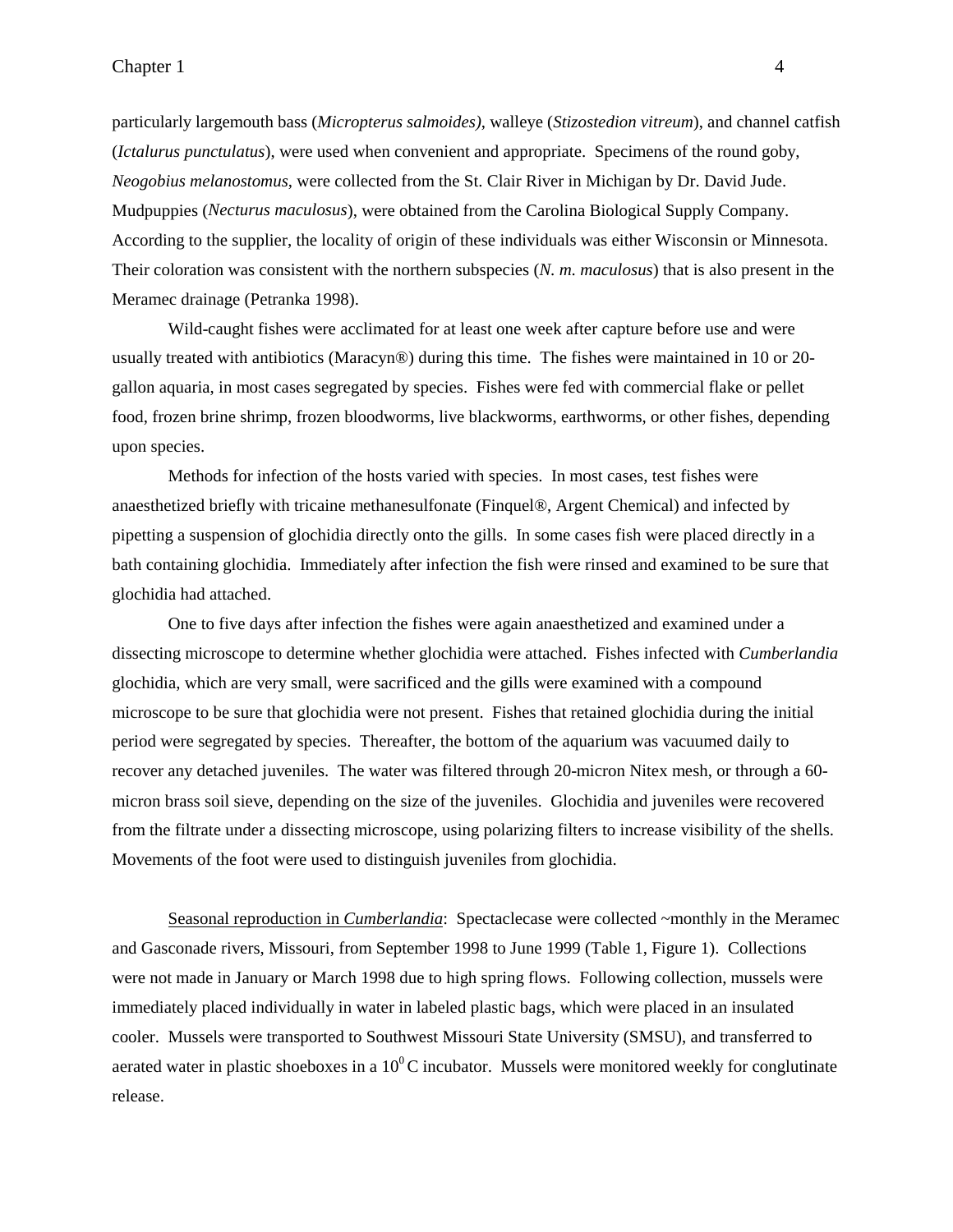Conglutinates were quantitatively collected from on eight individuals that were collected April 1- 2, 1999 from the Meramec and Gasconade rivers (Table 1). Individuals were measured to determine total shell length, width, height, and total wet weight (Table 3). Thereafter, these mussels were held individually in shallow water in plastic shoeboxes, with just enough water to cover them. Water changes were performed as needed, and containers were checked daily for expelled conglutinates. Upon discovery, conglutinates were extracted from the water with a plastic pipette and placed in appropriately labeled jars containing 70 percent ethanol. Individuals were checked daily, until no more conglutinates were found. The conglutinates were counted, and measurements were made on a subset of 10 conglutinates from each set (Table 4).

 Natural glochidia infestations: We examined fishes for natural infestations of glochidia in the Meramec River (site #8, Table 1) and the Gasconade River (site #5, Table 1). The primary goal was to identify potential hosts of *Cumberlandia*. Therefore, fishes were collected at and near known *Cumberlandia* beds, using boat and backpack electro fishing units and a seine. The collections were made on June 9-10, 1999. These dates are approximately 2 weeks after the last date on which gravid *Cumberlandia* were observed at these sites. From 1- 20 individuals of each fish species were captured per drainage. Fish were immediately placed on ice in insulated coolers, transported to SMSU, identified to species, and measured to total length (mm). Gills were dissected, given a unique identification number, and preserved in 90% ethanol until they could be examined for glochidia.

 Preserved gills were later examined for attached glochidia. The gill arches from each fish were placed in Petri dishes in 1N NaOH solution. Sodium hydroxide hydrolyzes the gill tissue, freeing the glochidia shells. Gills were left in NaOH for 30 minutes to several days, depending on size. Glochidia shells were recovered from the digest and transferred to 70% ethanol. The shells were measured using an ocular micrometer, and were identified by comparison with a reference collection of glochidia of known identity.

# **Results**

Seasonal reproduction in *Cumberlandia:* Gravid spectaclecase were collected during the first week of April through May 24 in 1999 (Table 1). A single small fragment of conglutinate, with mature glochidia, was recovered from the container in which Cumberlandia had been transported from the Meramec River on November 17 of 1998. The 20 mussels in this collection did not produce more conglutinates. Thus it appears that most individuals release glochidia in April and May, but that at least a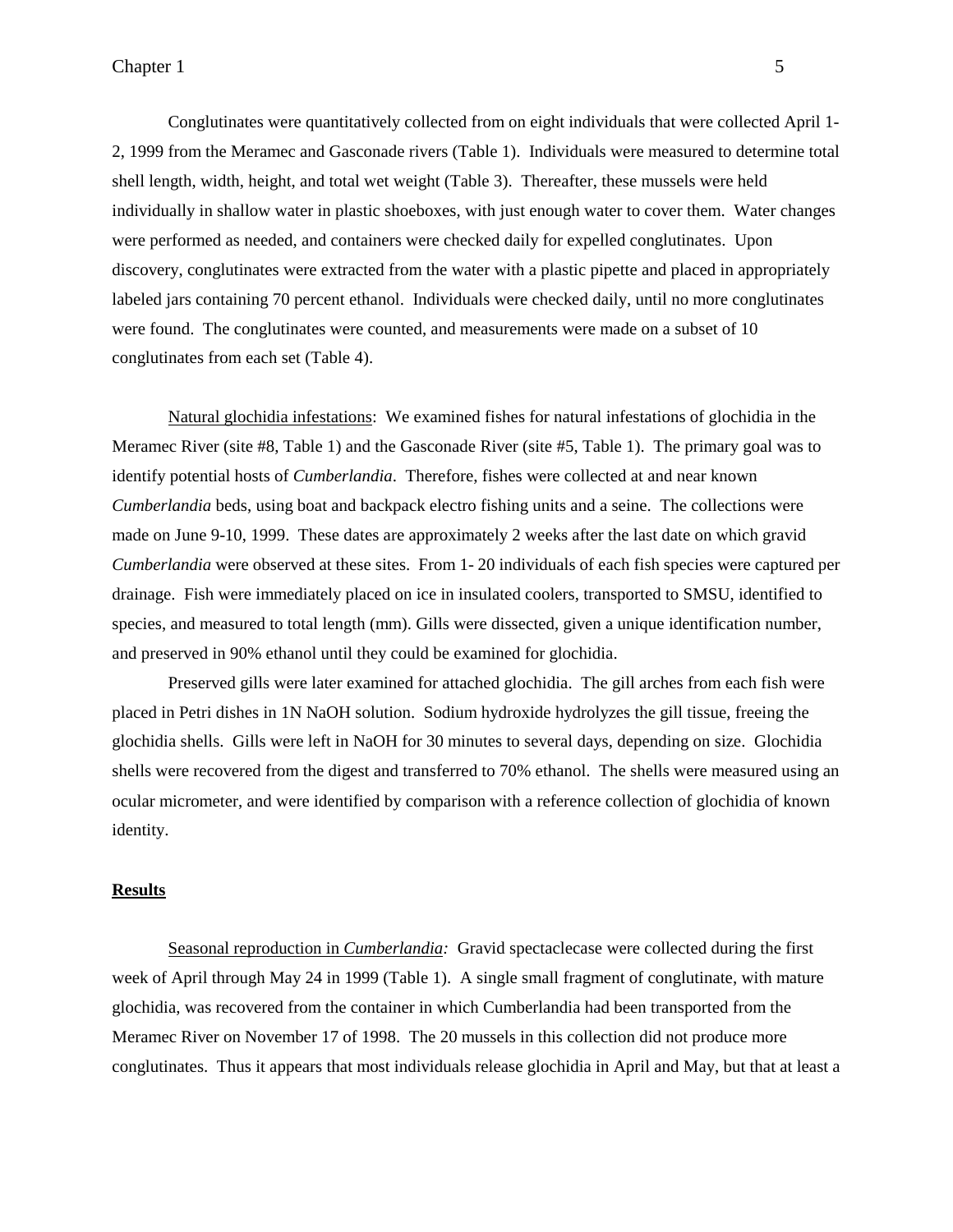few may also do so in November. Biannual reproduction has been suggested previously for this species (see Discussion).

Conglutinates were collected quantitatively from eight individuals. These individuals each released between 53 and 88 conglutinates (mean  $64.5 \pm$  std 13.9). The conglutinates were white and had a complex branched shape (Figure 1). The glochidia of *Cumberlandia* are extremely small (Figure 2).

Laboratory host tests: *Cumberlandia monodonta*: Glochidia obtained in April and May of 1999 were used for laboratory host tests. Thirty-five separate host tests were performed on 25 fish species, and one amphibian (Table 3). The glochidia encysted on all species tested, but the infections generally did not persist more than 3 days. Four species held encysted glochidia more than 4 days: these were flathead catfish (*Pylodictus olivaris*), channel catfish (*Ictalurus punctatus*), longear sunfish (*Lepomis megalotis*), and redear sunfish (*Lepomis microlophus*). These host tests did not identify a probable host. However, natural infestations of *Cumberlandia* glochidia were observed on two fish species (see below).

Ligumia recta: Glochidia from a single female from the Big River was tested on 4 fish species. Over 65% of attached glochidia transformed on hatchery walleye (Stizostedium vitreum). Low transformation success was observed on largemouth bass and round goby (Table 2).

*Quadrula cylindrica*: Four gravid females were obtained from the Black River in Old Davidsonville State Park near Pocahontas, Arkansas, on May 21, 1999. These individuals had mature glochidia at the time of collection and later released conglutinates. The glochidia were tested on 5 fish species, which were collected at the same site as the mussels. Transformation was observed on blacktail shiners (Cyprinella venusta), but not on 3 other minnow species or on bluegill (Table 3).

*Obliquaria reflexa*: Glochidia from a Sac River female were tested on 3 fish species, none of which produced juveniles (Table 4). These glochidia had very low viability, so the host tests are inconclusive. However, a probable host, the goldeye, was identified from the observation of a naturally infested fish collected in the Gasconade River (see below).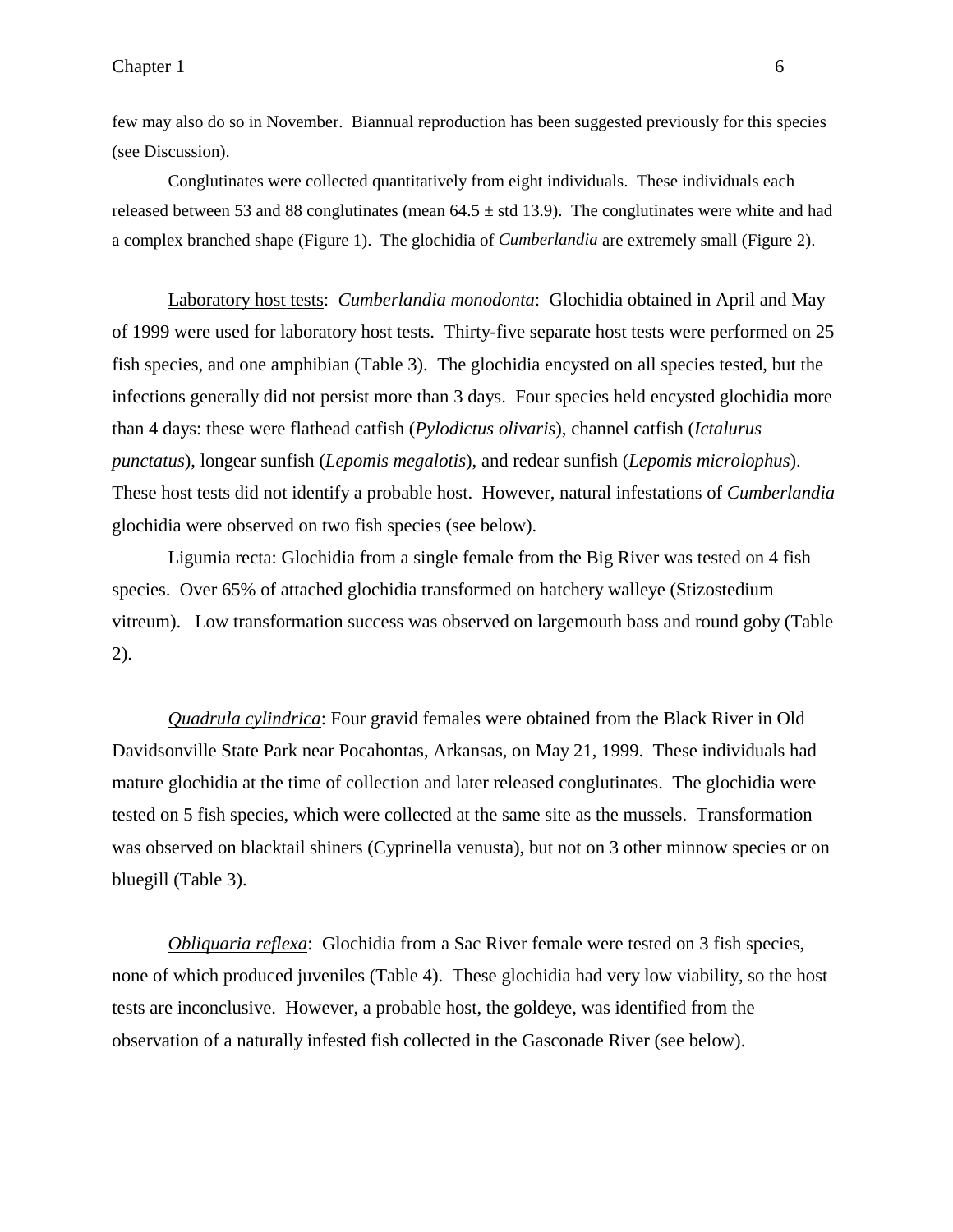Round goby: Glochidia of five unionid species were tested on round gobies obtained from St. Clair River in Michigan. Low rates of transformation were observed in three of these species: *Lampsilis siliquoidea, L. reeveiana,* and *Ligumia recta* (Table 5)*.*

Natural infestations: Gills from 690 individual fish (Gasconade  $n = 321$ , and Meramec n  $= 369$ ) were examined for glochidia. These fish represented 32 species in ten families (Table 7). A total of 49 of 690 individuals (7.1%) yielded 1 or more glochidia (Table 8). Most of these glochidia were identified only to subfamily. However, two of the species recovered are sufficiently morphologically distinctive to allow species identification. *Cumberlandia* glochidia were found encysted on two fish species from the Meramec River: bigeye chub, and short-head redhorse. A single big-eye chub (*Notropis amblops*) carried at least 17 *Cumberlandia* glochidia on its gills, and one short-head redhorse (*Moxostoma macrolepidotum*) yielded a single *Cumberlandia* glochidium (Table 8). None of the 18 recovered *Cumberlandia* glochidia showed any sign of growth. No *Cumberlandia* glochidia were recovered from the fishes collected in the Gasconade River.

The other species positively identified in the natural infestations was the three-horn wartyback (*Obliquaria reflexa*). The glochidia of this species have a very distinctive shape that permits unambiguous identification. Nearly 70 glochidia were recovered from the gills of a single specimen of goldeye, (*Hiodonta alosoides*) in the Meramec River collection. These individuals had grown substantially on the host, which greatly strengthens the evidence that goldeye is a suitable host of *Obliquaria*. *Obliquaria* glochidia failed to attach to goldeye or other potential hosts in one lab test (Table 5), but those glochidia were in poor condition, with less than 20% closing in response to salt. We plan further tests with this species.

#### **Discussion**

*Cumberlandia:* Identification of the hosts of *Cumberlandia* has proven to be a difficult task. Host tests have also been performed on this species from the St. Croix River in Minnesota. Hove et al. (1998, and personal communication) tested 24 species without success, including 17 species not tested in our study. Thus at least 43 possible hosts have been tested, and to our knowledge, transformation of *Cumberlandia* has not yet been observed. The conglutinates produced by *Cumberlandia* are conspicuous enough to attract the attention of a wide variety of fish, and therefore provide little evidence as to which species may be the host. However, the habitat preference of these mussels is unusual and may provide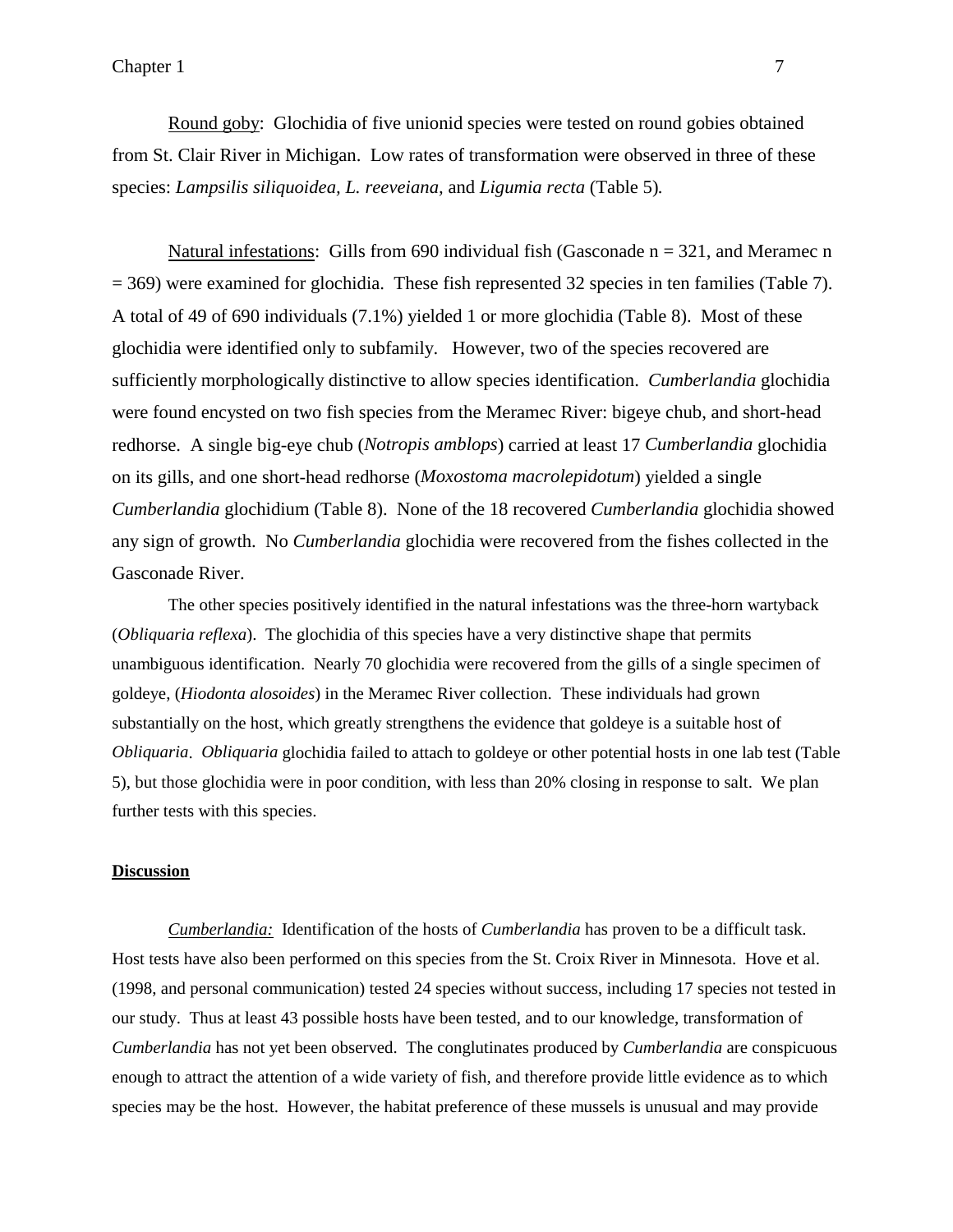some clues. *Cumberlandia* are strongly associated with large boulders and cobble at the base of bluffs on outside river bends. In these areas the adult mussels congregate in very dense clusters (up to  $120/m^2$ ) often concentrated under rocks and in crevices. These are generally areas that combine high substrate stability and shelter with fairly strong current. An effective host species would presumably frequent these same areas.

We were able to recover *Cumberlandia* glochidia from natural infestations of two potential hosts. These were the bigeye chub, *Notropis* (*Hybopsis*) *amblops*, and the shorthead redhorse (*Moxostoma macrolepidotum*). Whether either or both of these two species are actually hosts of *Cumberlandia* remains to be established. *Cumberlandia* glochidia are extremely small (Figure 2). We assume that *Cumberlandia* glochidia will remain encysted for a relatively long period (weeks to months) and will grow to several times their initial length while encysted on the host, because these are characteristics of other Margaritiferids. The case for identifying these fish as hosts would be strengthened, if the encysted glochidia had grown, but this was not the case. On the other hand, the lack of growth could indicate that the glochidia had only recently attached, or that our assumption that this species grows while encysted may be in error. In any event, it is clear that these two species should be tested with laboratory infections, and we hope to accomplish that task in the coming year.

*Ligumia recta*: We found high transformation success of this species on walleye. Recent studies at Tennessee Tech also demonstrated high transformation success on sauger, which produced means of 881 and 3157 juveniles per fish in two different trials (Dr. James Layzer, personal communication). In those studies, largemouth bass, bluegill, and white & black crappie also produced a few juveniles but had relatively poor transformation success. Black sandshell glochidia from the St. Croix River in Minnesota were also able to transform on walleye, largemouth bass, and bluegill sunfish (Mark Hove, U. Minnesota, personal communication). Although older literature (pre-1930) suggests several that other centrarchid species may also be potential hosts (reviewed by Watters 1994), the recent work indicates that *Stizostedion* may be the most important hosts. The hybrid "saugeye" have not yet been tested, but should also prove to be suitable.

Like many other lampsilines, female black sandshells display a lure to attract fish hosts for their glochidia larvae. During the summer of 1995, we observed the lure behavior of a gravid female black sandshell in an aquarium at SMSU for several weeks. The display occurred primarily at night. The mussel lay on her side on the surface of the substrate. The posterior third of the ventral mantle edge was fringed with papillae that inflated to nearly an inch in length. Waves of movement ran quickly along the mantle, spreading and closing these fringes, and exposing the gravid marsupial gills within. The edges of the marsupial gills were beaded and snow white in color, appearing like two rows of pearls just inside the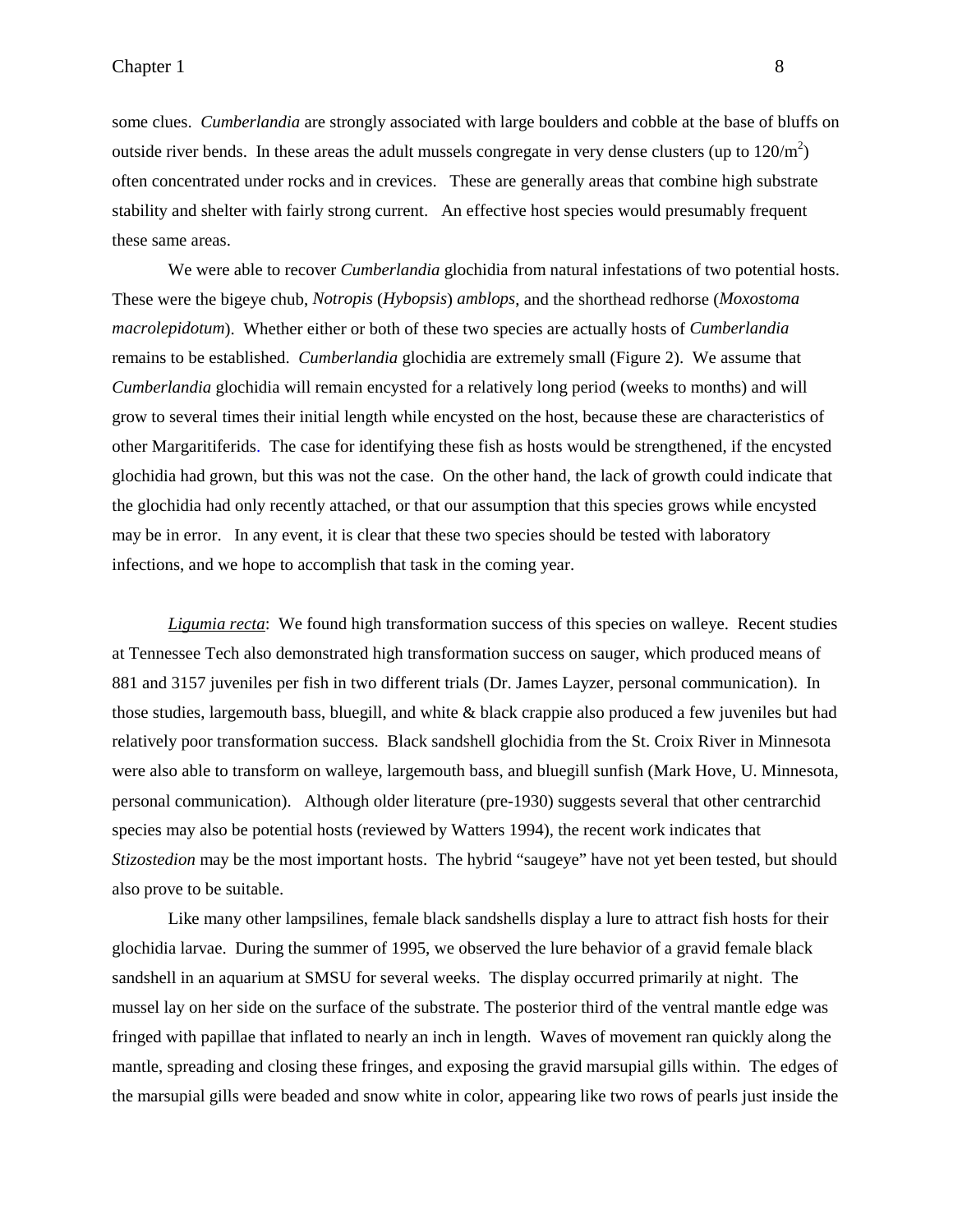waving fringes. This large and conspicuous lure is consistent with the use of a relatively large, piscivorous host.

The conservation status of *Ligumia recta* in Missouri is not well understood but should be viewed with caution. This species is relatively uncommon in Missouri, comprising only 0.5% of unionids recovered in a major survey of the Meramec River basin in 1997 (A. Roberts, USFWS and S. Bruenderman, MDC, in preparation), 0.5% in the lower Osage system (Grace and Buchanan 1981), and 0.1% in the Little Black River system (Buchanan 1979).

The black sandshell is one of at least five species of unionids that have apparently been extirpated in Kansas in historic times. This species formerly occurred commonly in the rivers of SE Kansas (Scammon 1906). However, it apparently has not been collected alive in KS since 1912. Extensive recent surveys of rivers in eastern Kansas recovered only weathered shells of this species (Obermeyer et al. 1997). The loss of black sandshell from Kansas might be directly related to the loss of host fish populations. According to Cross & Collins (1995): "Walleye were recorded from Kansas as early as 1865 and may have occurred naturally in rivers of eastern Kansas at that time. If so, they soon disappeared. Efforts were made to establish the species by reintroduction at least as early as the 1880s, but all attempts were unsuccessful until the 1960's."

Although walleye and saugeye have been stocked in several Kansas reservoirs and lakes in the last decade, the Kansas Stream Survey of the Neosho basin in 1997 failed to locate walleye or saugeye at any site (Edwin Miller, KDWP, personal communication). Restoration of black sandshell in Kansas or elsewhere might be linked with stocking programs to establish walleye or saugeye populations in selected streams that historically supported *Ligumia recta*.

*Quadrula cylindrica*: The rabbitsfoot mussel is classified as endangered in Missouri and Kansas, but not in Arkansas. It is probably now restricted to the Black and St. Francis river systems in Missouri and Arkansas, and portions of the Spring and Neosho rivers in western Missouri and eastern Kansas (Oesch 1984, Obermeyer et al. 1997). It has apparently been extirpated from other Neosho River tributaries in Missouri including Shoal Creek and Center Creek, and in Kansas from most of its former range (Obermeyer et al. 1997). The western populations of this species appear to in serious trouble, and the genetic identity of these mussels with the more abundant population in the Black River should be determined as soon as possible.

Our results are apparently the first host tests for populations of this species west of the Mississippi. The blacktail shiner has not previously been reported as a host. Previous studies of Tennessee populations showed that glochidia were able to transform on bigeye chub (*Notropis amblops*),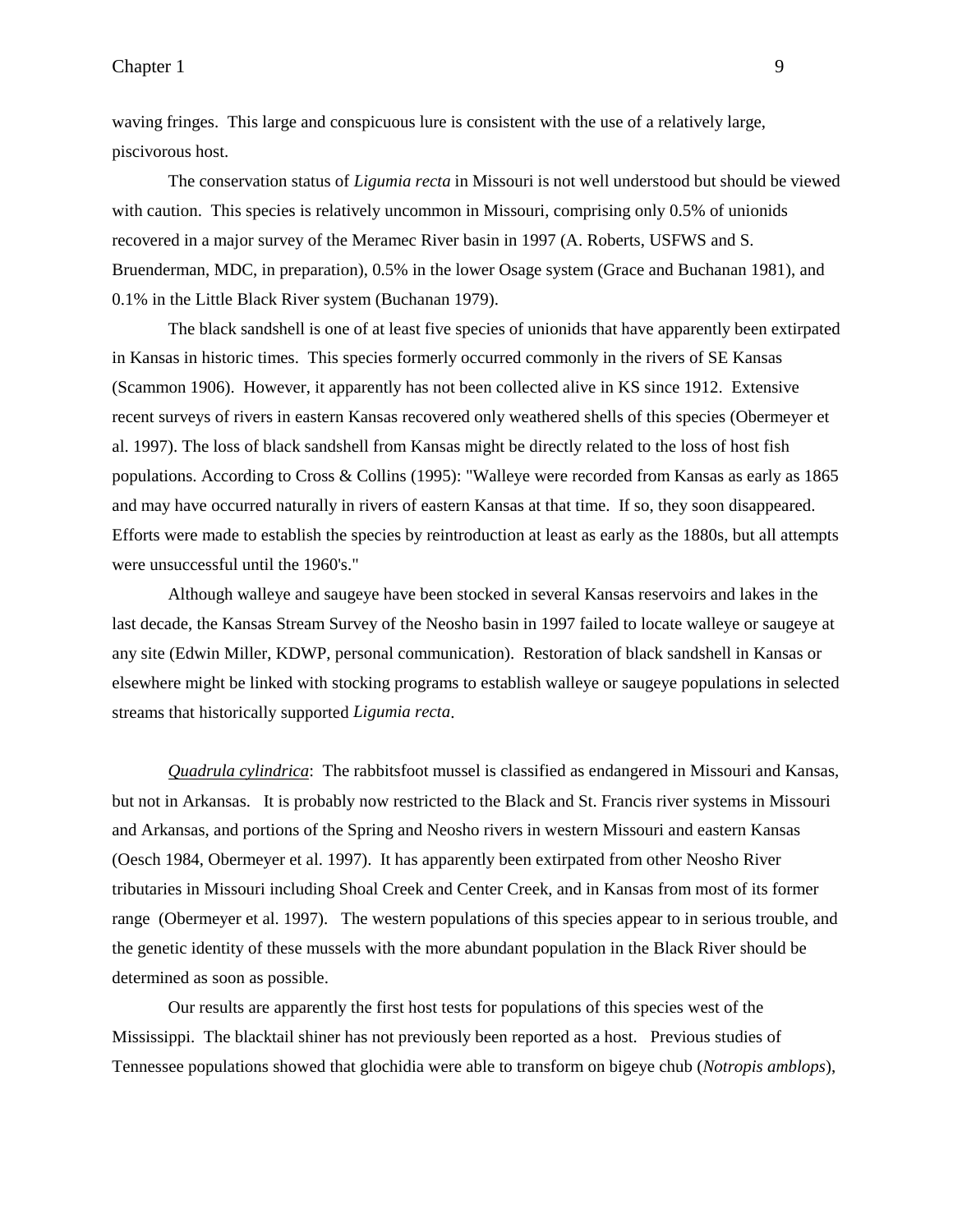spotfin shiner (*Cyprinella spiloptera*), and whitetail shiner (*Cyprinella galactura*) (Yeager and Neves 1986).

*Obliquaria reflexa*: The threehorn wartyback is a very distinctive species that produces a small number of very large, compact, and unusually solid conglutinates. Although *Obliquaria* is a relatively common mussel in many rivers, no hosts have previously been reported for this species. We have had difficulty obtaining viable glochidia. On at least two occasions, gravid individuals were collected and produced conglutinates that appeared healthy, with no signs of fungus or protist infections, but with most glochidia unresponsive and unable to attach effectively to host fish. Further laboratory investigations of potential hosts of this species are needed. However, the observation of a heavy natural infestation of glochidia on goldeye, coupled with the fact that these glochidia had grown within the cysts, makes a compelling argument that this fish is a host. The relatively large mouth and well-developed teeth of goldeye could easily rupture the solid conglutinates of *Obliquaria*. The two species are both distributed in Mississippi River and Missouri River tributaries in Missouri.

Round gobies: The host tests with round goby suggest the possibility that this invading species might be able to serve as a host for at least some native unionids. These results were somewhat less discouraging than our previous host work with carp, which we have not found to be a suitable host for any of 4 unionids that we tested (Barnhart 1997, 1998). Carp may be a suitable host of some anodontine unionids that encyst on fins (Watters 1994). Displacement of native fishes by intentionally or accidentally introduced alien species could be a major factor impacting unionid reproduction.

#### **Literature Cited**

- Barnhart, M.C. 1997. Fish hosts of unionid species of concern. Report to U.S. Fish and Wildlife Department. 38 p.
- Barnhart, M.C. 1998. Fish hosts and culture of mussel species of special concern. Report to Missouri Department of Conservation. 45 p.
- Buchanan, A. C. 1979. Mussels (Naiades) of the Little Black River Basin in Missouri and Arkansas. Missouri Department of Conservation- report for U. S. Department of Agriculture Soil Conservation Service. Missouri Department of Conservation. 69 p.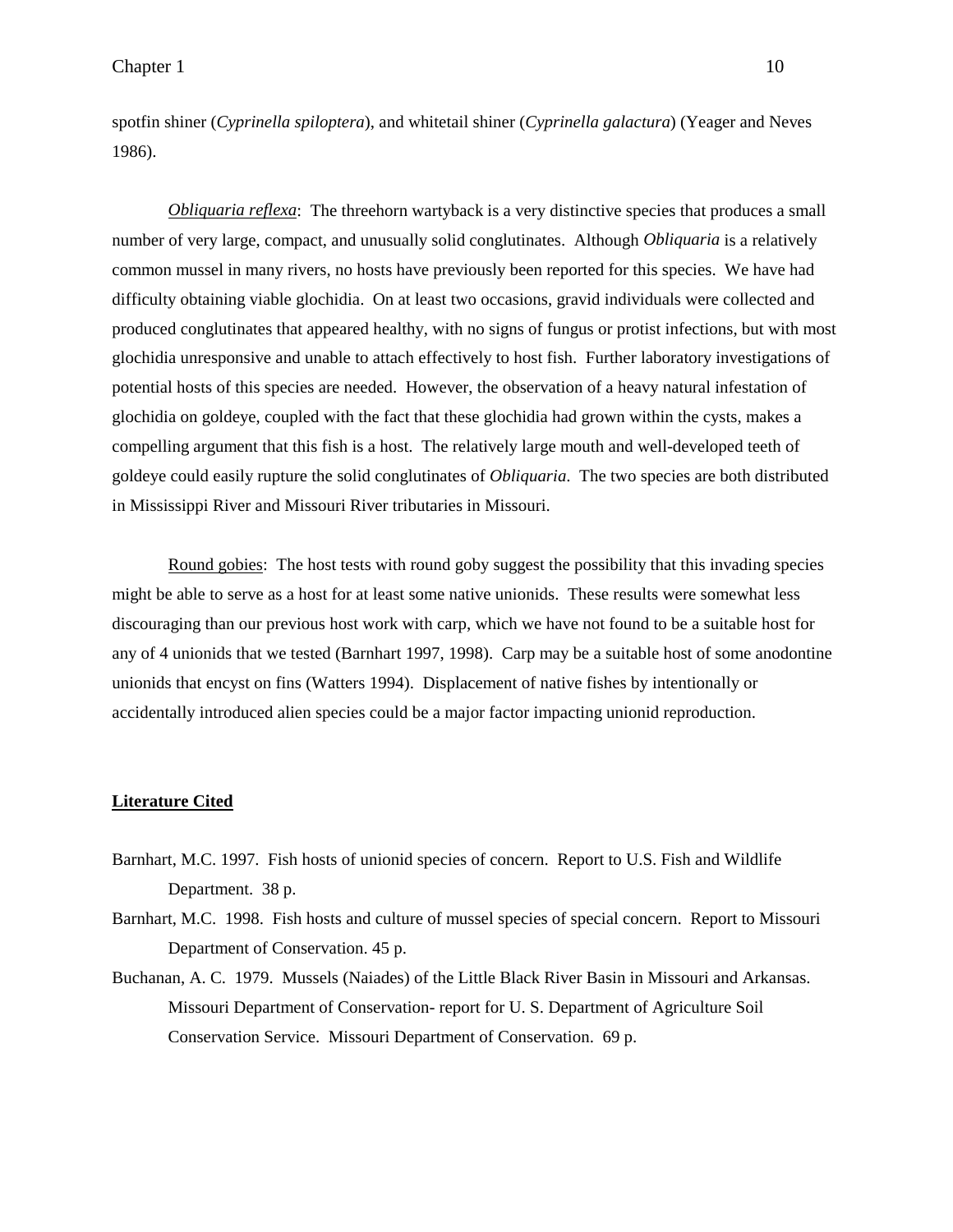- Buchanan, A. C. 1981. Mussels (Naiades) of the Lower Osage River, Tavern Creek, and Maries River, Missouri. .Missouri Department of Conservation- report for U. S. Army Corps of Engineers, Kansas City District. 147 p.
- Cross, F. B. and J. T. Collins. 1995. Fishes in Kansas, 2nd edition, rev. Museum of Natural History, University of Kansas, Lawrence. Public Education Series 14, 315 p.
- Hove, M., J, Kurth and A. Kapuscinski. 1998. Brown bullhead suitable host for *Tritogonia verrucosa*; *Cumberlandia monodonta* hosts remain elusive. Triannual Unionid Report 15:13.
- Neves, R. J., A. E. Bogan, J. D. Williams, S .A. Ahlstedt, and P. W. Hartfield. 1997. Status of aquatic molluscs in the southeastern United States: a downward spiral of diversity. In: *Aquatic Fauna in Peril: the Southeastern Perspective.* Edited by G. W. Benz and D. E. Collins. Special Publication 1, Southeast Aquatic Research Institute. Lenz Design and Communications, Decatur, GA, 554 p.
- Obermeyer, B. K., D. R. Edds, C. W. Prophet, and E. J. Miller. 1997. Freshwater mussels (Bivalvia: Unionidae) in the Verdigris, Neosho and Spring River basins of Kansas and Missouri, with emphasis on species of concern. Am. Malacological Bull. 14:41-56.
- Oesch, R.D. 1984. Missouri Naiades. Missouri Dept. Conservation, Jefferson City. 270 p.
- Page, L. and B. Burr. 1991. Field Guide to Freshwater Fishes: North America, North of Mexico. Houghton Mifflin . 432 p.
- Petranka, J. W. 1998. Salamanders of the United States and Canada. Smithsonian Institution 587 p.
- Pflieger, W.L. 1975. The fishes of Missouri. Missouri Department of Conservation. 343 p.
- Scammon, R. E. 1906. The Unionidae of Kansas, Part I.: An illustrated catalogue of the Kansas Unionidae. University of Kansas Science Bulletin 3:279-373, pls. 52-86.
- Watters, G.T. 1994. An annotated bibliography of the reproduction and propagation of the Unionoidea (primarily of North America). Ohio Biological Survey Miscellaneous Contributions 1:1-158.
- Williams, J. D., M. L. Warren, K. S. Cummings, J. L. Harris, R. J. Neves. 1993. Conservation status of freshwater mussels of the United States and Canada. Fisheries 18(9): 6-22.
- Yeager, M. M., D. S. Cherry, and R. J. Neves. 1994. Feeding and burrowing behaviors of juvenile rainbow mussels, *Villosa iris* (Bivalvia: Unionidae). J. N. Am. Benthol. Soc. 13:217-222.
- Yeager, B. L. and R. J. Neves. 1986. Reproductive cycle and fish hosts of the rabbits' foot mussel, *Quadrula cylindrica strigillata* (Mollusca: Unionida) in the upper Tennessee River drainage. American Midland Naturalist 116:329-340.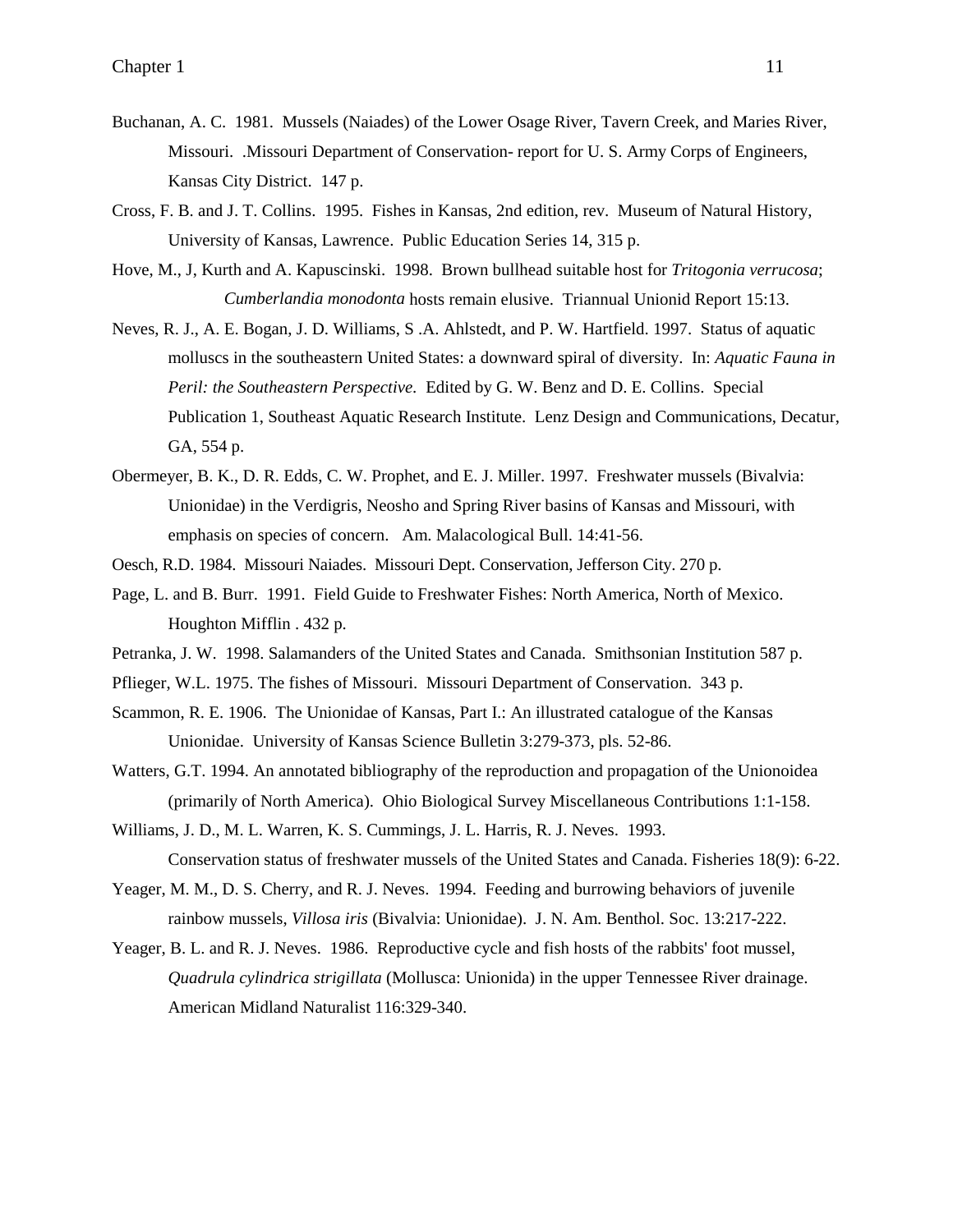# **Figures and tables**



Figure 1. Conglutinates of *Cumberlandia monodonta* are shown alongside the female mussel that released them. Each conglutinate is approximately 10-15 mm long.



Figure 2. The glochidia of *Cumberlandia monodonta* are shown alongside the much larger larvae of *Lampsilis siliquoidea*. Scale line = 250 microns. Other Unionoid species with very small glochidia typically grow to > 200 microns before leaving the host.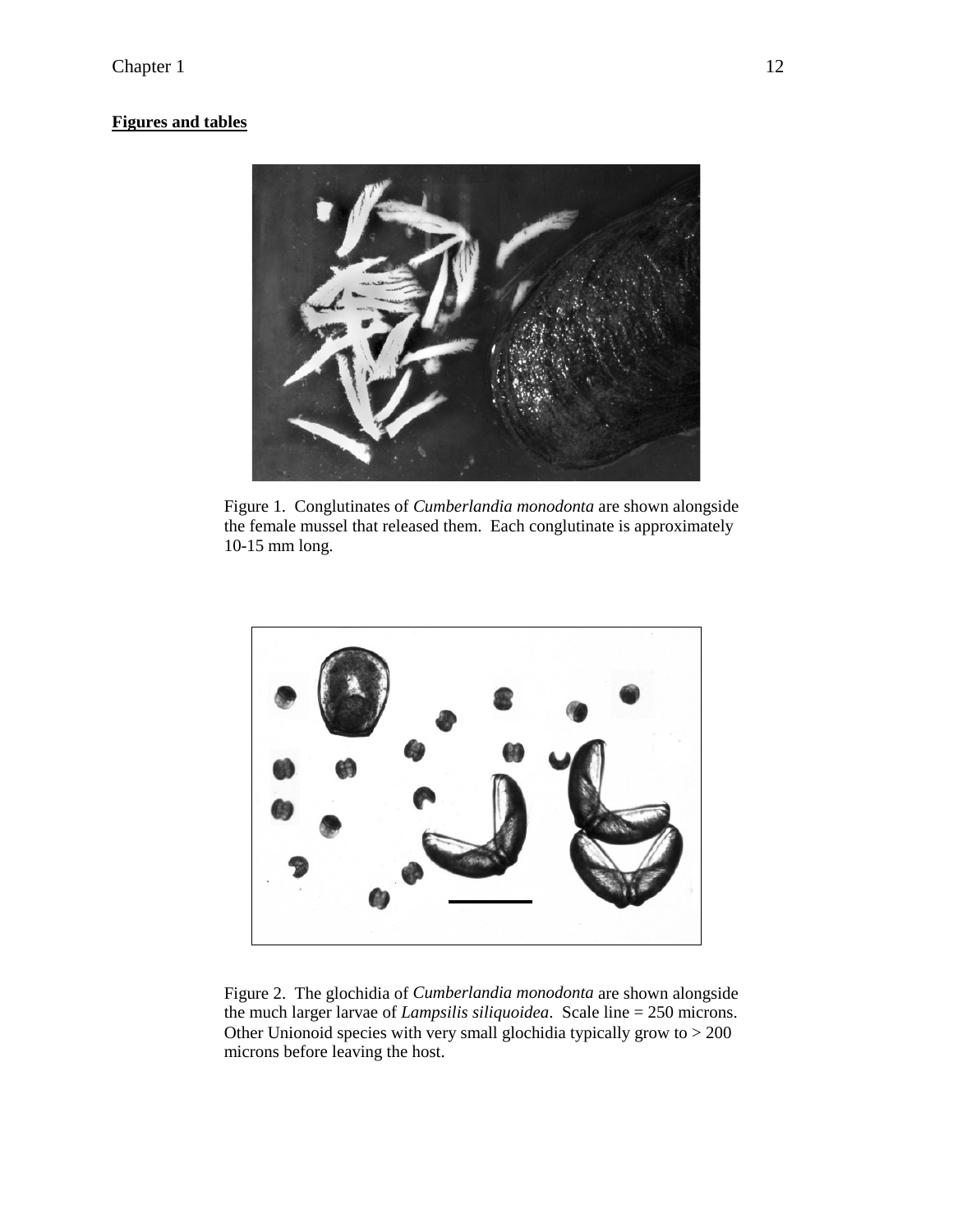| <b>Site</b><br># | <b>Drainage</b> | <b>Legal description</b> | <b>Date</b>    | $\mathbf n$ | <b>Condition</b> |
|------------------|-----------------|--------------------------|----------------|-------------|------------------|
| 1                | Meramec         | Franklin T40NR01WS07     | 09-08-98       | 18          | <b>NG</b>        |
| $\overline{2}$   | Meramec         | Jefferson T43NR4ES19     | 09-09-98       | 19          | NG               |
| 3                | Gasconade       | Pulaski T36NR10WS13      | $09-29-98$     | 11          | <b>NG</b>        |
| $\overline{4}$   | Gasconade       | Maries T40NR8WS8         | 10-27-98       | 20          | NG               |
| 5                | Gasconade       | Osage T42NR8WS15/16      | 10-27-98       | 20          | NG               |
| 6                | Gasconade       | Pulaski T36NR13WS22/23   | 10-29-98       | 20          | <b>NG</b>        |
| $\overline{7}$   | Meramec         | Franklin T43NR2ES20SE    | 11-17-98       | 20          | $NG*$            |
| 8                | Meramec         | Crawford T39NR2WS15      | 11-17-98       | 20          | NG               |
| 6                | Gasconade       | Pulaski T36NR13WS22/23   | 12-30-98       | 10          | NG               |
| 8                | Meramec         | Crawford T39NR2WS15      | $02 - 25 - 99$ | 7           | <b>NG</b>        |
| 6                | Gasconade       | Pulaski T36NR13WS22/23   | $02 - 25 - 99$ | 8           | NG               |
| 6                | Gasconade       | Pulaski T36NR13WS22/23   | 04-01-99       | 10          | G                |
| $\overline{7}$   | Meramec         | Franklin T43NR2ES20SE    | $04 - 02 - 99$ | 12          | G                |
| 6                | Gasconade       | Pulaski T36NR13WS22/23   | 05-03-99       | 10          | G                |
| 8                | Meramec         | Crawford T39NR2WS15      | 05-03-99       | 10          | G                |
| 8                | Meramec         | Crawford T39NR2WS15      | 05-19-99       | 17          | G                |
| 6                | Gasconade       | Pulaski T36NR13WS22/23   | 05-19-99       | 12          | G                |
| $\overline{2}$   | Meramec         | Jefferson T43NR4ES19     | 05-24-99       | 10          | G                |
| $\overline{7}$   | Meramec         | Franklin T43NR2ES29SE    | 05-24-99       | 10          | G                |
| 5                | Gasconade       | Osage T42NR8WS15/16      | 06-09-99       | 6           | NG               |

**Table 1. Reproductive periodicity in** *Cumberlandia***. Collections are listed chronologically. Numbers of individuals examined = n. Condition: G= gravid (i.e. bearing glochidia in the marsupial gills), N/G = not gravid; \* = see results.** 

**Table 2. Numbers and dimensions of conglutinates expelled by 8 individual** *Cumberlandia***. Conglutinate measurements are means ± 1 standard deviation.** 

| <b>Drainage</b> | <b>Mussels</b> |                    | <b>Conglutinates</b> |                  |                                    |                    |  |  |
|-----------------|----------------|--------------------|----------------------|------------------|------------------------------------|--------------------|--|--|
|                 | Length<br>(mm) | <b>Mass</b><br>(g) | N                    | Length<br>(mm)   | <b>Diameter</b><br>$(\mathbf{mm})$ | <b>Mass</b><br>(g) |  |  |
| Gasconade       | 138.10         | 149.02             | 60                   | $15.78 \pm 4.19$ | $3.70 \pm 1.23$                    | $0.15 \pm 0.06$    |  |  |
|                 | 124.45         | 98.36              | 64                   | $13.69 \pm 2.56$ | $2.51 \pm 1.11$                    | $0.07 \pm 0.03$    |  |  |
|                 | 148.35         | 145.00             | 60                   | $10.02 \pm 5.62$ | $2.45 \pm 0.87$                    | $0.09 \pm 0.05$    |  |  |
|                 | N/A            | N/A                | 53                   | $15.10 \pm 3.43$ | $2.98 \pm 1.55$                    | $0.12 \pm 0.09$    |  |  |
| Meramec         | 166.50         | 262.48             | 88                   | $14.14 \pm 3.88$ | $2.36 \pm 0.52$                    | $0.11 \pm 0.04$    |  |  |
|                 | 190.90         | 381.34             | 84                   | $15.10 \pm 3.68$ | $2.72 \pm 0.66$                    | $0.12 \pm 0.06$    |  |  |
|                 | 139.00         | 118.5              | 54                   | $12.32 \pm 2.20$ | $3.09 \pm 1.24$                    | $0.06 \pm 0.02$    |  |  |
|                 | N/A            | N/A                | 53                   | $12.42 \pm 2.91$ | $2.97 \pm 0.94$                    | $0.13 \pm 0.10$    |  |  |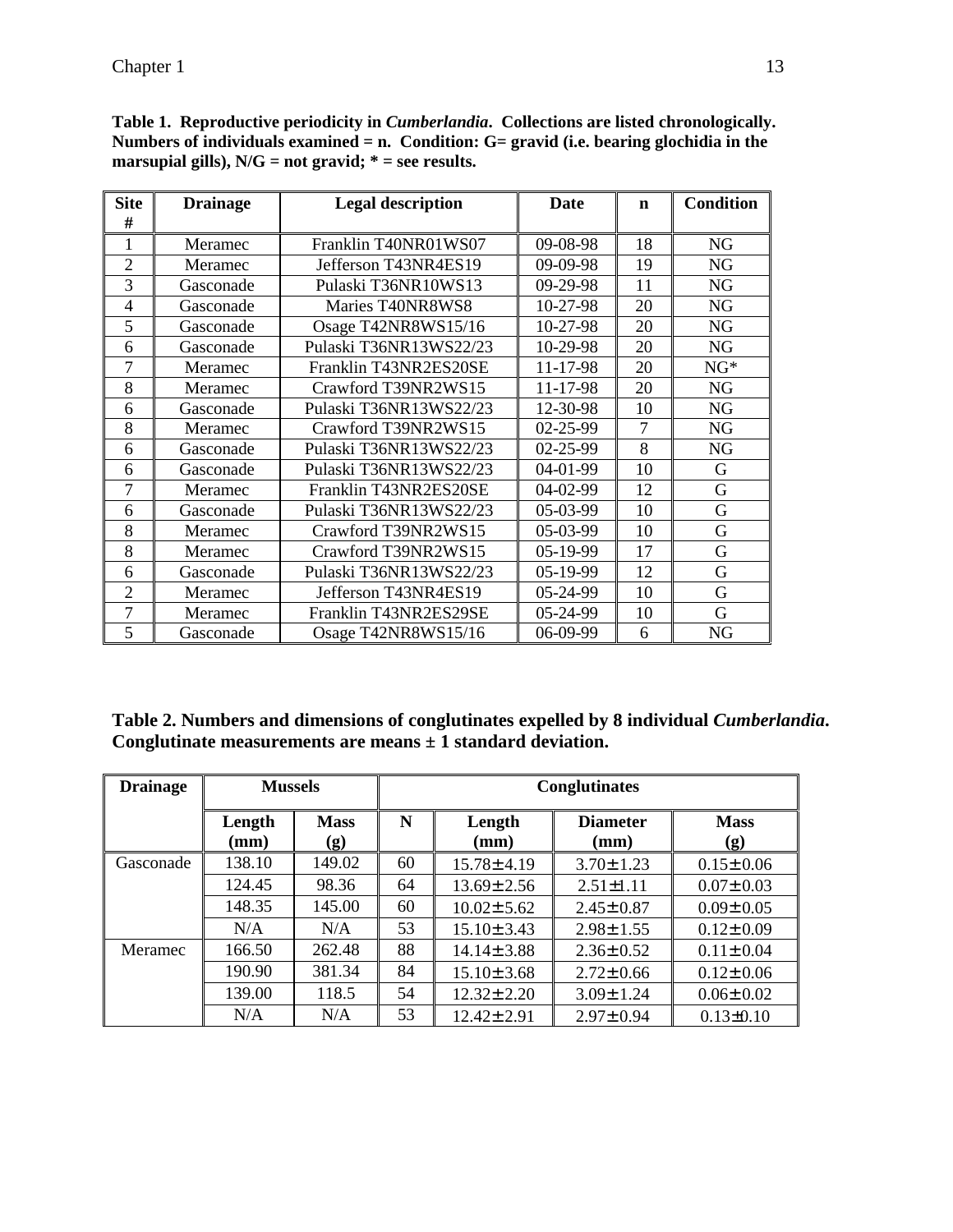| Table 3. Host tests for spectaclecase mussel, <i>Cumberlandia monodonta</i> . Hosts were kept at 20°C. |
|--------------------------------------------------------------------------------------------------------|
| Glochidia did not transform on any of the 26 host species tested. $N =$ number of individuals          |
| infected.                                                                                              |

| <b>Locality of mussel</b> | Test          | Number or        | <b>Viability</b> | Method of infection & remarks                       |
|---------------------------|---------------|------------------|------------------|-----------------------------------------------------|
| collection                | date(s)       | sex ratio        | of               |                                                     |
|                           |               | (M/F)            | glochidia        |                                                     |
| Gasconade River           | $4-01-99$     | $N=10; 30/70$    | 100%             | Female mussels were newly collected.                |
| (T36NR13WS22/23)          | $4 - 09 - 99$ |                  | 100%             | Glochidia were pipetted onto gills.                 |
|                           | $4 - 15 - 99$ |                  | 100\%            |                                                     |
| Meramec River             | $4 - 5 - 99$  | $N=10; 50/50$    | 98.2%            | Mussels were kept at $10^{\circ}$ C for three days. |
| (T43NR2ES29SE)            |               |                  |                  | Glochidia were pipetted onto gills.                 |
| Big River                 | 5-24-99       | $N=10$ ; $70/30$ | 97.6%            | Female mussels were newly collected.                |
|                           | $12 - 2 - 99$ |                  | 100\%            | Hosts were kept at 20°C. Fishes were fed            |
|                           |               |                  |                  | viable conglutinates.                               |

| <b>Host species</b> | <b>Host locality and</b> | Date            | N | <b>Success</b> | <b>Remarks</b> |
|---------------------|--------------------------|-----------------|---|----------------|----------------|
|                     | collection date          | <b>Infected</b> |   |                |                |

#### Catostomidae

| Hypentilium nigricans | James River    | $05-24-99$ | 2 | N <sub>o</sub> | Sac. On $05-31-99$ . No   |
|-----------------------|----------------|------------|---|----------------|---------------------------|
| Northern hogsucker    | $04 - 21 - 99$ |            |   |                | encysted glochidia found. |
| Moxostoma duquesnei   | James River    | $05-24-99$ |   | N <sub>0</sub> | Sac. On 05-31-99. No      |
| Black redhorse        | $04 - 21 - 99$ |            |   |                | encysted glochidia found. |

# Centrarchidae

| Micropterus salmoides   | Chesapeake Hatchery | $04-01-99$     | 3              | N <sub>0</sub> | Cysts off within two days.   |
|-------------------------|---------------------|----------------|----------------|----------------|------------------------------|
| largemouth bass         | $06-19-98$          |                |                |                |                              |
| Micropterus punctulatus | Meramec River       | $04 - 05 - 99$ | $\overline{2}$ | N <sub>o</sub> | Cysts off within two days.   |
| Spotted bass            | $04-02-99$          |                |                |                |                              |
| Micropterus dolomieu    | Gasconade River     | $12-02-99$     | $\overline{2}$ | N <sub>o</sub> | . No glochidia<br>Sac. On    |
| Smallmouth bass         | $10-15-99$          |                |                |                | found.                       |
| Lepomis megalotis       | Meramec River       | $04 - 05 - 99$ | $\overline{2}$ | N <sub>o</sub> | Cysts lasting for four days. |
| Longear sunfish         | $04 - 02 - 99$      |                |                |                |                              |
|                         | James River         | $05-24-99$     | 1              | N <sub>0</sub> | Sac. On 05-31-99. No         |
|                         | $04 - 21 - 99$      |                |                |                | encysted glochidia found.    |
|                         | Gasconade River     | 12-02-99       | $\overline{2}$ | N <sub>0</sub> | Sac. On 05-31-99. No         |
|                         | $10-15-99$          |                |                |                | encysted glochidia found.    |
| Lepomis macrochirus     | Midwest Science     | $05-24-99$     | 6              | No             | No remarks.                  |
| Bluegill                | Center – Columbia   |                |                |                |                              |
|                         | $04 - 12 - 99$      |                |                |                |                              |

## Cottidae

| Cottus carolinae | N/A            | $04 - 05 - 99$ |            | N <sub>0</sub> | Cysts off within two days. |
|------------------|----------------|----------------|------------|----------------|----------------------------|
| Mottled sculpin  |                |                |            |                |                            |
| Cottus bairdi    | Pearson Creek  | $04 - 05 - 99$ | $\bigcirc$ | N <sub>0</sub> | Cysts off within two days. |
| Banded sculpin   | $04 - 21 - 98$ |                |            |                |                            |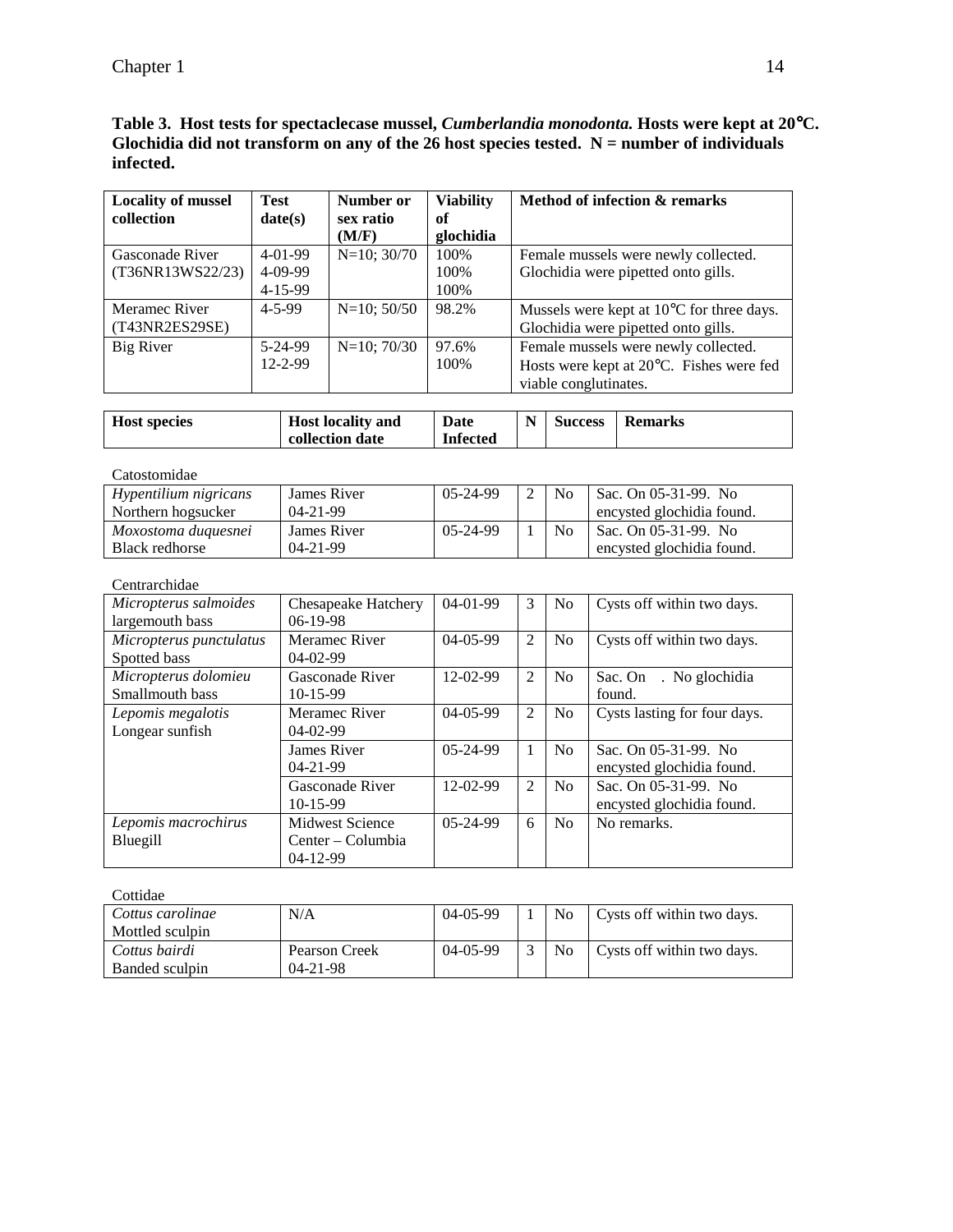# **Host tests for** *Cumberlandia monodonta***, continued.**

| Cyprinidae              |                        |            |                |                |                             |
|-------------------------|------------------------|------------|----------------|----------------|-----------------------------|
| Notropis                | Meramec River          | $04-01-99$ | 2              | N <sub>0</sub> | Cysts off within two days.  |
| chrysocephalus          | $04 - 25 - 98$         |            |                |                |                             |
| striped shiner          |                        |            |                |                |                             |
| Pimephales promelas     | <b>Midwest Science</b> | 05-24-99   | 6              | N <sub>o</sub> | Cysts off within four days. |
| fathead minnow          | Center - Columbia      |            |                |                |                             |
|                         | 04-12-99               |            |                |                |                             |
| Cyprinella venustus     | <b>Black River,</b>    | 05-24-99   | $\overline{4}$ | N <sub>o</sub> | Cysts off within two days.  |
| blacktailed shiner      | Arkansas, 05-21-99     |            |                |                |                             |
| Campostoma oligolepis   | <b>Starks Creek</b>    | 05-24-99   | $\overline{2}$ | N <sub>o</sub> | Sacrificed 05-31-99. No     |
| largescale stoneroller  | 04-12-99               |            |                |                | encysted glochidia found.   |
|                         | James River            | 05-24-99   | $\mathbf{1}$   | N <sub>o</sub> | Sacrificed 05-31-99. No     |
|                         | 04-21-99               |            |                |                | encysted glochidia found.   |
| Nocomis biguttatus      | <b>James River</b>     | 05-24-99   | 3              | N <sub>o</sub> | Sacrificed 05-31-99. No     |
| Hornyhead chub          | 04-21-99               |            |                |                | encysted glochidia found.   |
| Luxilus zonatus         | Meramec River          | 04-01-99   | 3              | N <sub>o</sub> | Cysts off within two days.  |
| <b>Bleeding shiner</b>  | 04-25-98               |            |                |                |                             |
| Notropis nubilus        | James River            | 05-24-99   | $\tau$         | N <sub>o</sub> | Sacrificed 05-31-99. No     |
| Ozark shiner            | 04-21-99               |            |                |                | encysted glochidia found.   |
| Gobiidae                |                        |            |                |                |                             |
| Neogobius melanostomus  | Lake St. Clair         | $04-1-99$  | 3              | N <sub>o</sub> | Cysts off within four days. |
| Round goby              | River                  |            |                |                |                             |
|                         |                        |            |                |                |                             |
| Ictaluridae             |                        |            |                |                |                             |
| Pylodictus olivaris     | Missouri River         | 04-01-99   | $\overline{4}$ | No             | Cysts off within four days. |
| Flathead catfish        | 10-02-98               | 04-05-99   | 3              |                |                             |
| Ictalurus punctatus     | Missouri River         | 04-01-99   | $\overline{4}$ | N <sub>o</sub> | Cysts off within four days. |
| Channel catfish         | 10-02-98               |            |                |                |                             |
| Noturus exilis          | <b>James River</b>     | 05-24-99   | $\mathbf{1}$   | N <sub>o</sub> | Sacrificed 05-31-99. No     |
| Slender madtom          | $02 - 21 - 99$         |            |                |                | encysted glochidia found.   |
|                         | <b>Starks Creek</b>    | 05-24-99   | $\mathbf{1}$   | No             | Sacrificed 05-31-99. No     |
|                         | 04-12-99               |            |                |                | encysted glochidia found.   |
|                         |                        |            |                |                |                             |
| Percidae                |                        |            |                |                |                             |
| Etheostoma spectabile   | Pearson Creek          | 04-01-99   | $\overline{4}$ | N <sub>o</sub> | Cysts off within two days.  |
| Orangethroat darter     | 04-21-98               | 04-09-99   | 3              | N <sub>0</sub> | Cysts off within two days.  |
| Percina caprodes        | Meramec River          | 04-05-99   | $\overline{2}$ | No             | Cysts off within two days.  |
| logperch                | 04-25-98               |            |                |                |                             |
| Etheostoma tetrazonum   | Meramec River          | 04-05-99   | 1              | N <sub>o</sub> | Cysts off within two days.  |
| Missouri saddled darter | 04-25-98               | 04-09-99   | 1              | N <sub>0</sub> | Cysts off within two days.  |
| Etheostoma blennioides  | Meramec River          | 04-05-99   | $\overline{4}$ | N <sub>0</sub> | Cysts off within two days.  |
| Greenside darter        | 04-25-99               |            |                |                |                             |
| Etheostoma caeruleum    | Meramec River          | 04-09-99   | 9              | No             | Cysts off within two days.  |
| Rainbow darter          | 04-25-98               |            |                |                |                             |
|                         |                        |            |                |                |                             |

Sciaenidae

| Aplodinotus grunniens | Missouri River | $04-01-99$ | No - | Cysts off within two days. |
|-----------------------|----------------|------------|------|----------------------------|
| Freshwater drum       | 10-02-98       |            |      |                            |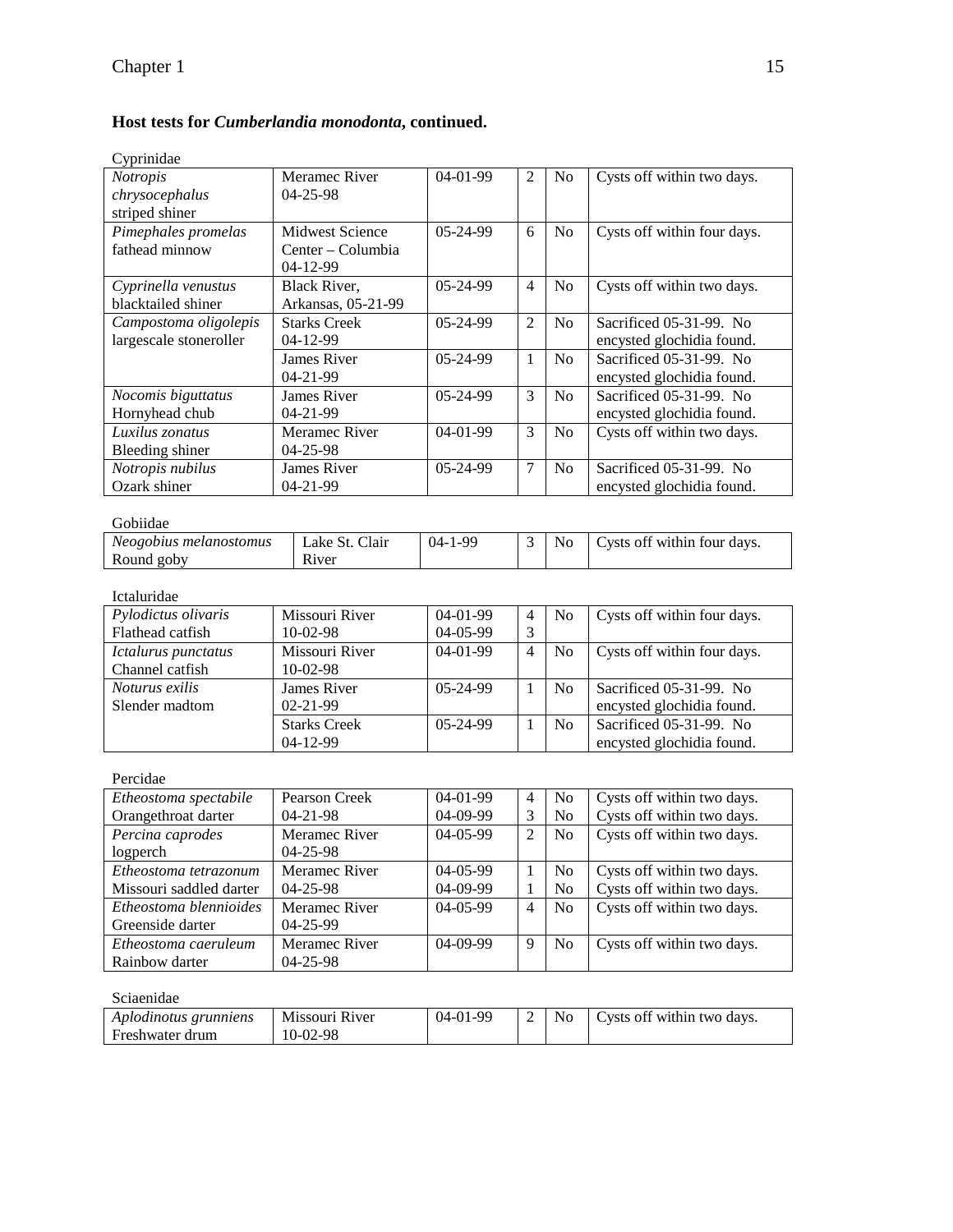# **Table 4. Host tests for black sandshell,** *Ligumia recta.* **Hosts that were tested on 03-29-99 were infected simultaneously with** *L. recta* **(on right gills) and** *L. siliquoidea* **(on left gills). N = number of individual fish that were tested.**

| <b>Locality of mussel</b><br>collection | <b>Test</b><br>date(s) | Number of<br>females | <b>Viability</b><br>of<br>glochidia | Method of infection & remarks       |
|-----------------------------------------|------------------------|----------------------|-------------------------------------|-------------------------------------|
| Big River $04-11-98$                    | 03-04-99               |                      | 90%                                 | Glochidia were pipetted onto gills. |
|                                         | $03-29-99$             |                      | 93.3%                               |                                     |
|                                         | $09-24-99$             |                      | 68.2%                               |                                     |

| <b>Host species</b> | <b>Host locality and</b><br>collection date | Date<br>Infected | <b>Success</b> | <b>Remarks</b> |
|---------------------|---------------------------------------------|------------------|----------------|----------------|
|                     |                                             |                  |                |                |

Centrarchidae

| Micropterus salmoides | $\vert$ Chesapeake Hatchery $\vert$ 03-04-99 |  | $\vert$ Yes $\vert$ 23.4% transformation of |
|-----------------------|----------------------------------------------|--|---------------------------------------------|
| Largemouth bass       | $06-19-98$                                   |  | those that attached.                        |

| <b>O</b> UULUU         |                      |          |       |                      |
|------------------------|----------------------|----------|-------|----------------------|
| Neogobius melanostomus | Lake St. Clair River | 03-29-99 | Yes 1 | A few iuveniles were |
| Round goby             | 998                  |          |       | found.               |

Percidae

| T OTORIAC            |                     |          |  |                                     |
|----------------------|---------------------|----------|--|-------------------------------------|
| Stizostedion vitreum | Chesapeake Hatchery | 09-24-99 |  | Yes $\vert$ 65.5% transformation of |
| walleve              | 09-13-99            |          |  | those that attached.                |

# **Table 5. Host test for rabbit's foot mussel,** *Quadrula cylindrica cylindrica.* **Glochidia transformed**  on one of five host species tested, the blacktail shiner. N = number of individual fish that were **tested.**

| Locality of mussel                                 | <b>Test</b>     | <b>Number</b> | Viability of | Method of infection & remarks          |
|----------------------------------------------------|-----------------|---------------|--------------|----------------------------------------|
| collection                                         | date(s)         | of females    | glochidia    |                                        |
| <b>Black River near</b><br>Pocahontas, AR 05-21-99 | $0.5 - 31 - 99$ |               | $~100\%$     | Glochidia were pipetted onto<br>gills. |

| <b>Host species</b> | <b>Host locality and</b> | Date            | N | <b>Success</b> | <b>Remarks</b> |
|---------------------|--------------------------|-----------------|---|----------------|----------------|
|                     | collection date          | <b>Infected</b> |   |                |                |

Centrarchidae

| Lepomis macrochirus | <b>Black River (AR)</b> | $05-31-99$ | ∼ | No | Cysts off within two days. |
|---------------------|-------------------------|------------|---|----|----------------------------|
| Bluegill            | 05-21-99                |            |   |    |                            |

| Cyprinidae            |                         |                 |   |                |                               |
|-----------------------|-------------------------|-----------------|---|----------------|-------------------------------|
| Cyprinella venusta    | <b>Black River (AR)</b> | $05-31-99$      | 6 | <b>Yes</b>     | A few juveniles were found.   |
| Blacktail shiner      | $05-21-99$              |                 |   |                |                               |
| Pimephales promelas   | <b>Black River (AR)</b> | $0.5 - 31 - 99$ | 4 | N <sub>0</sub> | Cysts off within two days.    |
| Fathead minnow        |                         |                 |   |                |                               |
| Notropis volucellus   | <b>Black River (AR)</b> | $05-31-99$      |   | N <sub>0</sub> | Fish died within a day.       |
| Mimic shiner          |                         |                 |   |                | Glochidia were still present. |
| Notropis atherinoides | <b>Black River (AR)</b> | $0.5 - 31 - 99$ |   | N <sub>0</sub> | Fish died within a day.       |
| Emerald shiner        |                         |                 |   |                | Glochidia were still present. |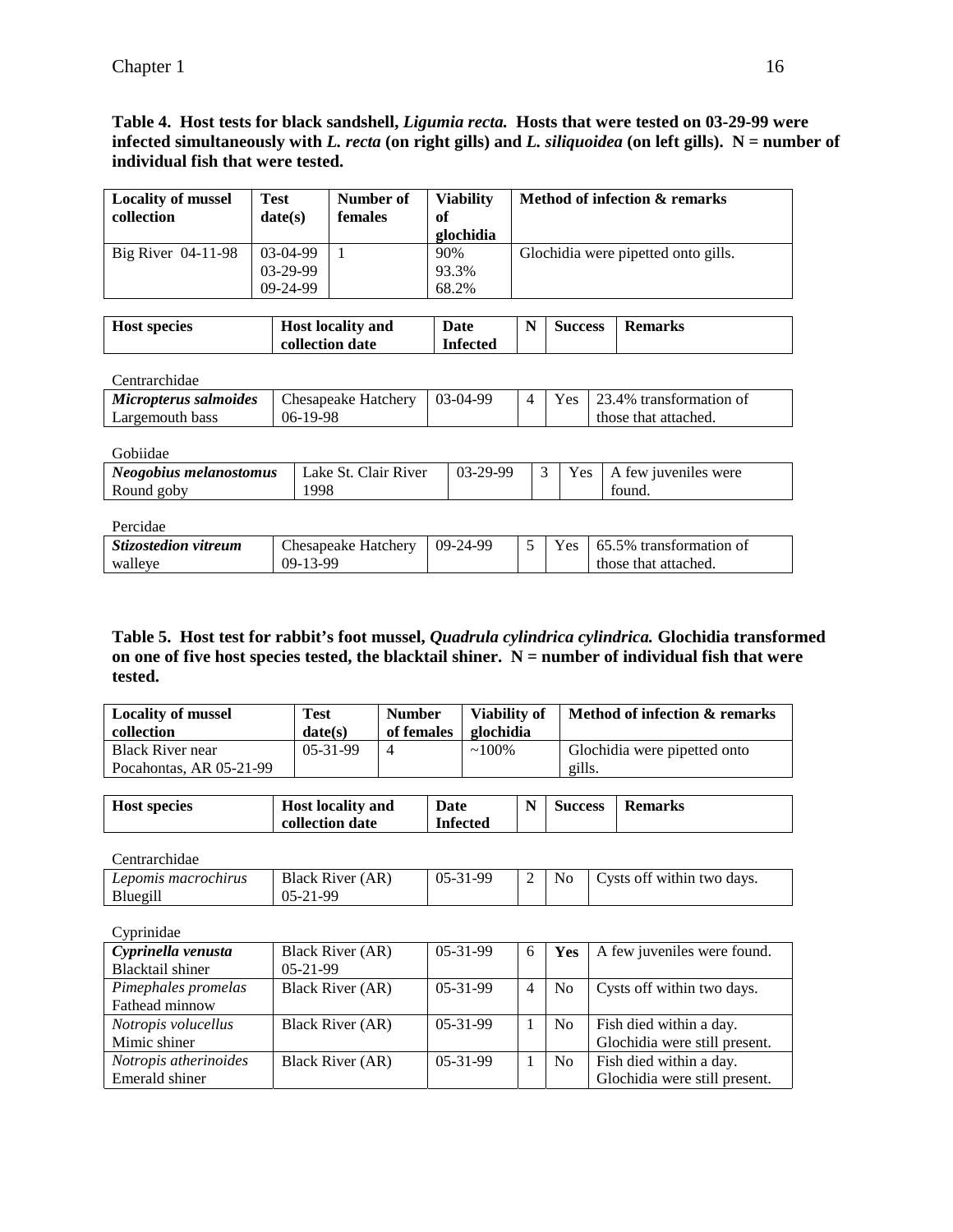# **Table 5. Host tests for three-horn warty-back,** *Obliquaria reflexa.* **Glochidia did not transform in any of the laboratory host tests, but the condition of the glochidia was poor. Goldeye was identified as a host from natural infestations (see results). N = number of individual hosts infected.**

| <b>Locality of mussel</b><br>collection | Test<br>date(s) | Number of<br>females | <b>Viability</b><br>of<br>glochidia | Method of infection & remarks                                                                                                                         |
|-----------------------------------------|-----------------|----------------------|-------------------------------------|-------------------------------------------------------------------------------------------------------------------------------------------------------|
| Sac River<br>$08-29-99$                 | $08-30-99$      |                      | Roughly<br>20%                      | Mussels released conglutinates during<br>transport. Kept conglutinates at room<br>temperature for one day before use.<br>Pipetted glochidia on gills. |

| <b>Host species</b> | <b>Host locality and</b> | Date            | N | <b>Success</b> | <b>Remarks</b> |
|---------------------|--------------------------|-----------------|---|----------------|----------------|
|                     | collection date          | <b>Infected</b> |   |                |                |

#### Cyprinidae

| Luxilus chrysocephalus      | <b>Bull Creek</b>       | 08-30-99 | N <sub>0</sub> | Glochidia were off by day 3. |
|-----------------------------|-------------------------|----------|----------------|------------------------------|
| Striped shiner              | $06-01-99$              |          |                |                              |
| $\Gamma$ Cyprinella venusta | <b>Black River (AR)</b> | 08-30-99 | No             | Glochidia were off by day 3. |
| Blacktail shiner            | $0.5 - 21 - 99$         |          |                |                              |

| Hiodontidae      |                |          |                |                              |
|------------------|----------------|----------|----------------|------------------------------|
| Hiodon alosoides | Missouri River | 08-30-99 | N <sub>o</sub> | Glochidia were off by day 3. |
| Goldeve          | $07-26-99$     |          |                |                              |

# **Table 6. Host suitability tests using the round goby***.* **N = number of fish infected.**

| <b>Mussel species</b>       | <b>Host locality and</b><br>collection date | Date<br><b>Infected</b> | N | <b>Success</b> | <b>Remarks</b>         |
|-----------------------------|---------------------------------------------|-------------------------|---|----------------|------------------------|
|                             |                                             |                         |   |                |                        |
| <b>Strophitus undulatus</b> |                                             |                         |   | N <sub>0</sub> |                        |
| Creeper                     |                                             |                         |   |                |                        |
| Lampsilis siliquoidea       | Stockton reservoir                          | $01-21-99$              |   | N <sub>0</sub> | Cysts gone within four |
| Fat mucket                  | Fall 98                                     |                         |   |                | days.                  |
| Lampsilis siliquoidea       | Stockton reservoir                          | $03-29-99$              | 3 | <b>Yes</b>     | A few juveniles were   |

| Lampsilis siliquoidea     | Stockton reservoir | $03-29-99$ | 3              | Yes            | A few juveniles were  |
|---------------------------|--------------------|------------|----------------|----------------|-----------------------|
| <b>Fat mucket</b>         | Fall 98            |            |                |                | found.                |
| Ligumia recta             | Spring River       | $03-29-99$ | 3              | Yes            | A few juveniles were  |
| <b>Black sand shell</b>   | $04-99$            |            |                |                | found.                |
| Cumberlandia monodonta    | Gasconade River    | $04-01-99$ | 4              | N <sub>0</sub> | Cysts off within four |
| Spectaclecase mussel      | $04-99$            |            |                |                | days.                 |
| Potamilus alatus          | Elk River          | $03-04-99$ | $\overline{4}$ | N <sub>0</sub> | Cysts off within four |
| Pink heelsplitter         | Fall 99            |            |                |                | days.                 |
| Lampsilis reeveiana       | Little Black River | $03-04-99$ | $\overline{4}$ | Yes            | 31% transformation of |
| <b>Broken-rays mussel</b> | 10-98              |            |                |                | those that attached.  |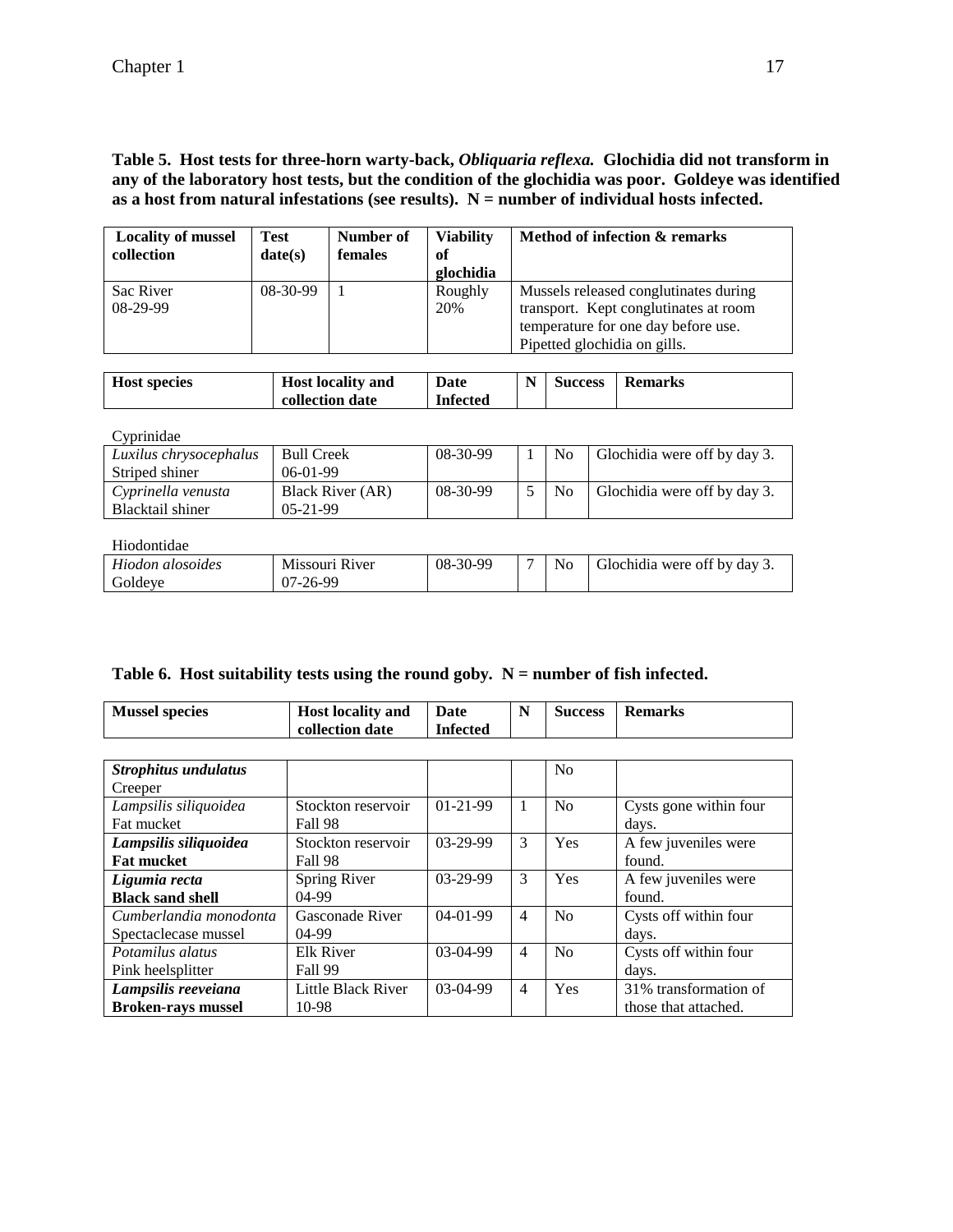| Family        | <b>Species</b>           | $\mathbf n$    | Size range<br>(mm) | Mean length (mm)  |
|---------------|--------------------------|----------------|--------------------|-------------------|
| Atherinidae   | Labidesthes sicculus     | $\mathbf{1}$   | $\overline{83}$    | 83.00±0.00        |
| Catostomidae  | Moxostoma duquesnei      | 15             | 124-351            | 207.00±55.08      |
|               | Moxostoma erythrurum     | 28             | 102-453            | 224.39±94.16      |
|               | Moxostoma carinatum      | $\overline{3}$ | 227-593            | 410.00±258.80     |
|               | Moxostoma macrolepidotum | 12             | 143-390            | 289.33±91.00      |
|               | Ictiobus bubalus         | 12             | 137-485            | 351.33±90.23      |
|               | Ictiobus cyprinellus     | $\mathbf{1}$   | 372                | 372.00±0.00       |
|               | Carpiodes carpio         | $\mathbf{1}$   | 375                | 375.00±0.00       |
|               | Carpiodes cyprinus       | $\overline{3}$ | 307-390            | 357.33±44.23      |
|               | Carpiodes velifer        | $\overline{4}$ | 304-371            | 328.25±29.41      |
|               | Hypentelium nigricans    | $\overline{4}$ | 111-265            | 159.5±71.00       |
| Centrarchidae | Lepomis macrochirus      | 18             | 64-184             | 119.00±33.11      |
|               | Lepomis megalotis        | 25             | 84-186             | 130.48±21.59      |
|               | Ambloplites rupestris    | 6              | 141-221            | 181.67±33.64      |
|               | Micropterus salmoides    | $\overline{7}$ | 225-298            | 259.43± 24.07     |
|               | Micropterus punctulatus  | 11             | 196-367            | 276.18±53.33      |
| Clupeidae     | Dorosoma cepedianum      | 14             | 230-364            | 303.29± 39.13     |
| Cyprinidae    | Luxilus zonatus          | 25             | 64-102             | $81.68 \pm 9.20$  |
|               | Cyprinella whipplei      | 11             | 62-87              | 73.64±8.90        |
|               | Notropis rubellus        | 26             | 55-70              | $60.85 \pm 3.93$  |
|               | Campostoma oligolepis    | 23             | 70-106             | $88.70 \pm 9.03$  |
|               | Pimephales notatus       | 9              | 58-80              | $66.22 \pm 8.41$  |
| Hiodontidae   | Hiodon alosoides         | $\mathbf{1}$   | 294                | 294.00±0.00       |
| Ictaluridae   | Ictalurus punctatus      | 14             | 246-545            | 456.14±70.15      |
|               | Pylodictus olivaris      | $\overline{2}$ | 346-440            | 393.00±66.47      |
| Lepisosteidae | Lepisosteus platostomus  | 3              | 524-640            | 588.33± 59.03     |
|               | Lepisosteus osseus       | $\mathbf{1}$   | 405                | $405.00 \pm 0.00$ |
| Percidae      | Percina caprodes         | $\mathbf{1}$   | 125                | 125.00±0.00       |
|               | Etheostoma blennioides   | $\mathbf{1}$   | 74                 | 74.00±0.00        |
|               | Etheostoma tetrazonum    | 26             | $52-65$            | 58.96±0.00        |
| Sciaenidae    | Aplodinotus grunniens    |                | 265-563            | 377.15±102.11     |

# **Table 7. Fishes collected from the Gasconade River to assess natural glochidia infections.**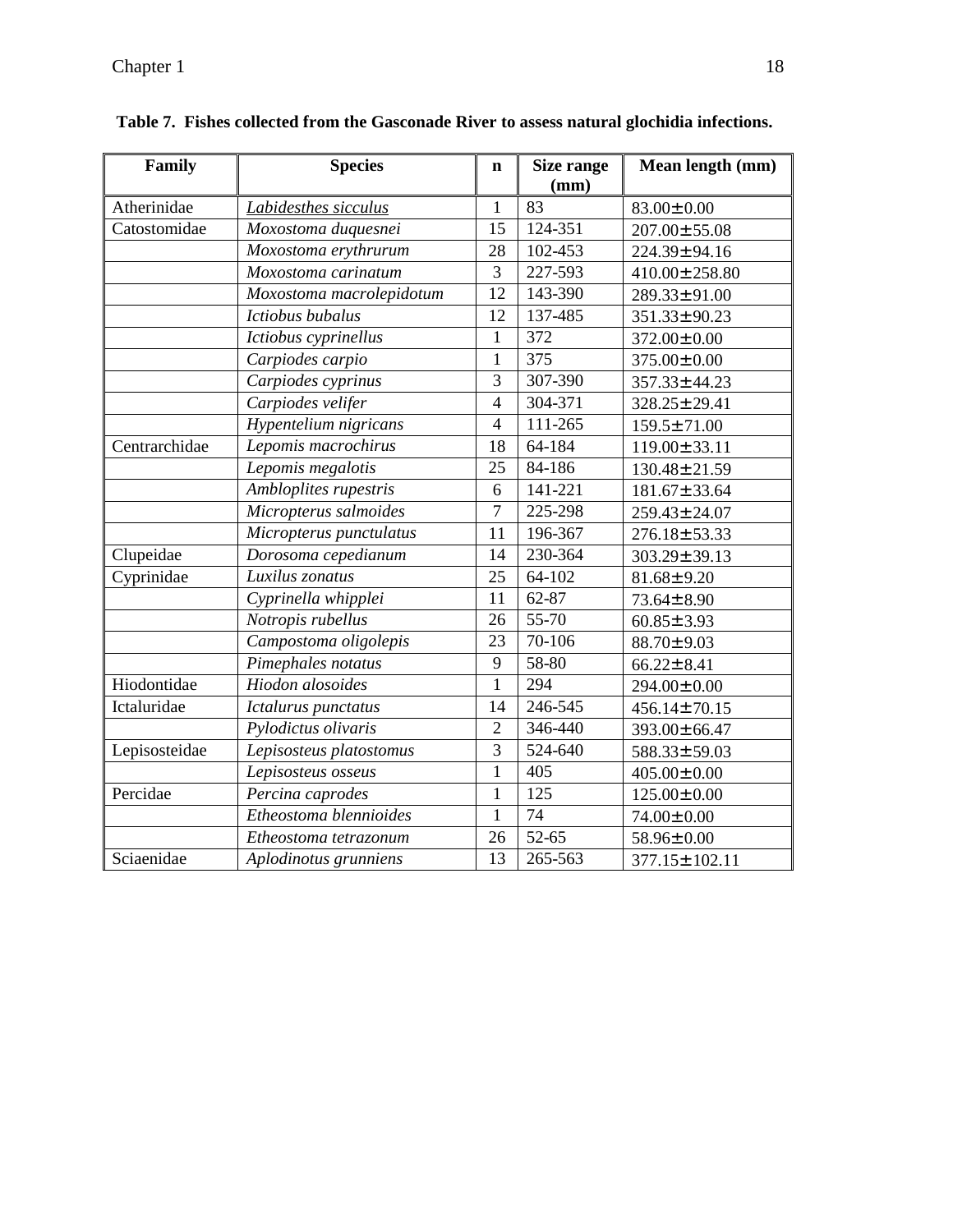| Family        | <b>Species</b>           | $\mathbf n$     | Size range<br>(mm) | Mean length (mm)  |
|---------------|--------------------------|-----------------|--------------------|-------------------|
| Catostomidae  | Moxostoma duquesnei      | 30              | 122-382            | 291.67±62.21      |
|               | Moxostoma erythrurum     | 12              | 284-385            | 349.83±28.52      |
|               | Moxostoma carinatum      | $\tau$          | 410-630            | 499.14±72.06      |
|               | Moxostoma macrolepidotum | 12              | 285-362            | 317.17±26.51      |
|               | Ictiobus bubalus         | 10              | 247-402            | 288.00±59.30      |
|               | Ictiobus cyprinellus     | $\mathbf{1}$    | 420                | 420.00±0.00       |
|               | Hypentelium nigricans    | 8               | 260-390            | 345.00±45.61      |
| Centrarchidae | Lepomis macrochirus      | $\overline{8}$  | 67-151             | 113.34± 35.05     |
|               | Lepomis megalotis        | 28              | 72-156             | 110.00±24.94      |
|               | Ambloplites rupestris    | $\mathbf{1}$    | 145                | 145.00±0.00       |
|               | Micropterus salmoides    | $\overline{2}$  | 255-319            | 287.00±45.25      |
|               | Micropterus dolomieu     | $\overline{8}$  | 209-343            | 278.86±48.26      |
| Clupeidae     | Dorosoma cepedianum      | 22              | 175-280            | 224.14±31.04      |
| Cottidae      | Cottus carolinae         | 25              | 32-101             | 50.76±16.85       |
| Cyprinidae    | Luxilus zonatus          | 25              | 65-106             | 82.68±12.85       |
|               | Cyprinella whipplei      | $\overline{3}$  | 96-125             | 108.67±14.84      |
|               | Notropis rubellus        | 16              | 57-70              | $62.25 \pm 3.30$  |
|               | Campostoma oligolepis    | 25              | 68-92              | 79.20±5.57        |
|               | Pimephales notatus       | 11              | 53-84              | 67.00±10.56       |
|               | Notropis amblops         | 25              | 60-76              | $65.28 \pm 3.66$  |
|               | Notropis nubilus         | 11              | 60-68              | $64.00 \pm 2.61$  |
|               | Luxilus chrysocephalus   | $\mathbf{1}$    | 145                | 145.00±0.00       |
|               | Notropis ludibundus      | $\mathbf{1}$    | 153                | 153.00±0.00       |
|               | Notropis volucellus      | 21              | 58-70              | 64.76±4.01        |
| Ictaluridae   | Pylodictus olivaris      | $\mathbf{1}$    | 310                | $310.00 \pm 0.00$ |
|               | Noturus exilis           | 11              | $57-91$            | 71.36±10.50       |
| Lepisosteidae | Lepisosteus osseus       | $\mathbf{1}$    | 790                | 790.00±0.00       |
| Percidae      | Etheostoma blennioides   | $\overline{2}$  | 63-66              | $64.50 \pm 2.12$  |
|               | Etheostoma tetrazonum    | $\overline{17}$ | 50-77              | 63.88±8.98        |
|               | Etheostoma caruleum      | 11              | $47 - 63$          | $52.00 \pm 5.23$  |
|               | Percina evides           | $\overline{2}$  | 66                 | $66.00 \pm 0.00$  |
| Scianidae     | Aplodinotus grunniens    | $\overline{11}$ | 245-500            | 367.64±89.40      |

# **Table 7. Fishes collected from the Meramec River to assess natural glochidia infections. These fishes were collected at on 10 June 1999 Fish Trap Rapids…?**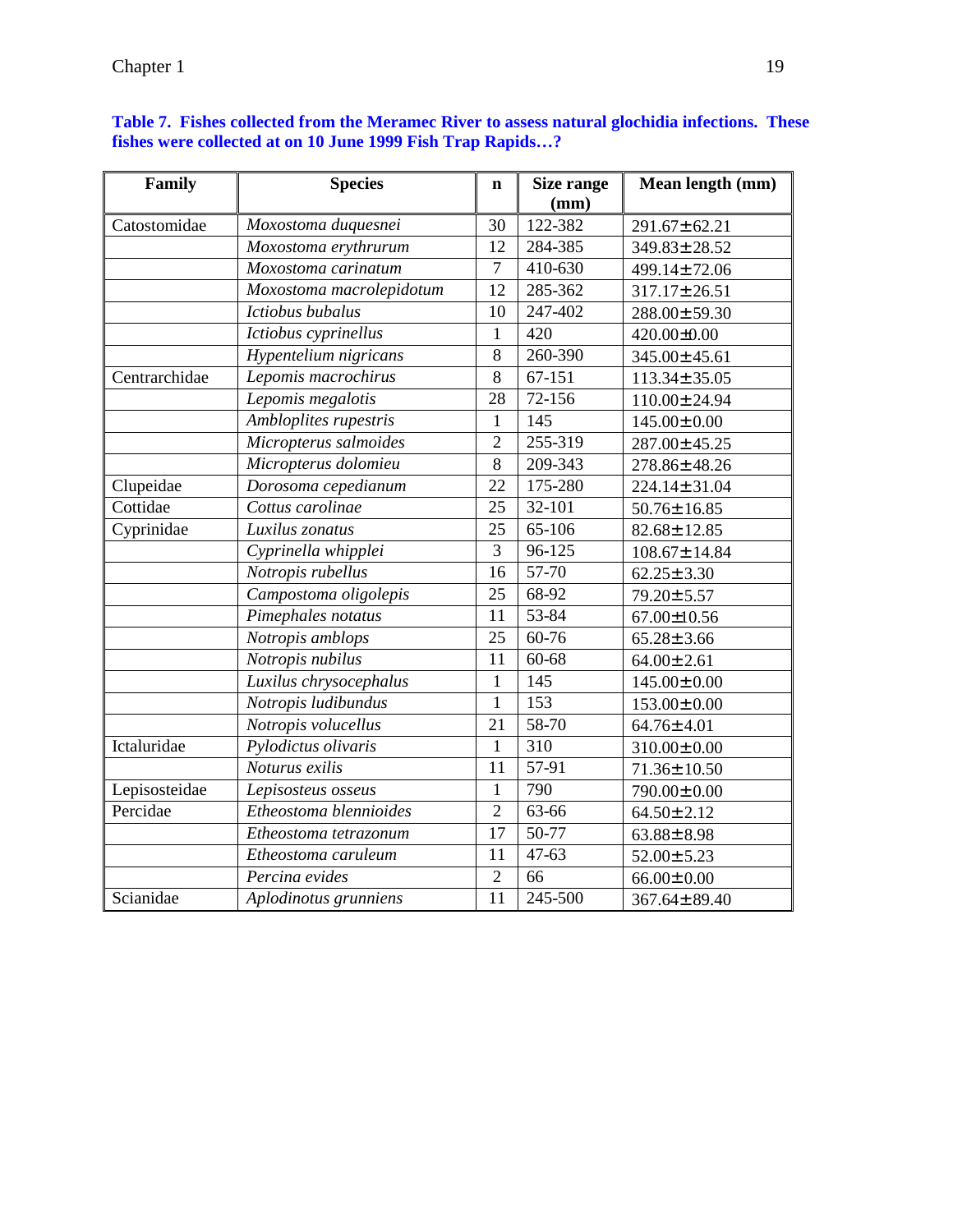| <b>Fish species</b>          | <b>Mussel family</b> | $\mathbf n$    | Length            | Height            | <b>Hinge</b>      |
|------------------------------|----------------------|----------------|-------------------|-------------------|-------------------|
| <i>I. punctatus</i> $(n=11)$ | Lampsilinae          | $\mathbf{1}$   | 0.24              | 0.27              | 0.12              |
|                              | Lampsilinae          | $\overline{4}$ | $0.237 \pm 0.006$ | $0.297 \pm 0.006$ | $0.095 \pm 0.007$ |
|                              | Lampsilinae          | $\mathbf{1}$   | 0.28              | 0.31              | 0.09              |
|                              | Lampsilinae          | $\mathbf{1}$   | 0.23              | 0.31              | 0.10              |
|                              | Lampsilinae          | 1              | 0.28              | 0.32              | 0.12              |
|                              | Lampsilinae          | $\mathbf{1}$   | 0.22              | 0.26              | 0.12              |
|                              | Lampsilinae          | 6              | 0.28              | 0.34              | 0.13              |
|                              |                      | $\mathbf{1}$   | 0.21              | 0.17              | N/A               |
|                              | Lampsilinae          | $\mathbf{1}$   | 0.23              | 0.29              | 0.09              |
|                              | Lampsilinae          | $\overline{2}$ | 0.21              | 0.29              | 0.09              |
|                              | Lampsilinae          | 104            | $0.284 \pm 0.008$ | $0.341 \pm 0.006$ | $0.120 \pm 0.005$ |
|                              | Lampsilinae          | 9              | 0.24              | 0.29              | 0.095             |
| M.macrolepidotum             | <b>Cumberlandia</b>  | $\mathbf{1}$   | 0.0625            | 0.0625            | 0.04              |
| $(n=3)$                      | Unknown              | $\mathbf{1}$   | N/A               | N/A               | N/A               |
|                              | Lampsilinae          | $\mathbf{1}$   | 0.22              | 0.26              | 0.11              |
| M. erythrurum $(n=4)$        | Unknown              | $\mathbf{1}$   | N/A               | N/A               | N/A               |
|                              | Amblemidae           | $\mathbf{1}$   | 0.23              | 0.23              | 0.14              |
|                              | Unknown              | $\mathbf{1}$   | 0.225             | 0.295             | 0.10              |
|                              | Amblemidae           | 1              | 0.15              | 0.14              | 0.12              |
|                              | Unknown              | 1              | N/A               | N/A               | N/A               |
| M. duquesnei $(n=2)$         | Lampsilinae          | $\mathbf{1}$   | 0.23              | 0.27              | 0.12              |
|                              | Amblemidae           | $\mathbf{1}$   | 0.20              | 0.21              | 0.15              |
| D. cepedianum $(n=7)$        | Amblemidae           | $\mathbf{1}$   | 0.208             | 0.23              | 0.15              |
|                              | Lampsilinae          | 1              | 0.23              | 0.28              | 0.12              |
|                              | Unknown              | 1              | N/A               | N/A               | N/A               |
|                              | Amblemidae           | $\mathbf{1}$   | 0.215             | 0.225             | 0.15              |
|                              | Amblemidae           | $\mathbf{1}$   | 0.16              | 0.16              | 0.13              |
|                              | Amblemidae           | 3              | 0.20              | 0.21              | 0.15              |
|                              | Amblemidae           | 1              | 0.205             | 0.22              | 0.14              |
| L. megalotis $(n=4)$         | Amblemidae           | 16             | $0.221 \pm 0.003$ | $0.238 \pm 0.005$ | $0.139 \pm 0.003$ |
|                              | Amblemidae           | $\mathbf{1}$   | 0.21              | 0.22              | 0.14              |
|                              | Amblemidae           | $\mathbf{1}$   | 0.22              | 0.23              | 0.12              |
|                              | Lampsilinae          | 8              | 0.175             | 0.20              | 0.10              |
|                              | Lampsilinae          | 1              | 0.215             | 0.28              | 0.095             |
| L. machrochirus $(n=2)$      | Lampsilinae          | 5              | $0.163 \pm 0.003$ | 0.185             | $0.098 \pm 0.003$ |
|                              | Amblemidae           | 6              | 0.18              | 0.18              | 0.10              |
| L. zonatus $(n=4)$           | Unknown              | $\mathbf{1}$   | N/A               | N/A               | N/A               |
|                              | Unknown              | $\mathbf{1}$   | N/A               | N/A               | N/A               |
|                              | Amblemidae           | $\mathbf{1}$   | 0.16              | 0.12              | 0.14              |

Amblemidae 1 0.165 0.17 0.14

Table 8. Glochidia recovered from fishes collected in the Meramec and Gasconade Rivers. N = **number of glochidia recovered per fish. Glochidia shell length, height, and hinge length are mm (mean ± standard deviation).**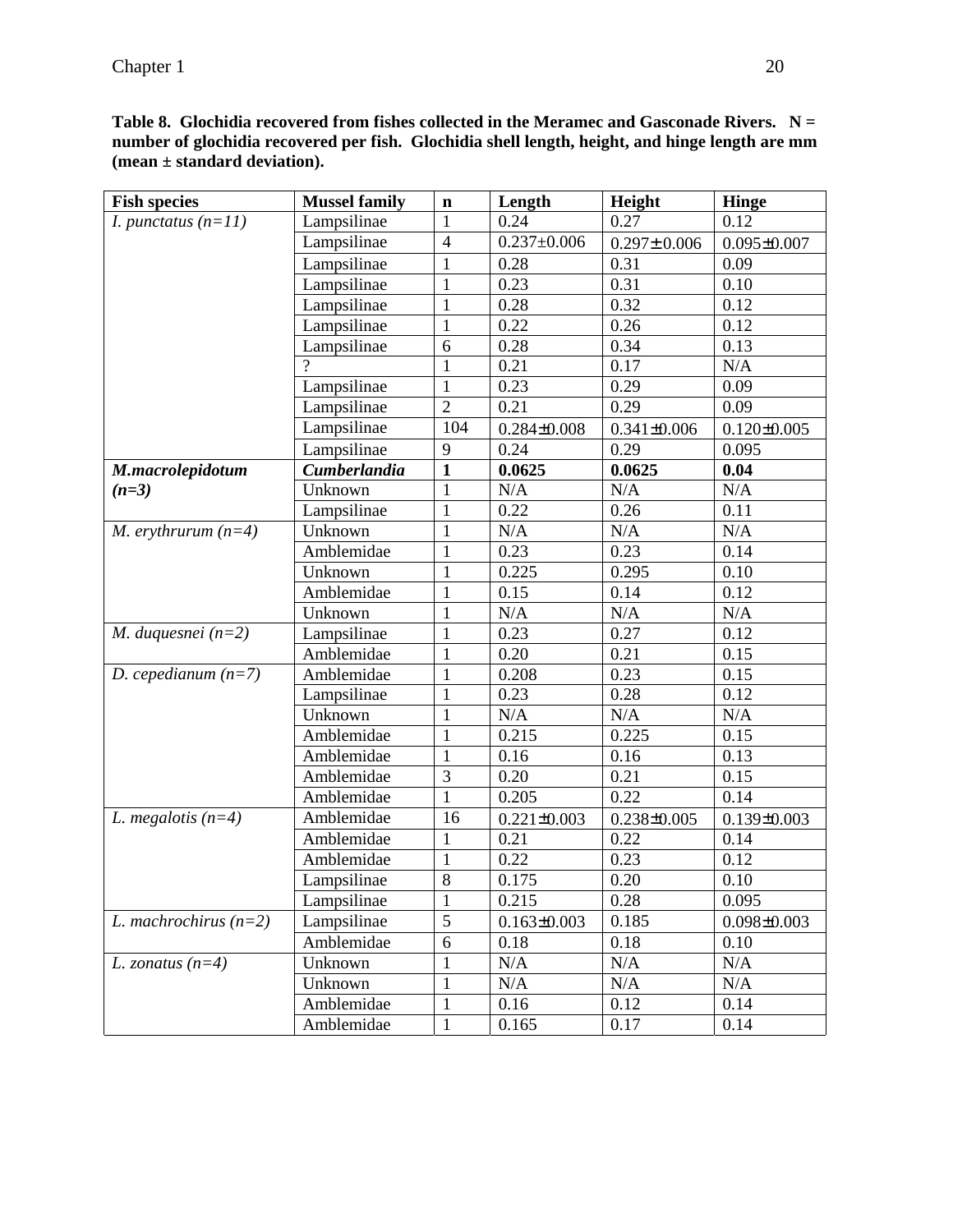# **Table 8, continued.**

| A. grunniens $(n=4)$      | Amblemidae          | 3  | 0.22              | 0.24              | 0.13 |
|---------------------------|---------------------|----|-------------------|-------------------|------|
|                           | Amblemidae          | 77 | $0.306 \pm 0.151$ | $0.265 \pm 0.120$ | 0.15 |
|                           | Anodontinae         | 3  | 0.37              | 0.37              | 0.28 |
|                           | Unknown             |    | N/A               | N/A               | N/A  |
| $C.carpio (n=1)$          | Unknown             |    | N/A               | N/A               | N/A  |
| C. cyprinus $(n=1)$       | Amblemidae          |    | 0.21              | 0.23              | 0.13 |
|                           | Lampsilinae         |    | 0.21              | 0.23              | 0.10 |
| H. alosoides $(n=1)$      | O. reflexa          | 69 | $0.134 \pm 0.011$ | $0.091 \pm 0.035$ | 0.07 |
| <i>I. bubalus</i> $(n=1)$ | Amblemidae          |    | 0.22              | 0.225             | 0.13 |
| M. salmoides $(n=1)$      | Lampsilinae         |    | 0.22              | 0.26              | 0.11 |
| C. oligolepis $(n=1)$     | Unknown             |    | N/A               | N/A               | N/A  |
| L. chrysocephalus $(n=1)$ | Lampsilinae         |    | 0.28              | 0.35              | 0.15 |
| <i>N.</i> amblops $(n=1)$ | <b>Cumberlandia</b> | 17 | 0.06              | 0.065             | 0.05 |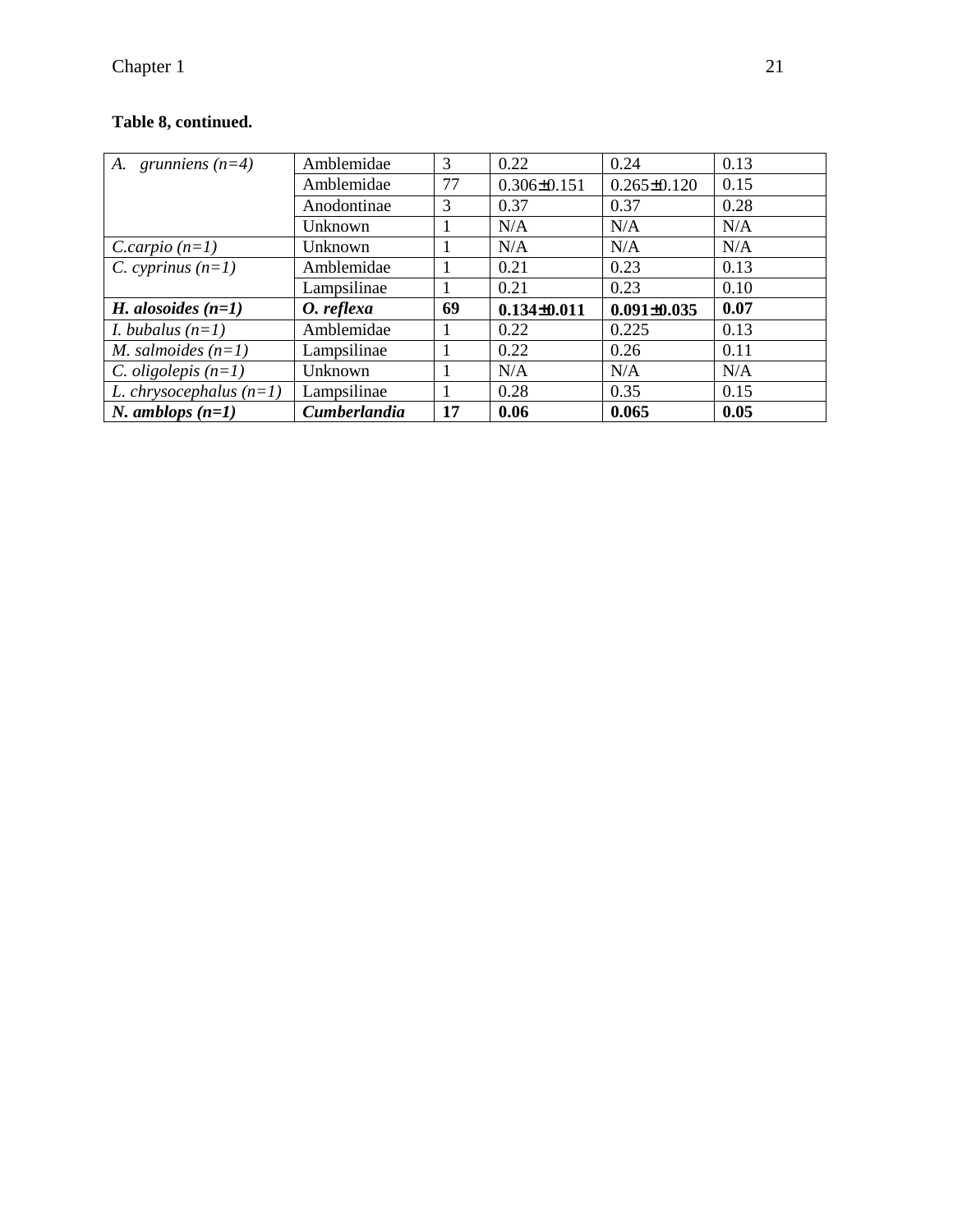## **2. NEOSHO MUCKET RESTORATION**

#### **Introduction**

This chapter describes a pilot project in which larval Neosho muckets (*Lampsilis rafinesqueana*) were transformed on fish at the Chesapeake State Fish Hatchery in Missouri and then released into historic habitat in Kansas. Freshwater mussels (Unionoida) are among the most endangered freshwater organisms in North America. The rapid decline of many species in this family has prompted calls for propagation and stocking to prevent further extinctions (NNMCC 1998). Unionids seem to be well suited to these interventions because of their parasitic life cycle and long lifespan. Mussels produce very large numbers of glochidia larvae ( $10^4$  -  $10^7$  per female: Bauer 1994). Typically over 99.99% of these glochidia fail to reach a suitable host fish (Young and Williams 1984, Jansen and Hanson 1991). Of the few individuals that reach the host and transform, many juveniles presumably fall into unsuitable habitat (silty or unstable substrate) after leaving the fish. Therefore, it should be possible to drastically increase recruitment by putting glochidia on the proper host, recovering the transformed juveniles, and then releasing them in suitable habitat. These actions could generate very large numbers of individuals in a single generation. Most mussels have a long lifespan, so that a stocked cohort could persist for decades, buying time for investigating and correcting factors that limit natural reproduction.

The Neosho mucket is endemic to the Neosho, Spring and Elk river systems in southeastern Kansas, northeastern Oklahoma, and southwestern Missouri. It is state-listed as endangered in Kansas and Oklahoma, and S2 (imperiled) in Missouri. The Neosho mucket is not listed federally, although it was formerly classified as C2. Recent discussions with USFWS officials suggest that this species will be considered for federal listing (Paul McKenzie, Paul Hartfield, USFWS, personal communication). We chose to work with this species for several reasons. The draft recovery plan for endangered mussels in Kansas identifies reintroduction and augmentation as critical needs for the Neosho mucket, and Kansas state officials have been supportive of work with unionids. The distribution and conservation status of this species are well understood in Kansas because of recent survey work (Obermeyer et al. 1997). Neosho muckets are also attractive for a restoration project because of their large body size and large numbers of glochidia. Finally, this species lends itself to propagation in fish hatcheries because largemouth bass, which are commonly propagated in hatcheries, are suitable host fish (Barnhart and Roberts 1997).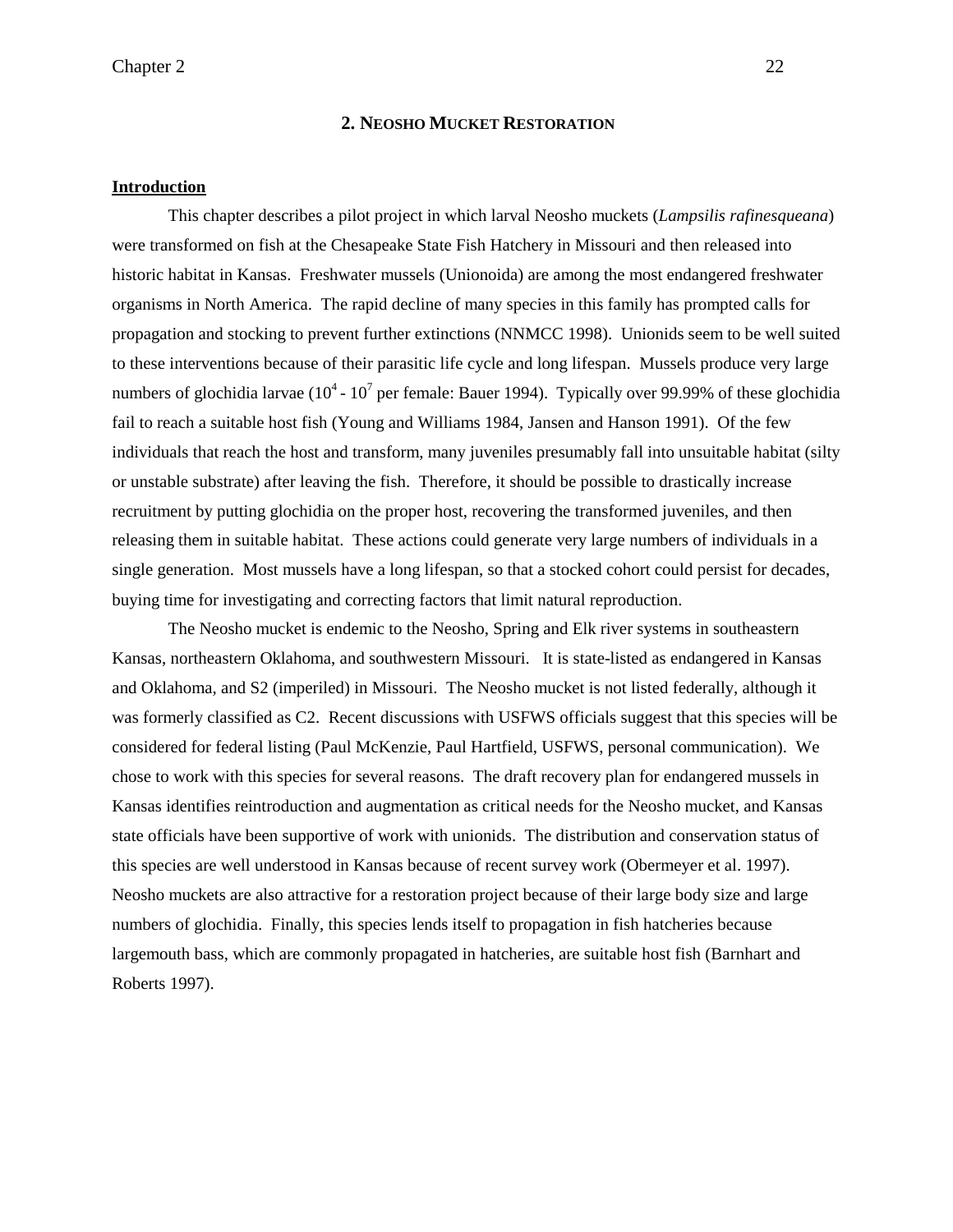## **Methods**

Collection of mussels: Neosho muckets were sought in the Fall River in Kansas on July 27, 1999. The first site searched was below an old iron bridge northwest of Neodesha (0.8 mi N and 2.3 mi W; SW 1/4 Sec. 13 T30S R15E Wilson Co, KS). At this site the most abundant species were *A. plicata*, *L. rafinesqueana*, *T. verrucosa*, *Q. pustulosa*, *F. flava*, and *O. reflexa*. Five *Cyprogenia aberti* were located and tissue samples were taken from these and also from 6 Neosho muckets. One gravid Neosho mucket was collected. Ten other female Neosho muckets were examined and were not gravid on this date. A second site was visited on the Fall River below the RR bridge SW of Fredonia, just downstream from the Fredonia City dam (1.25 mi S, 0.8 mi W Fredonia; NW1/4 Sec. 23 T29S R14E). At this site we found approximately 5 Neosho muckets, none of which were gravid, along with several old *M. nervosa* and one more *Cyprogenia*.

Host fish and transformation: Transformation on host fish was carried out at the Chesapeake Fish Hatchery of the Missouri Department of Conservation, with help from personnel of both MDC and the Neosho National Hatchery. Two experiments were conducted. The first began on 8/20/99 and the second on 9/13/99. The host fish were fingerling largemouth bass  $\left(\sim 10 \text{ cm}$  total length). A single Fall River Neosho mucket (see above) was the source of glochidia for both experiments. In both experiments, glochidia were removed from the mussel just prior to inoculating the fish. The shell was opened gently using a nasal speculum and wedged open approximately 1.5 cm. Two short cuts were made in one marsupial gill, parallel to the gill filaments, using a scalpel. The glochidia were then flushed from the gill into a glass dish by directing a stream of water at the openings from a pipette. Clumps of glochidia were separated by drawing them in and out of the pipette. The glochidia were then distributed into several glass dishes. Approximately 200 fish were inoculated in each of the two experiments (~400 fish total). The fishes were anaesthetized with MS-222 in groups of 6-10. As the fish became anaesthetized they were removed from the water by hand and the glochidia were pipetted directly on to the gills on both sides.

After inoculation the fishes were placed in a cylindrical fiberglass tank in approximately 300 gallons of water. Water was delivered to the tank continuously and volume was regulated with a standpipe. Temperature was measured every 1-2 days using a YSI digital thermometer. During the second experiment, inlet water temperature had declined, and a heater unit (3000 Watts) with thermostat was used to regulate the tank temperature. In the first trial, the fish were fed at least daily. In the second trial, the fish were not fed after the first week following inoculation. Several test fishes were sacrificed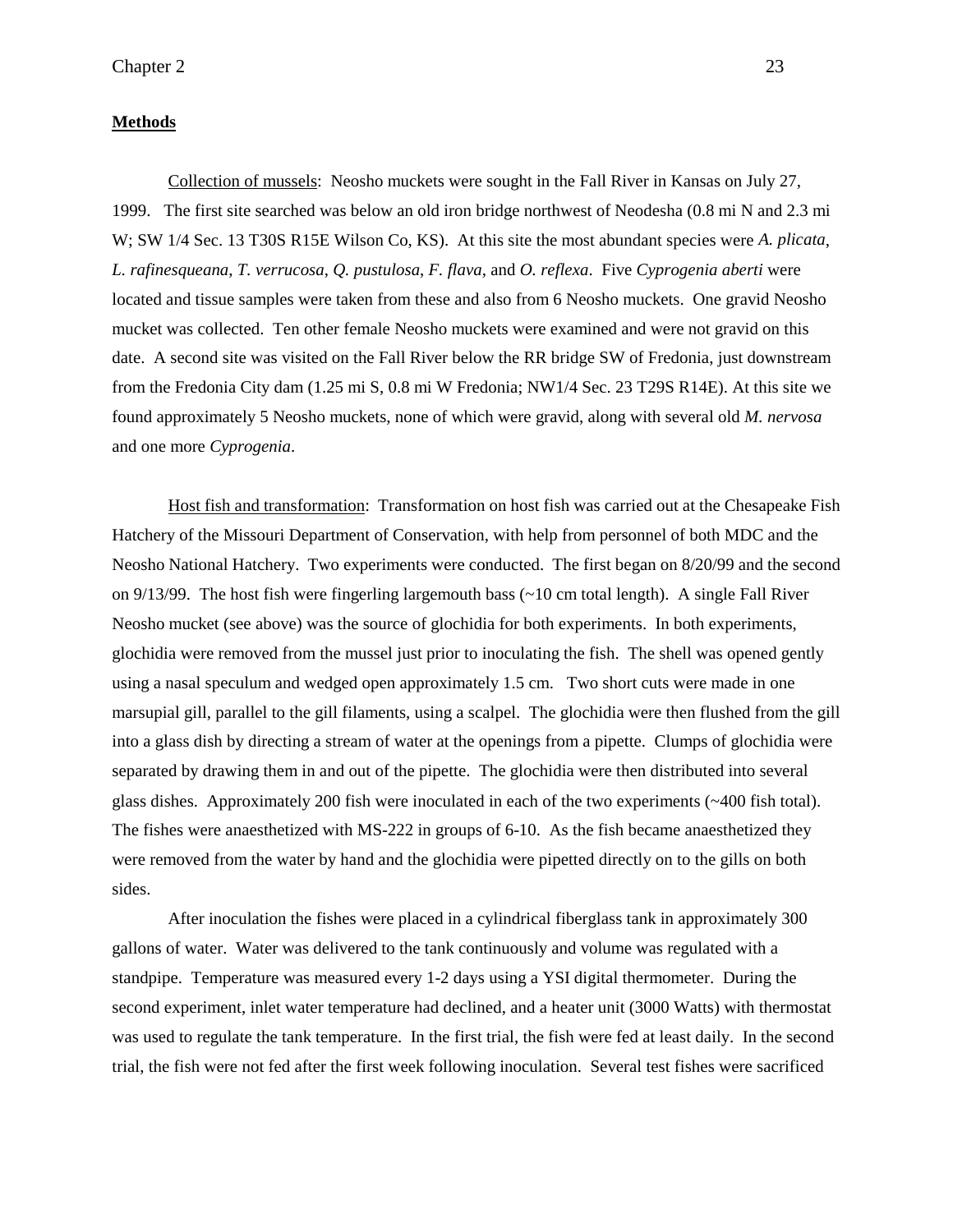approximately 1 week following each inoculation and examined to determine the number of attached glochidia.

Juveniles were recovered by siphoning water from the bottom of the tank through a filter. The siphon head was a 3x3-inch block of ½-inch Plexiglas with milled out on one side to 1/8-inch depth, leaving a 1/16-inch thick wall. Small screws were set in each corner so as to lift the edge approximately 1 mm from the surface being vacuumed. The head was drilled and tapped at center to accept a barbed fitting, and was attached to a 4-foot length of ½-inch PVC pipe, which was in turn attached to a length of ½-inch ID rubber hose for siphoning. The other end of the siphon hose was directed into a Newark #120 brass soil sieve (125 micron mesh) to recover juveniles.

Juveniles were collected at approximately 2-day intervals. The number of individuals in each collection was quantified by concentrating the juveniles in a known volume of water  $(0.5-1.0 \text{ L})$ , suspending them by vigorous stirring, and then removing 10 ml samples of the suspension to a small dish for counting under a dissecting microscope. Live juveniles and dead individuals (empty shells) were counted separately. Three to six 10-ml samples of each collection were counted. These counts were averaged to determine the number per ml, which was then multiplied by the total volume of the suspension to estimate the total number of glochidia in the collection. The juveniles were stored in water in 1-gallon Ziploc bags kept at 15 °C in an incubator. Several collections were transported to the Fall River in Kansas where they were released by using turkey basters to distribute them into the substrate in suitable habitat (see below).

### **Results**

Two transformation experiments were carried out (Tables  $1 \& 2$ ). The mean numbers of glochidia attached were 407 and 153 glochidia per fish in the first and second trials, respectively (Table 1). Despite the rather heavy infestations, the fish did not appear to be stressed by the glochidia and appeared to behave normally. Only one fish died during the first experiment, possibly due to effects of being dropped during handling. No fish died during the second trial.

In the first experiment, drop-off of juveniles from the fish began within 15 days after inoculation. A large number of juveniles were collected from this experiment, but it proved to be very difficult to remove the juveniles from fish wastes that accumulated in the tank. The frass and debris made it difficult to observe and count the juveniles. Moreover, the juveniles died within 8 hours when left in a static volume of water containing this material. Therefore, the second batch of fish was inoculated and feeding of this group was suspended after 1 week in order to minimize waste production during the drop-off period. Temperature averaged 22.2  $^{\circ}C$  (71.9  $^{\circ}F$ ). The first juveniles from this group were recovered 13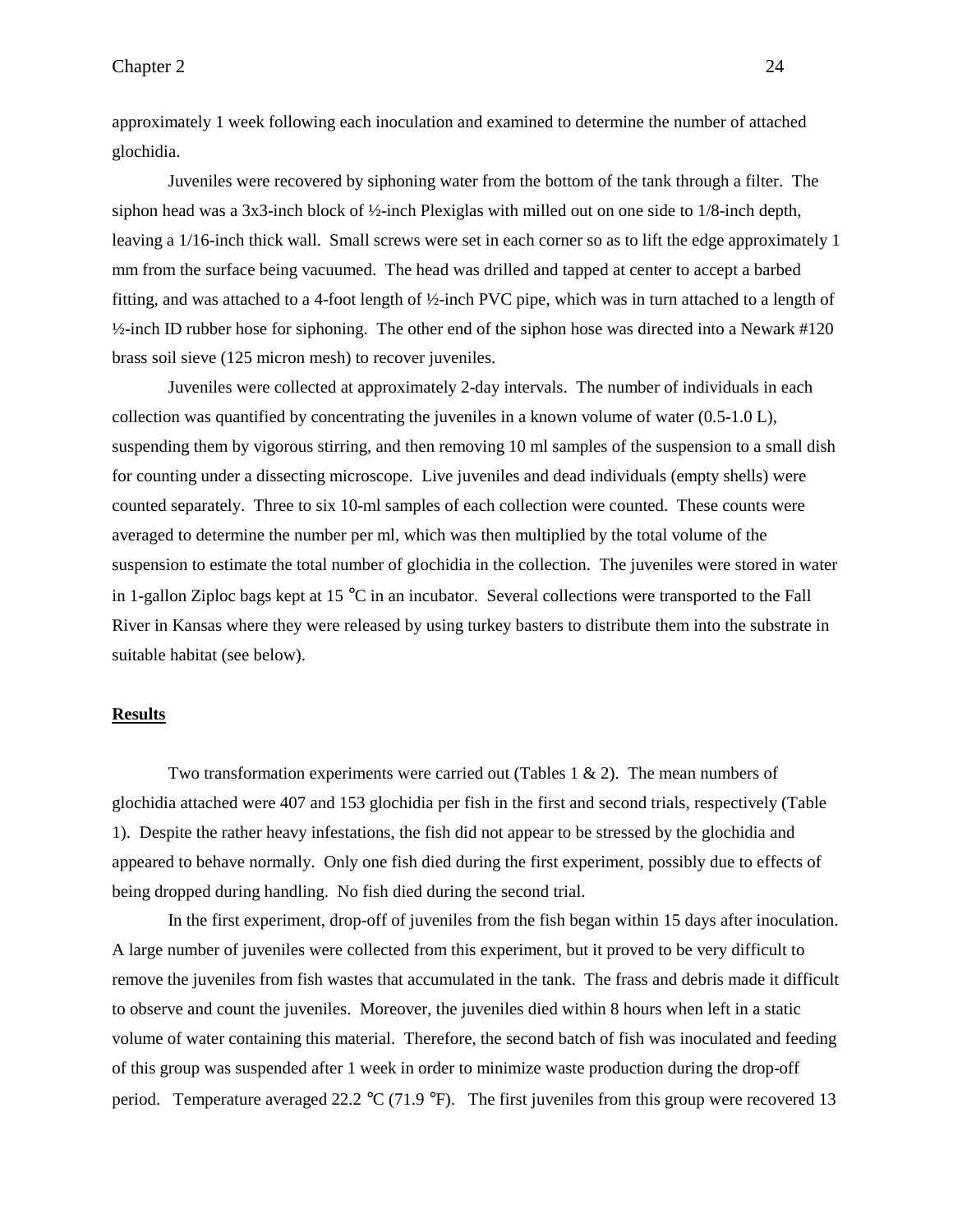days after inoculation (Table 2). Thereafter the tank was siphoned at 2-day intervals. The rate of drop-off of juveniles increased and peaked on or before 19 days post-inoculation (Figure 1). Juveniles were last recovered 30 days after inoculation, when the experiment was terminated.

Releases: Approximately 19,550 juveniles were transported to Kansas and released in the Fall River Wildlife Refuge above the Fall River Reservoir (Table 3, Figure 1). This area presents several advantages as a site for reintroduction. The area supports several unionid species, indicating that the habitat is suitable. Neosho muckets formerly occurred throughout the Fall River, based on the presence of dead shells, but have apparently been extirpated above the reservoir in recent times (Obermeyer et al. 1997). The Fall River Reservoir constitutes a dispersal barrier, so that recolonization from the surviving population in the lower river is unlikely. Likewise, the introduced population should have no genetic effect on the population below the reservoir.

The juveniles were transported in 3 batches. Siphonate from the first experiment, which was heavily contaminated with fish wastes, was diluted in approximately 5 gallons of water in a picnic cooler, aerated with a battery-powered pump, and transported by car to Kansas for release. Juveniles from the second experiment were largely free of debris, and two batches were shipped overnight in small volumes of water in Ziploc bags, which were packed in insulated containers with "blue ice" to maintain low temperature. Juveniles kept at low temperature in the lab survived for several weeks. The condition of the latter two batches of transported juveniles was briefly checked with a microscope after shipment, but viability was not quantified before release.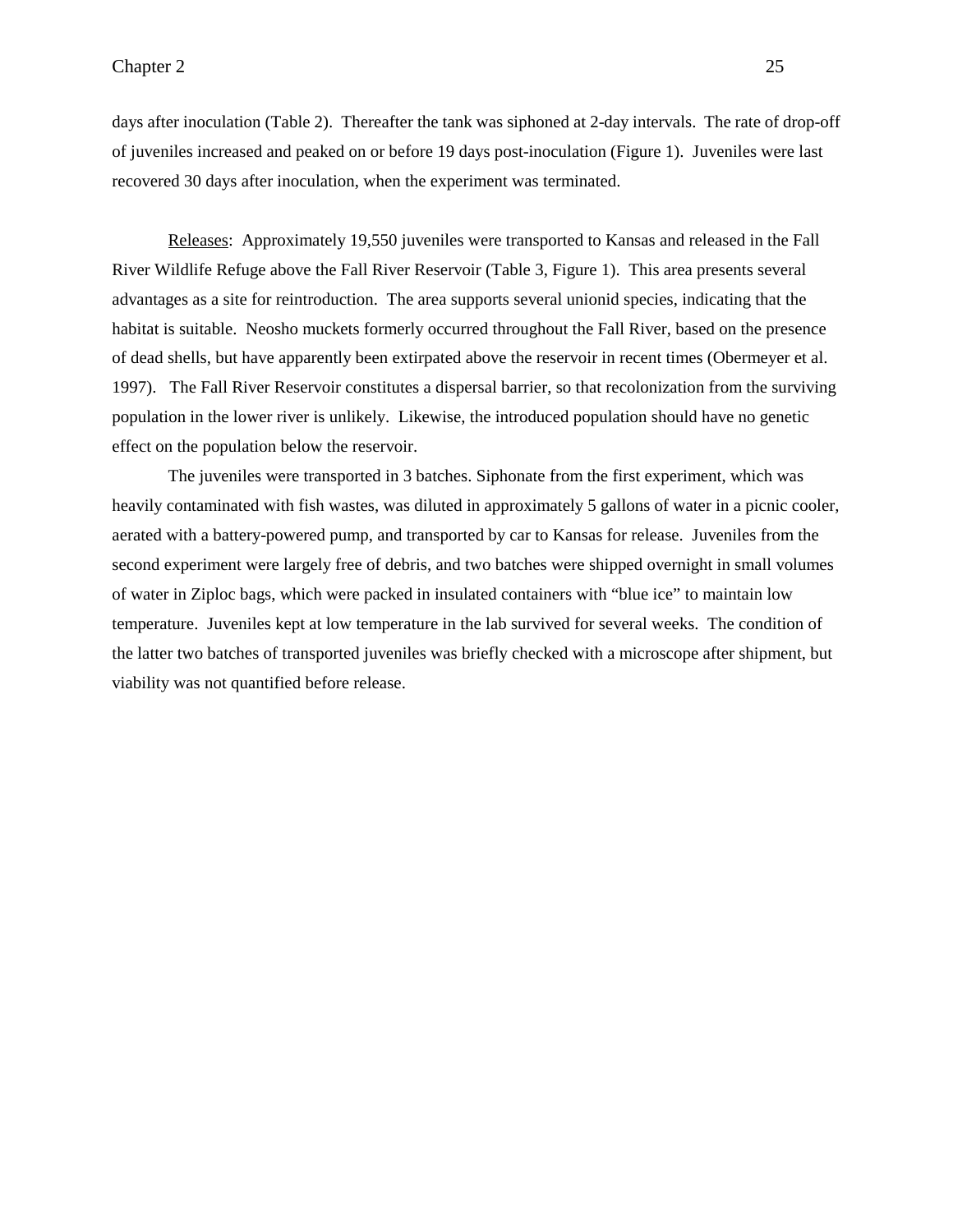| Fish Dimensions (mm)           | First experiment     | Second experiment    |
|--------------------------------|----------------------|----------------------|
| Total length                   | $98.8 \pm 1.72(10)$  | $105.3 \pm 3.6$ (6)  |
| Standard length                | $81.9 \pm 1.54(10)$  | $89.3 \pm 2.81(6)$   |
| <b>Mass</b>                    | $12.2 \pm 0.66$ (10) | $14.2 \pm 1.57(6)$   |
|                                |                      |                      |
| Inoculation                    |                      |                      |
| Glochidia per fish             | $407 \pm 55.9$ (10)  | $155 \pm 29.6$ (6)   |
|                                | $range = 206-761$    | $range = 59 - 284$   |
| Estimated total number of      |                      |                      |
| glochidia attached to 200 fish | $81,440 \pm 11,185$  | $31,067 \pm 5930$    |
|                                |                      |                      |
| Temperature and timing         |                      |                      |
| Temperature °C                 | $23.1 \pm 0.25$ (16) | $22.2 \pm 0.45$ (18) |
| Temperature °F                 | $73.6 \pm 0.45$ (16) | $71.9 \pm 0.80$ (18) |
| Time to first drop-off         | 15 days              | 13 days              |
|                                |                      |                      |

Table 1. Neosho mucket transformation experiments. Data are mean ± standard error (N).

Table 2. Juvenile Neosho muckets recovered from hatchery largemouth bass in the second experiment. Data for each collection are mean  $\pm$  SE (n samples). The standard deviation of the totals was estimated as the square root of the total of the variances of the individual collections. These data are graphed in Figure 1.

| Collection<br>Date | Days post-<br>inoculation | Number of live<br>juveniles | Number of dead<br>juveniles | Percent live |
|--------------------|---------------------------|-----------------------------|-----------------------------|--------------|
|                    |                           |                             |                             |              |
| $1-Oct$            | 13                        | $183 \pm 31(6)$             | $558 \pm 79(6)$             | 24.7         |
| $3-Oct$            | 15                        | $838 \pm 118(6)$            | $575 \pm 54(6)$             | 59.3         |
| $5-Oct$            | 17                        | $3520 \pm 378(3)$           | $1440 \pm 46$ (3)           | 71.0         |
| $7-Oct$            | 19                        | $6800 \pm 1097$ (3)         | $2500 \pm 351(3)$           | 73.1         |
| $9-Oct$            | 21                        | $4333 \pm 145$ (3)          | $1000 \pm 153$ (3)          | 81.2         |
| $11$ -Oct          | 23                        | 5967 $\pm$ 731 (3)          | $1600 \pm 451(3)$           | 78.9         |
| $13-Oct$           | 25                        | $3867 \pm 318(3)$           | $1633 \pm 384$ (3)          | 70.3         |
| $18-Oct$           | 30                        | $3000 \pm 503$ (3)          | $2267 \pm 371(3)$           | 57.0         |
|                    |                           |                             |                             |              |
| <b>TOTALS</b>      |                           | $28,508 \pm 2,619$ SD       | $11,573 \pm 1,403$ SD       | 71.1%        |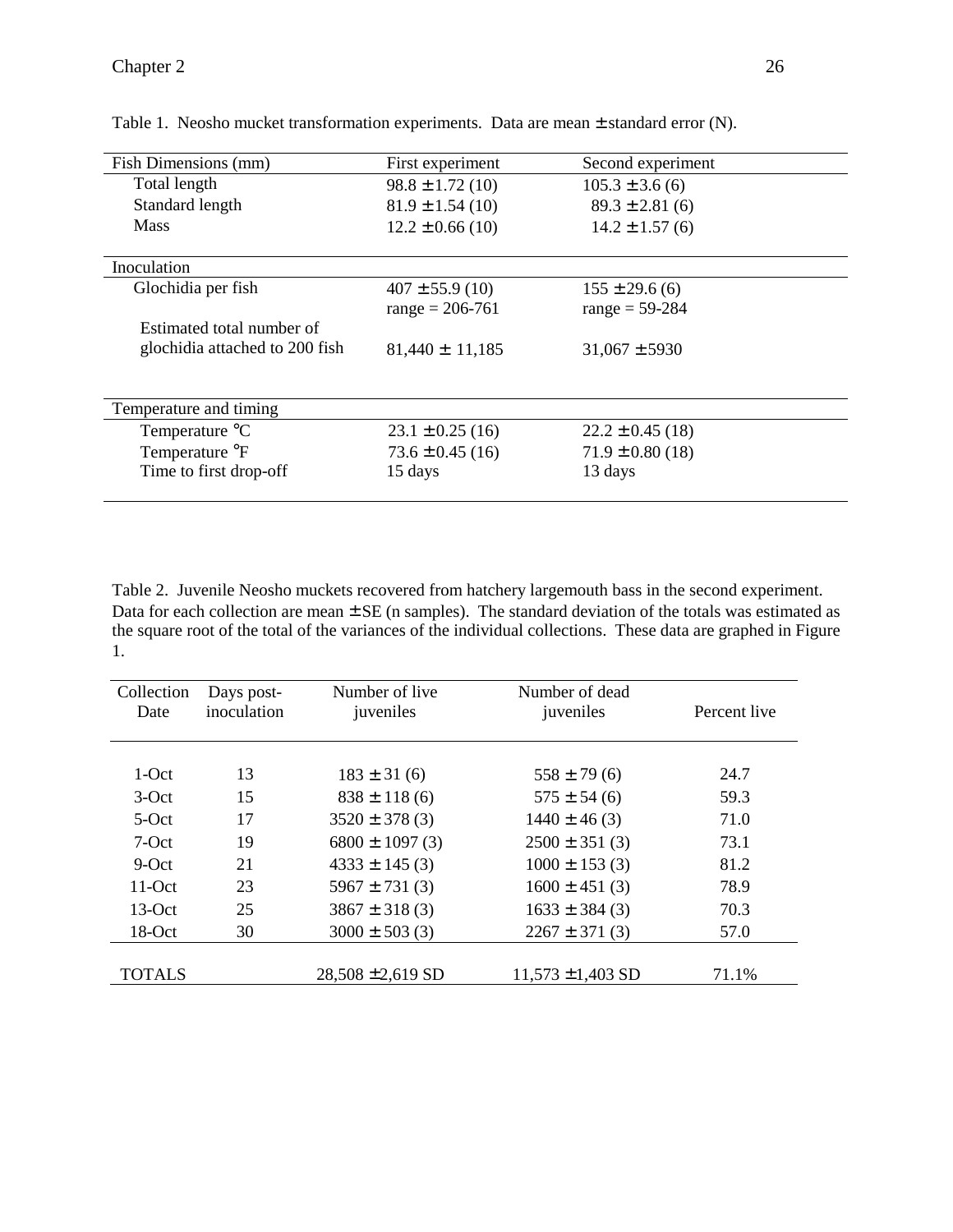

Figure 1. Timing of drop-off of juvenile Neosho muckets from largemouth bass. These data are from the second experiment. Each bar represents the estimated number of juveniles  $(\pm S$ E) that dropped off during the preceding two days, except the bar at 30 days, which represents the preceding 5 days. Temperature during the transformation period was approximately 22 C.

## **Discussion**

Transformation and recovery: Transformation success of Neosho muckets on hatchery largemouth bass was high (71%, Table 2). It appeared that recovery of detached juveniles by siphoning from the fish tank was also efficient. The estimated total number of live and dead juveniles recovered in the second experiment (~40,000, Table 2) exceeded the estimated number of glochidia that attached to the host fish  $(\sim 31,000, \text{ table } 1)$ . Logically, these two figures should be equal, but both estimates have large variance. Juvenile mussels settle to the bottom rapidly because of the density of the calcareous shell. The cylindrical tank that we used at Chesapeake was equipped with a central drain and a standpipe that can be pulled to drain the tank. We experimented with draining the tank through a Nitex filter bag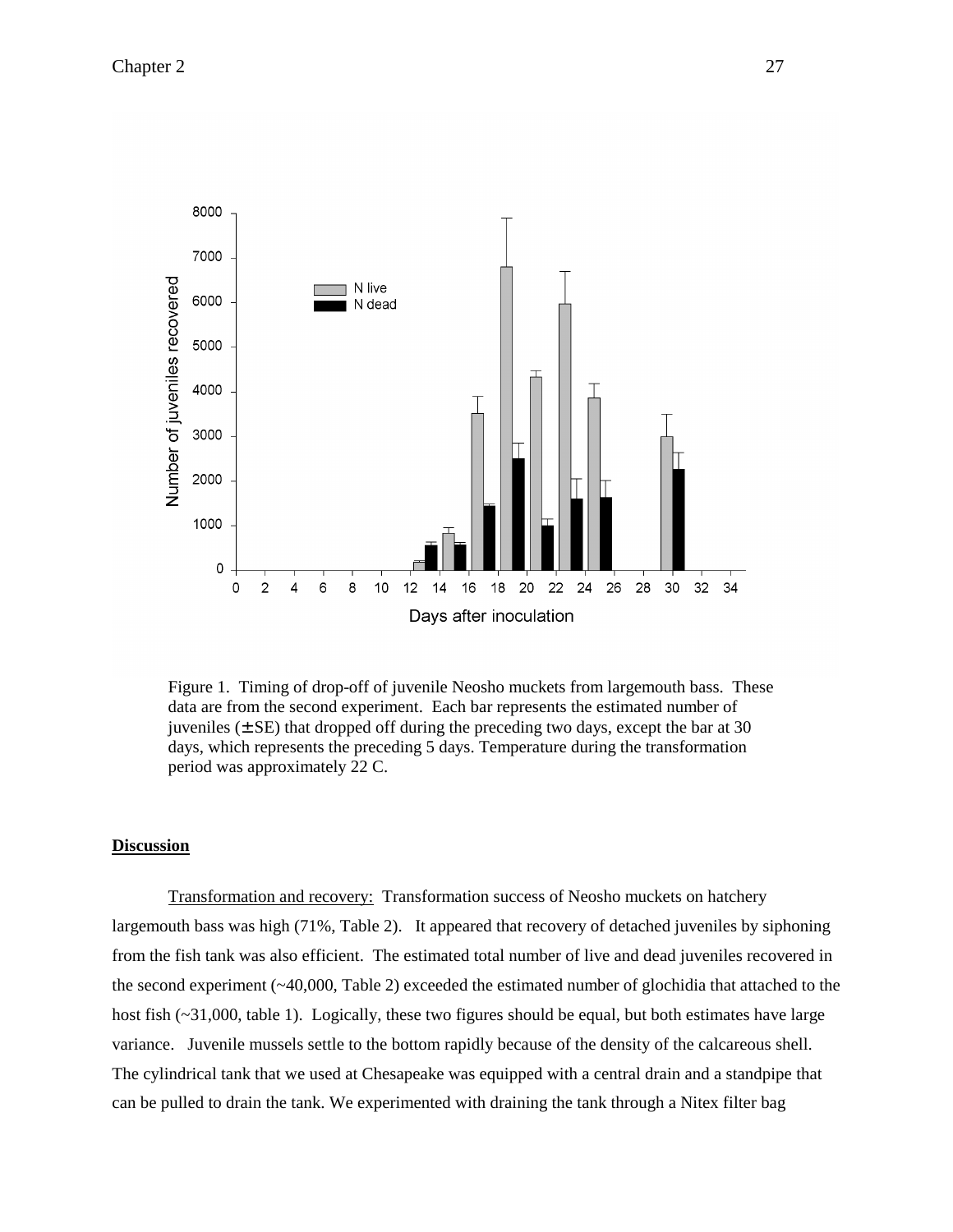attached to the outlet, but this recovery method proved to be more difficult than siphoning. The standpipe was equipped with an outer sleeve perforated at the lower end, so that water leaving the tank enters the sleeve at the bottom of the tank, and then rises to the top of the standpipe. We reversed the sleeve so that the perforations were at the top of the tank, in order to ensure that no juveniles would be lost in the outlet water.

Table 3. Releases of Neosho mucket juveniles in the Fall River Wildlife refuge. A total of approximately 19,550 juveniles were released. See Figure 2 for a map of sites.

| Workers                               | Number       | Locality                                                                                      |
|---------------------------------------|--------------|-----------------------------------------------------------------------------------------------|
| Ed Miller and Rick<br>Tush            | $\sim 3,500$ | Site A: Fall River Wildlife Area N37 $45.220'$ W96<br>11.261', T26 R11 Sec27 Greenwood Co. KS |
| Ed Miller and Rick<br>Tush            | ~2,500       | Site D: Fall River Wildlife Area N37 46.486 W96<br>13.187, T26 R11 Sec20 Greenwood Co. KS     |
| Brian Obermeyer and<br>John Bills     | $-3,200$     | Site D: Fall River Wildlife Area N37 46 486 W96<br>13.187, T26 R11 Sec20 Greenwood Co. KS     |
| Brian Obermeyer and<br>John Bills     | ~2850        | Site C: side channel on west side of stream                                                   |
| <b>Brian and Bernice</b><br>Obermeyer | ~1000        | Site D: Fall River Wildlife Area N37 46.486 W96<br>13.187, T26 R11 Sec20 Greenwood Co. KS     |
| <b>Brian and Bernice</b><br>Obermeyer | ~2,500       | Site B: a side channel, north side of stream,<br>immediately below an abandoned ford.         |
|                                       |              |                                                                                               |

Several potential problems and solutions were identified during this pilot project. The first experiment showed clearly that it is necessary to starve the host fish for several days prior to and during the period when juveniles drop off the host fish. This was important in order to minimize the amount of waste settling to the bottom of the tank. The juvenile mussels are extremely small  $\sim$  250 microns). They tend to become entangled in debris and fungal hyphae, forming clumps that made it very difficult to separate and count the juveniles. For this reason, we counted only a fraction of the juveniles from the first experiment.

Fish wastes also increased mortality of juveniles, particularly if the water was not renewed continuously. In one test, a volume of  $\sim$  1L of filtrate from the first experiment was left overnight (8) hours) in a dish without aeration, and all of the juveniles died. This effect may be caused by ammonia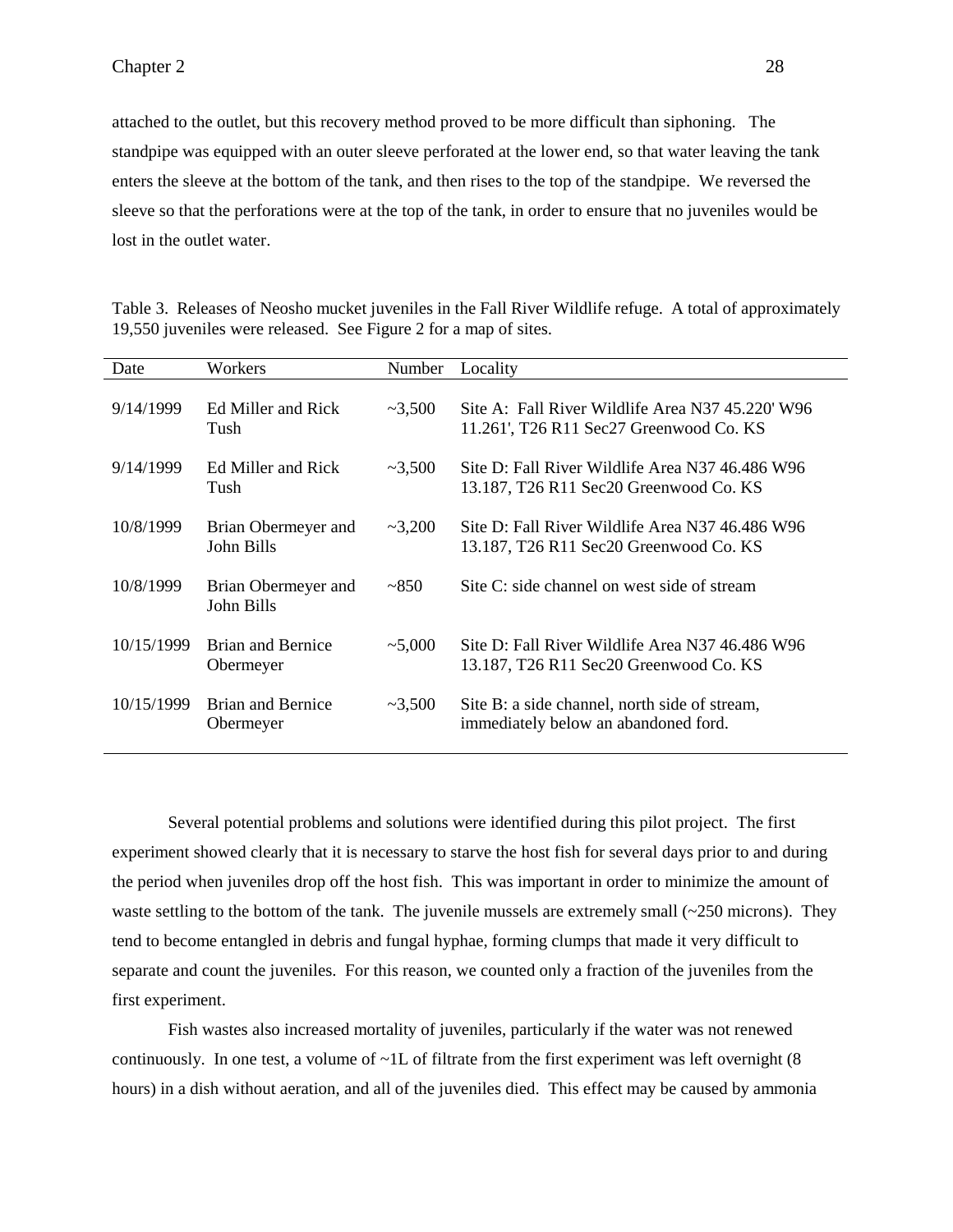produced by the decomposing waste, rather than to hypoxia, because the juvenile mussels are very resistant to hypoxia (Barnhart, unpublished). In the second experiment the fish were starved and the amount of waste was greatly reduced. As a result, it was much easier to observe and count the juveniles, and they were able to survive several days in the filtrate.



Figure 2. Sites where Neosho muckets were released. See Table 3 for site descriptions.

Predatory flatworms: Another problem identified in this study was predation on the juveniles by turbellarian flatworms. At least three species of Turbellaria (tentatively identified as *Macrostomum sp.*, *Microstomum sp.*, and *Dugesia sp.*) and one Nemertean (*Prostoma sp.*) were collected from the filtrate and were identified using the keys in Kolasa (1991). *Macrostomum* and *Microstomum* were both abundant in the fish tank, particularly if wastes were allowed to accumulate, and both of these species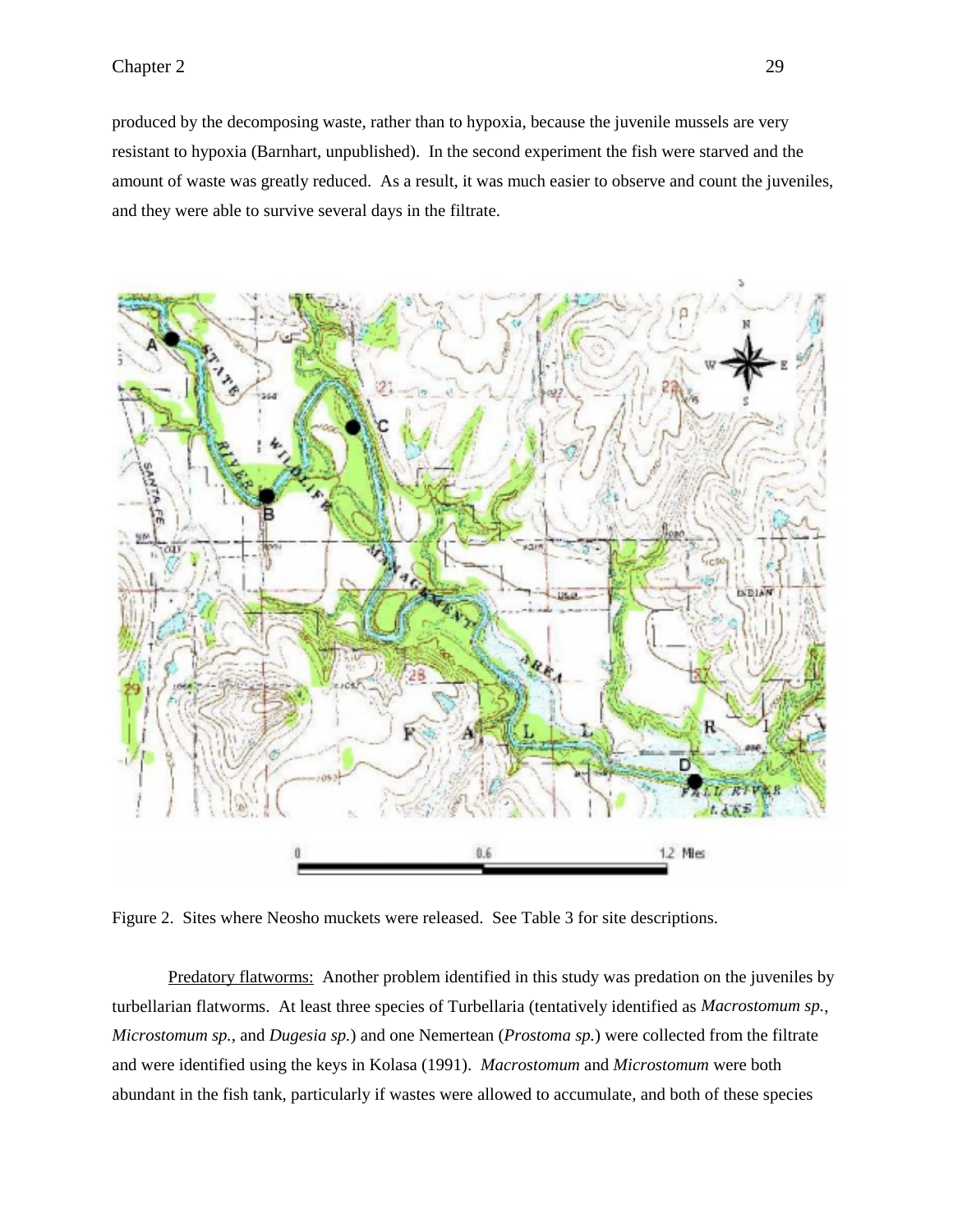were observed to feed upon the juvenile mussels. Photographs were obtained of both species showing juveniles in their gastrovascular cavities (Figure 3). Sickel (1998) previously reported predation by *Macrostomum* on juvenile *Corbicula*. Losses to these predators were not quantified, but may have been substantial. The worms tended to migrate to the bottom of glass containers and would attach to the glass fairly tightly by means of their adhesive glands. Therefore, it was possible to remove many of the worms by allowing the filtrate to stand for several minutes, then swirling and pouring it into another container. This treatment tended to leave the worms behind in the first container, and several repetitions could remove a large fraction of the worms from the filtrate.

Releases: This pilot project was intended mainly to explore methods for propagation, as a prelude to later production and release projects. However, we were able to obtain permission from Kansas and USFWS officials to release many of the propagated juveniles in the Fall River Wildlife refuge. Work by Obermeyer et al. (1997) indicates that Neosho muckets were extirpated in this portion of the river (above Fall River reservoir) in historic times. Other unionid species are present. Release of the juveniles in this area obviated several potential problems that must be considered in the future. For example, we used only a single individual mussel as a source for the glochidia. It would not have been appropriate to release such a large number of genetically similar individuals into an existing population, because of concerns about altering the gene pool. However, the release site is isolated from existing Neosho mucket populations by the Fall River Reservoir. Also, the fact that this release is a reintroduction, rather than an augmentation of an existing population, will make it easier to document our success or failure. We anticipate that these individuals will reach a size large enough for recovery within about 3 years. We hope to make further releases at these sites during that time.

We chose to release juveniles to the river as soon as possible following transformation. Allowing juveniles to grow in culture before release might be useful, if larger juveniles are less susceptible to sizelimited predators such as the flatworms. However, there are substantial drawbacks to culturing the juveniles. Culture requires extra time, space and expense. Mortality rates in lab culture are high. Both survival time and growth rates vary greatly among individuals (O'Beirn et al. 1998, Barnhart 1999). Therefore, mortality in culture may leave a particular subset of individuals that have been selected for characteristics that are related to survival in artificial conditions, and not necessarily suited for survival in natural conditions.

Factors affecting juvenile mussels after transformation and settlement may also limit recruitment, and presently are poorly understood. However, indirect evidence suggests that conditions for juveniles may still be good even in areas where unionid populations are declining. The introduced Asian clam, *Corbicula fluminea*, has spread rapidly and reproduces successfully in many unionid habitats. The early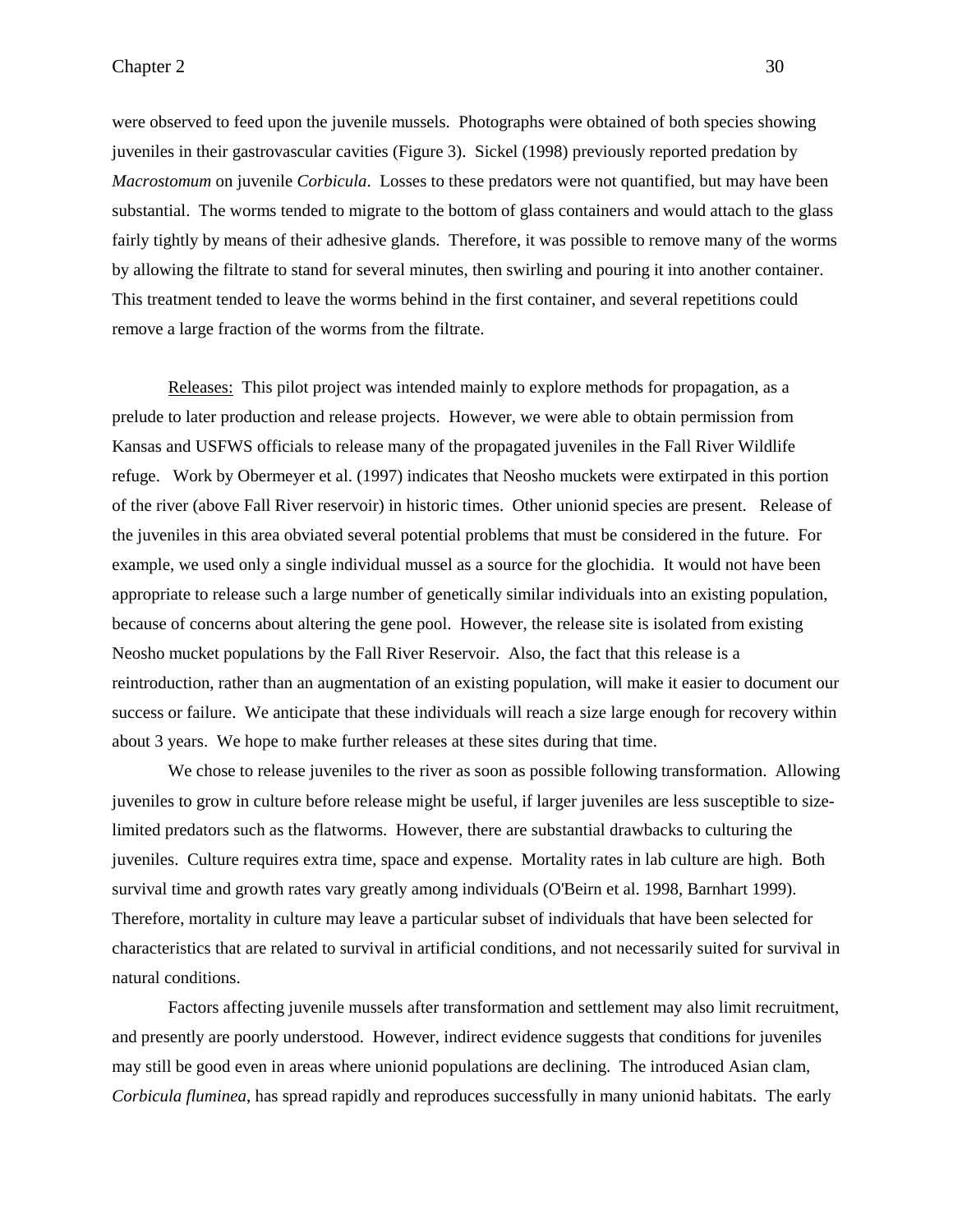juveniles of *Corbicula* are identical in size to most juvenile unionids (~250 microns in length), occupy similar habitat, and are likewise pedal feeders in sediments. The ability of *Corbicula* juveniles to thrive in an area may indicate that habitat conditions are also suitable for juvenile unionids. It seems likely that juvenile *Corbicula* are no less susceptible than juvenile native mussels to predation or environmental stresses. In fact, adult *Corbicula* are generally more susceptible to extremes of temperature, pH, and hypoxia than are native sphaeriids and unionids (McMahon 1991 and references therein). *Corbicula* has no parasitic stage, and its success has been attributed mainly to its direct reproductive habits (McMahon 1991).

 Demands on hatchery operations: This pilot project demonstrated the feasibility of producing large numbers of *Lampsilis* juveniles in a hatchery setting without making major demands on space or personnel. The numbers of fish involved are modest. New groups of fish may be needed for each round of transformation, because the fish must be starved during the drop-off period, and because fishes to acquire immunity to glochidia after exposure. After serving as hosts, these fish could be placed back into production. The most significant demand on the hatchery appears to be space for holding the host fish during transformation. Fish that are being used as mussel hosts must be isolated, because of the need to interrupt feeding during the drop-off period and provide a clean surface and low-flow environment for recovering juveniles. Therefore, a suitable tank with several hundred-gallon capacity is needed for approximately one month per batch. The time necessary might be reduced to 3 weeks at higher temperature, or even less with species that transform more quickly. These tanks must be either aerated static tanks or, if water delivery is continuous, equipped with standpipes so that outlet water leaves only from the surface. Isolation of host fish from regular production should minimize the possibility of introducing disease or parasites as well the possibility of inadvertent escape of mussels. The risk of inadvertent escape of mussels is minimal even if infected host fish are subsequently released, because largemouth bass are stocked in ponds and lakes, which do not provide suitable habitat for Neosho muckets.

The timing of propagation work is important and must consider both the reproductive periodicity of the mussels and the schedule of fish production at the hatchery. Reproductive timing varies among mussels, but many species, including *Lampsilis*, are gravid with glochidia throughout the winter, spring and summer months. We delayed collection of Neosho muckets until late in the summer this year because of persistent high flows in the lower Fall River. Most females were spent by July 27, and next year we plan to collect earlier in the summer if possible. Gravid females can be stored for weeks or even months at low temperature (10 C), allowing some flexibility in timing of work at the hatchery. According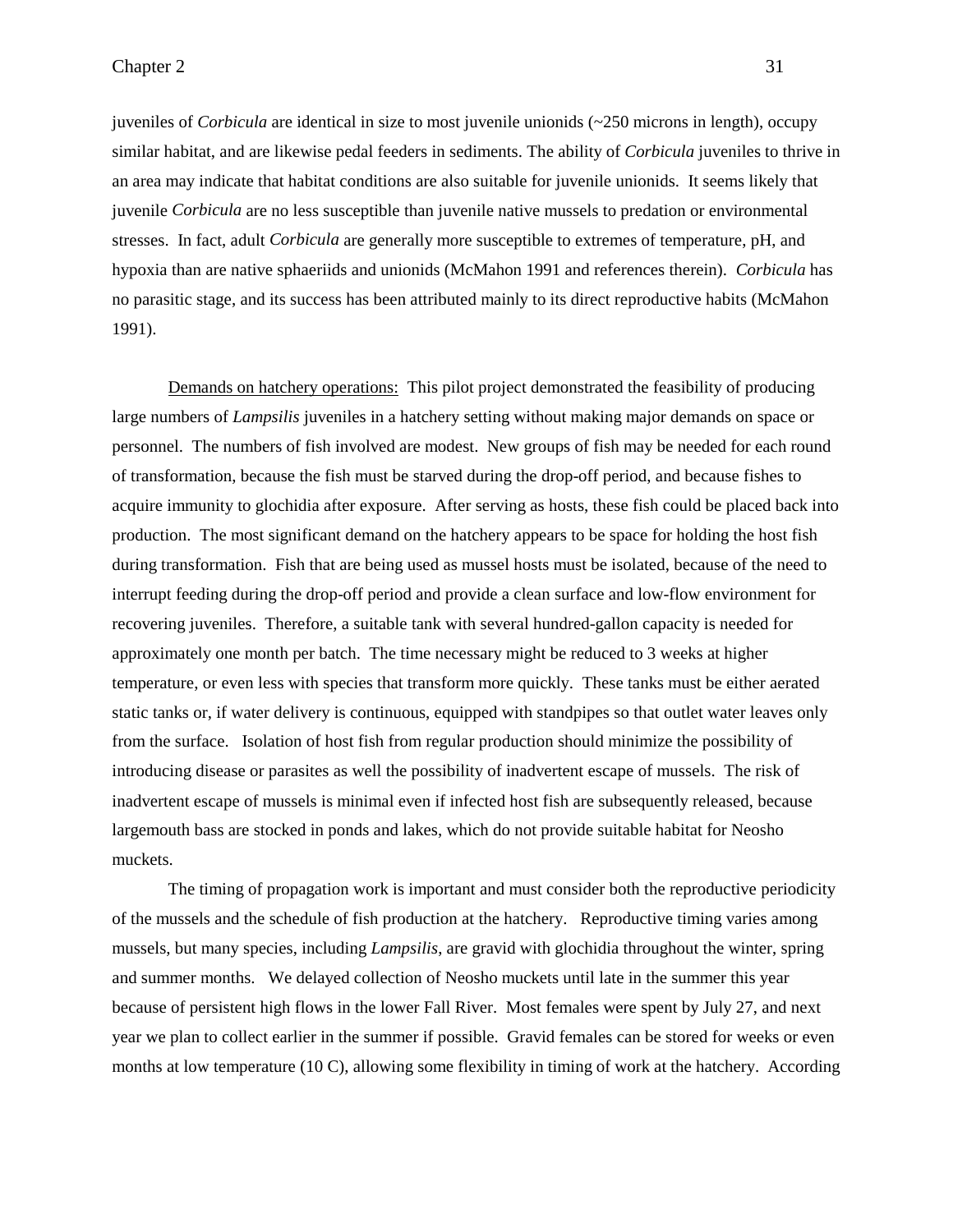to Jim Maenner, manager of the Chesapeake Hatchery, tank space is more likely to be available in late summer and fall than at other times.

#### **Summary**

This pilot project demonstrates the feasibility of propagating a threatened mussel species, the Neosho mucket, using facilities at the Chesapeake State Fish Hatchery and using fingerling largemouth bass as hosts. Minimal requirements for production of approximately 30,000 juveniles include 200 bass fingerlings and the use of a suitable tank for about 1 month. Approximately 19,550 juveniles from this study were released in the Fall River Wildlife Refuge in Kansas. This release is a reintroduction of this species to historic habitat, from stock collected downstream in the same river. Assuming that permission and cooperation can be obtained from MDC Fisheries Division and Chesapeake Hatchery, we hope to carry out a similar project next summer. We also hope to initiate discussion on possible source and release sites for this species in the Spring and Elk River systems in Missouri.

# **Acknowledgements**

This project was a cooperative effort involving the Missouri Department of Conservation, the Kansas Department of Wildlife and Parks, the US Fish and Wildlife Service, Neosho National Fish Hatchery, and the SMSU Biology Department. Brian Obermeyer provided the essential information and advice regarding collection and release sites, and also conducted most of the actual releases of juveniles. Ed Miller led the collecting trip and released the first batch of juveniles. Jerry Horack, Dan Mulhern, Brigit Mulhern, Ben Mulhern, Bryan Simmons, and Diana Sheridan helped with the collecting trip. Jim Maenner and his crew at Chesapeake Hatchery provided fish, tank space, and other essentials, as well as inoculating and caring for both finfish and shellfish. Dave Hendrix, Roderick May and colleagues at Neosho Hatchery helped with fish inoculation, transport of juveniles, and provided heaters. Michael Baird helped with infecting fish and with handling and counting juveniles at SMSU. I am grateful to Steve Eder, Norm Stuckey, and Gary Novinger of Fisheries Division for giving their permission to carry out this work on short notice. Thanks to Amy Salveter for coordinating funding. Special thanks are due to Sue Bruenderman and to Paul McKenzie, for sharing our goals and for promoting this project and others.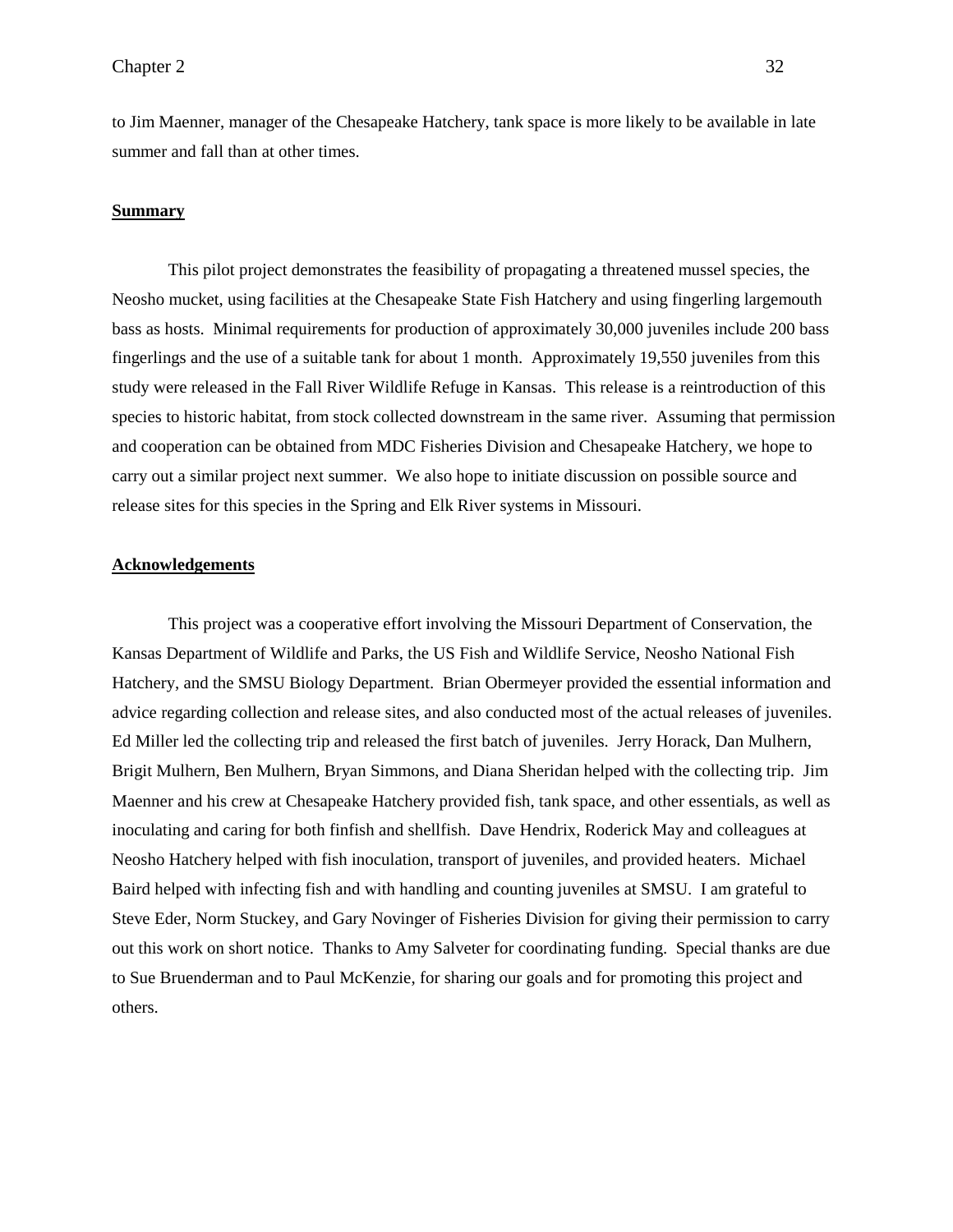#### **Literature Cited**

- Barnhart, M.C. 1999. Fish hosts and culture of mussel species of special concern. Report to Missouri Department of Conservation. 45 p.
- Barnhart, M.C. and A.D. Roberts. 1997. Reproduction and fish hosts of unionids from the Ozark Uplifts. *In:* K.S. Cummings, A.C. Buchanan and L.M. Koch, eds. Conservation and management of freshwater mussels II. Proceedings of a UMRCC symposium, 16-18 October 1995, St. Louis, Missouri. Upper Mississippi River Conservation Committee, Rock Island, Illinois.
- Bauer, G. 1994. The adaptive value of offspring size among freshwater mussels (Bivalvia; Unionoidea). Journal of Animal Ecology 63:933-944.
- Jansen, W.A. and J. M. Hanson. 1991. Estimates of the number of glochidia produced by clams (*Anodonta grandis simpsoniana* Lea), attaching to yellow perch (*Perca flavescens*), and surviving to various ages in Narrow Lake, Alberta. Canadian Journal of Zoology 69: 973-977.
- Kolasa, J. 1991. Flatworms: Turbellaria and Nemertea. *In*: J. H. Thorp and A. P. Covitch. Ecology and classification of North American freshwater invertebrates. Academic Press, New York.
- NNMCC (National Native Mussel Conservation Committee). 1998. National strategy for the conservation of native freshwater mussels. Journal of Shellfish Research 17(5):1419-1428.
- Obermeyer, B. K., D. R. Edds, C. W. Prophet, and E. J. Miller. 1997. Freshwater mussels (Bivalvia: Unionidae) in the Verdigris, Neosho and Spring River basins of Kansas and Missouri, with emphasis on species of concern. Am. Malacological Bull. 14:41-56.
- O'Beirn, F. X., R. J. Neves and M. B. Steg. 1998. Survival and growth of juvenile freshwater mussels (Unionidae) in a recirculating aquaculture system. American Malacological Bulletin 14:165-171.
- Sickel, J.B. 1998. Gluttonous feeding behavior in the Rhabdocoel*, Macrostomum sp*., induced by juveniles of the Asiatic clam, *Corbicula fluminea*. Journal of Freshwater Ecology 13(1): 135-137.
- Young, M. and J. Williams. 1984. The reproductive biology of the freshwater pearl mussel *Margaritifera margaritifera* (Linn.) in Scotland. I. Field Studies. Archiv fur Hydrobiologie 99: 405-422.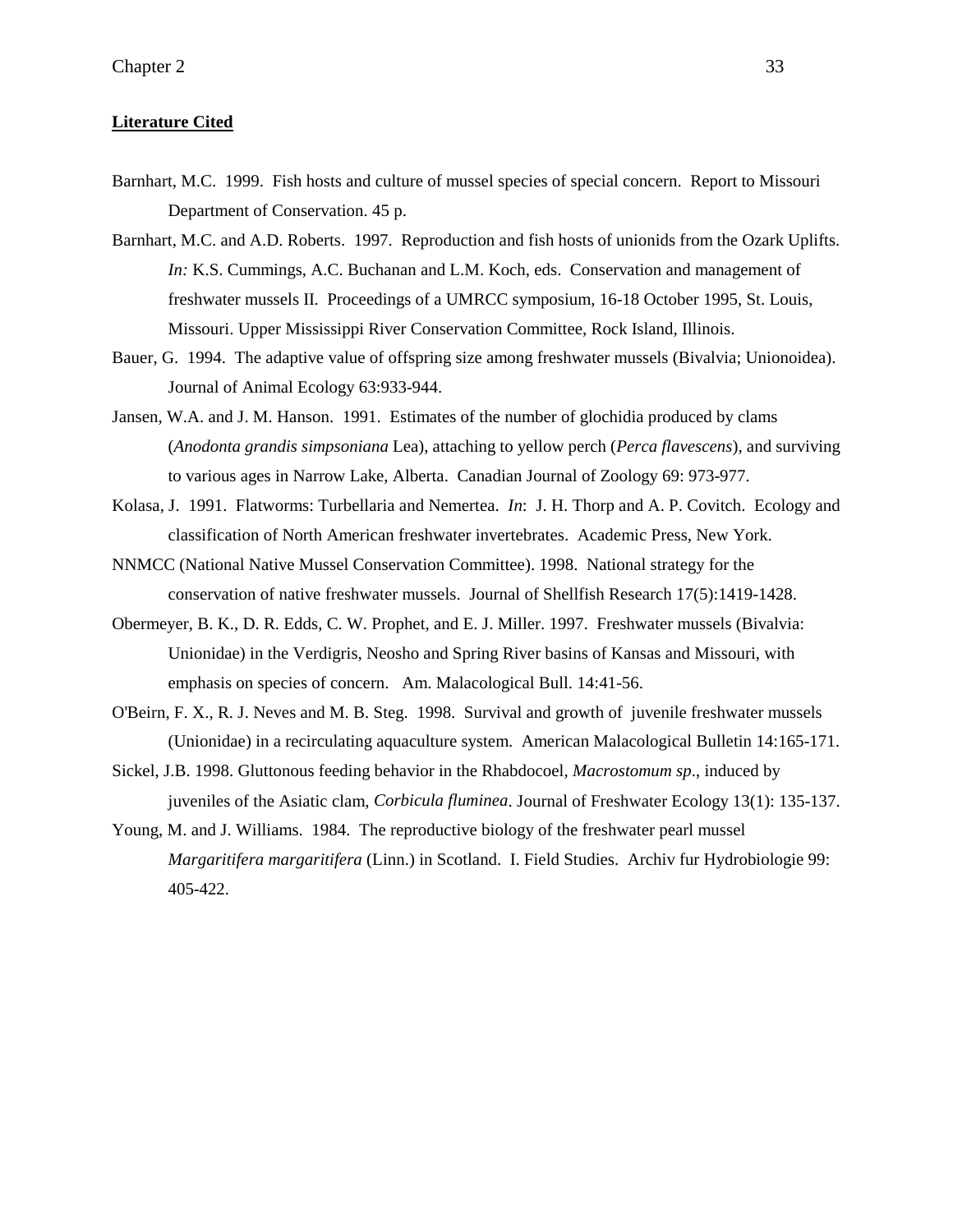

From the left: Rod May, Neosho National Hatchery, Jim Maenner, Chesapeake Hatchery, and Chris Barnhart, SMSU.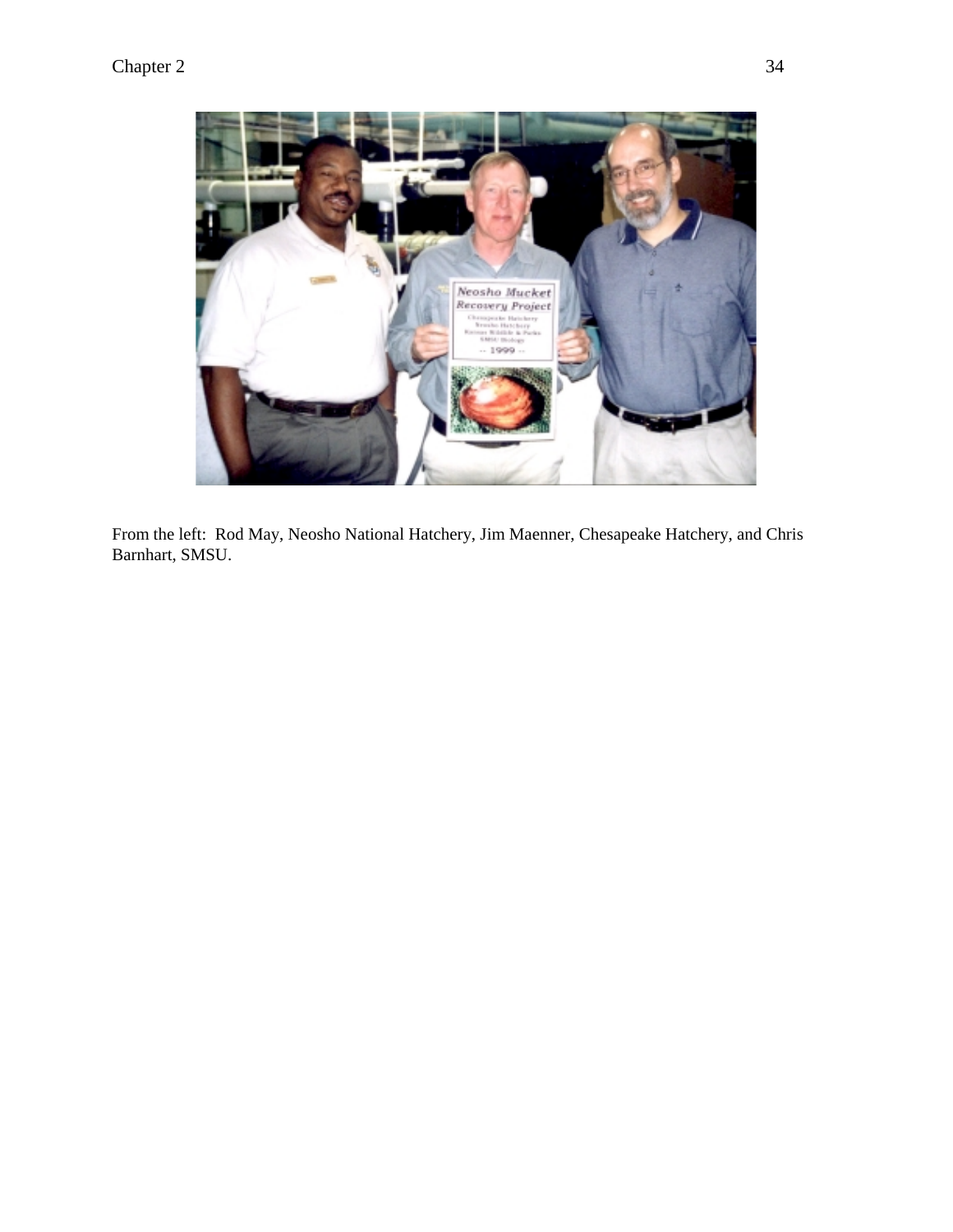#### **3. WORK IN PROGRESS AND RELATED STUDIES**

#### **Summaries**

 In addition to the host and restoration studies described above, work progressed on several other studies and activities during 1999. These studies are all related to the goals of the project and were supported directly or indirectly by our Section 6 funding from USFWS and MDC.

Effects of hypoxia: We performed two 1-month long experiments investigating the effects of multiple levels of chronic hypoxia on the survival and growth of juvenile mussels (*Lampsilis reeveiana*  and *Lampsilis siliquoidea*). Results thus far show that survival rates are impaired below 26% of air saturation. However, over half of juveniles are able to survive continuous low DO (3% of air saturation) for over 3 weeks. Further hypoxia experiments will be performed this spring.

Demography of *Cumberlandia*: Coauthor Michael Baird is currently writing his thesis, which is a study of the life history and population demography of *Cumberlandia* in the Meramec and Gasconade rivers. Much of the information included in this report derives from that work. Another major part of Mike's thesis work involves analysis of age and growth and quantitative sampling of populations at eight sites. This work was reported at the Missouri Natural Resources conference and is summarized in an abstract (attached).

*Venustaconcha*: Graduate student Frank Riusech completed his thesis work on life history and genetics of *Venustaconcha* (Riusech 1999). Frank's work was reported at the Missouri Natural Resources Conference and received the Best Thesis Award from the Missouri Chapter of the American Fisheries Society. Part of the thesis, investigating host specificity of two closely related mussel species, was accepted for publication (Riusech and Barnhart, in press). Other work reported in the thesis includes a genetic study comparing *V. pleasii* and *V. ellipsiformis*, which confirms the identity of *V. pleasii* as a distinct species endemic to the White River system, and clarifies the identity of *Venustachoncha* in the Spring River (Neosho system) as *V. ellipsiformis*. Frank also investigated age and growth in *Venustaconcha* using shell growth lines. This study provides evidence of environmental influences on growth as well as a validation of the annual nature of growth lines (see abstract attached).

 Outreach activities: Conservation of endangered species requires public interest and support. Unionids may lack the charisma of large carnivores, but the interaction of mussels with fish is very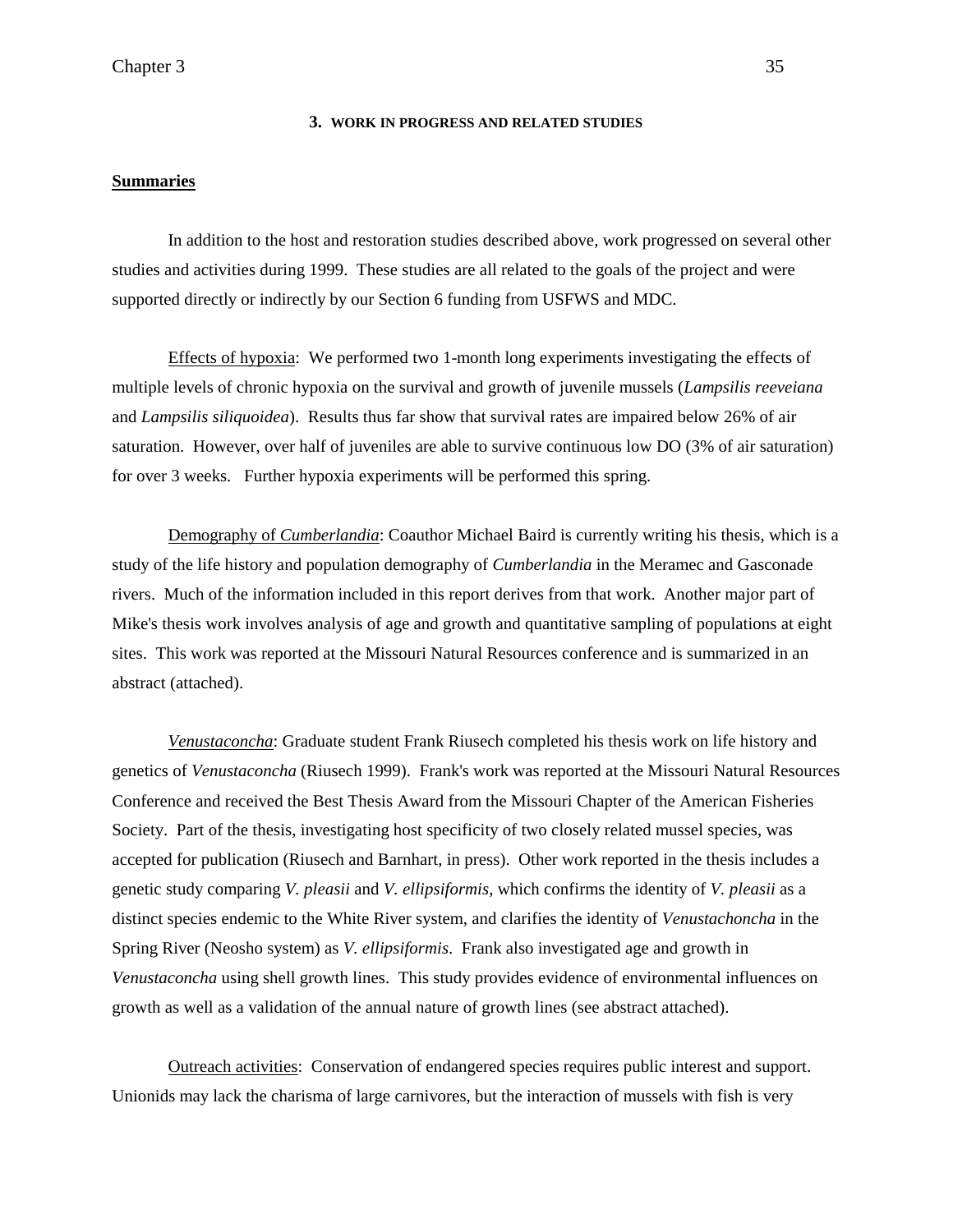compelling, and can capture public attention. The relationships between mussels and their hosts are excellent examples of the interrelationships in nature, where no species lives (or dies) without effects on others. Mussels have amazing strategies for attracting host fish, including a variety of lures, baits, nets and traps. These remarkable adaptations can impress almost anyone, and they are effective in focusing attention on endangered species, the biology of streams and water quality issues. We maintain the Unio Gallery, an Internet site presenting photographs of unionids and their life history stages. The purpose of the site is to give conservation professionals, educators, and other interested parties access to pictures for illustrating presentations about endangered species. This year we have expanded the site, and also added video clips that illustrate lure display of *Lampsilis* and *Villosa*. The Unio Gallery URL is http://courses.smsu.edu/mcb095f/gallery/. Our work has received some media attention in 1999, including several radio and television interviews, and two visits from a professional film crew from England, who filmed the lure display, glochidia, and hosts *Lampsilis reeviana* as part of a documentary for public television (PBS). We are also currently developing a permanent display of unionids for the visitor center of Meramec State Park.

#### **Grant-related reports, publications, and presentations for 1999-2000:**

- Baird, Michael S., and M. Christopher Barnhart. 2000. Population age structure of the spectaclecase mussel, *Cumberlandia monodonta.* Missouri Natural Resources Conference, Lake of the Ozarks.
- Baird, M. S., and M. C. Barnhart. 1999. Population age structure of the spectaclecase mussel, *Cumberlandia monodonta.* Great Plains Limnology Meeting, Columbia, MO.
- Barnhart, M. C. 1999. Black sandshell- missing, but not forgotten. Kansas Pearly Mussel Newsline 1999:8.
- Barnhart, M.C. Unio Gallery. A pictorial resource for conservation professionals and educators working with endangered species. URL: http://www.smsu.edu/mcb095f/gallery/
- Barnhart, M. C. 1999. Overview of freshwater mussels. Invited presentation at public hearing for proposed listing of the scaleshell mussel as endangered by the U. S. Fish and Wildlife Service. Runge Nature Center, Jefferson City, MO. 12/8/99.
- Barnhart, M. C. 1999. Pearls and Perils in Ozark Streams. Showcase on Faculty Research. SMSU Office of Academic Affairs.
- Barnhart, M. Christopher, and Frank A. Riusech. 2000. Age and growth of freshwater mussels inferred from shell annuli: effects of the 1993 flood. Missouri Natural Resources Conference, Lake of the Ozarks.
- Barnhart, M. C. and A. R. Roberts. 1999. Life history of the flat floater mussel *Anodonta suborbiculata.* Great Plains Limnology Meeting, Columbia, MO.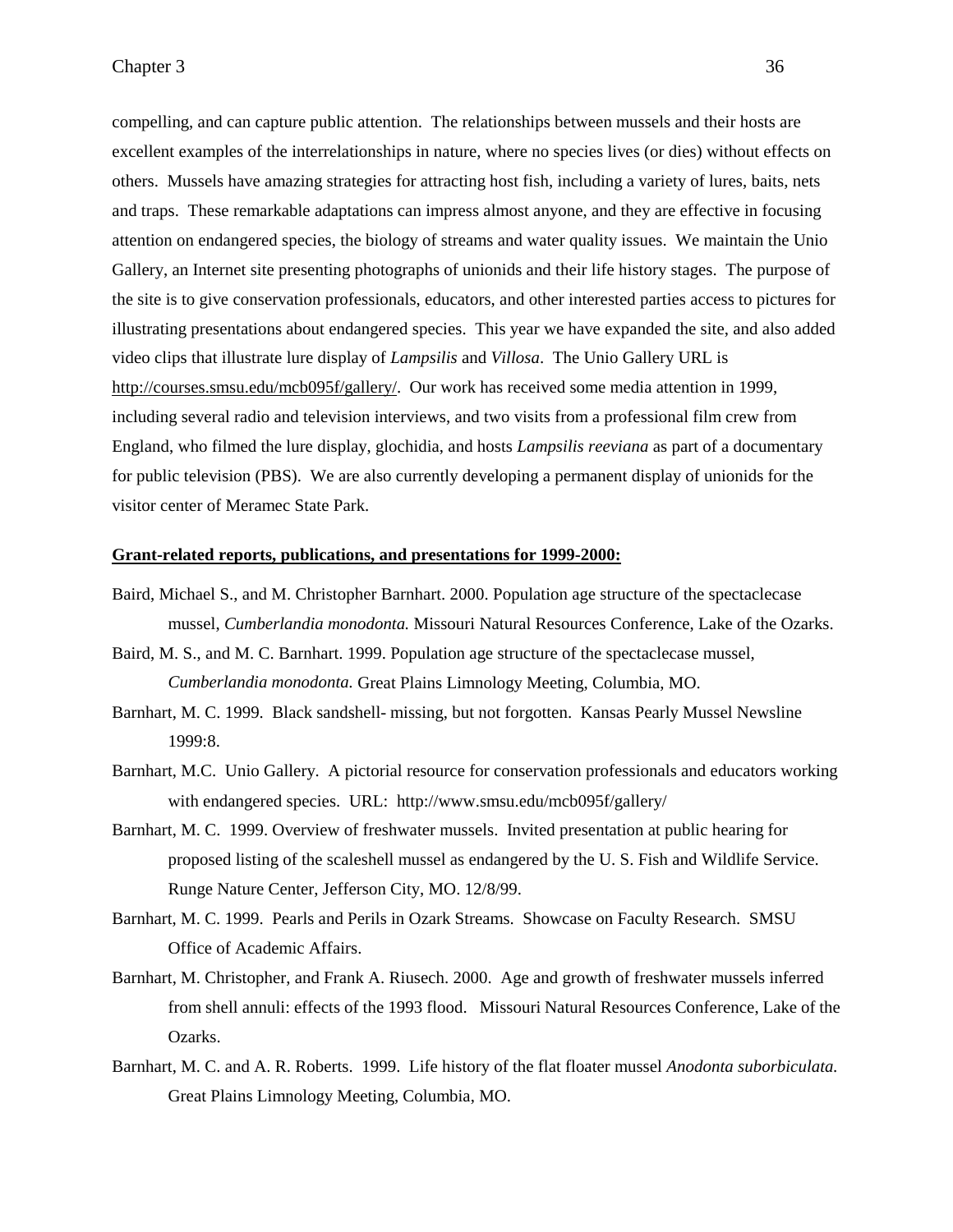- Barnhart, M.C. 1999. Ecology and conservation of freshwater molluscs. Invited lecture. Tri-Beta National Biological Honor Society, Northcentral District II Convention. Lay Field Station, St. Louis University. April 10.
- Barnhart, M.C. 1999. Captive rearing of native mussels: last chance for endangered species in Missouri? Platform presentation, Missouri Natural Resources Conference, Lake of the Ozarks.
- Baird, M.S. and M.C. Barnhart. 1999. Life history of the freshwater bivalve, *Cumberlandia monodonta*. Platform presentation, Missouri Natural Resources Conference, Lake of the Ozarks. (Winner, best student presentation, Missouri Chapter of the American Fisheries Society)
- Baird, M. S. and M. C. Barnhart. 1999. Survival and growth of *Lampsilis* species in a recirculating rearing system. Platform presentation, Symposium of the Freshwater Mollusk Conservation Society, March 17-19, Chattanooga, TN.
- Barnhart, M.C. 1999. Potential hosts and reproductive characteristics of some unusual unionoids. Platform presentation, Symposium of the Freshwater Mollusk Conservation Society, March 17- 19, Chattanooga, TN.
- Barnhart, M.C. 1999. Unio Gallery. Platform presentation, Symposium of the Freshwater Mollusk Conservation Society, March 17-19, Chattanooga, TN.
- Barnhart, M. C. 1999. Propagation of native mussels. Kansas Mussel Meetings, Emporia, KS.
- Barnhart, M. C. and F. A. Riusech. 1999. Host utilization and suitability among *Venustaconcha*  populations in different river drainages. Platform presentation, Symposium of the Freshwater Mollusk Conservation Society, March 17-19, Chattanooga, TN.
- Barnhart, M. C. and F. A. Riusech. 1999. *Venustaconcha* in the Spring River in Kansas. Kansas Mussel Meetings, Emporia, KS.
- Riusech, F. A. 1999. Genetic and life history characteristics of the freshwater bivalves, *Venustaconcha ellipsiformis* and *Venustaconcha pleasii*, in the Ozark Plateaus region. MS thesis, SMSU.
- Riusech, F.A. and M.C. Barnhart. In press. Host suitability differences among populations of *Venustaconcha* from the Ozark region. Proceedings of the Captive Care, Propagation, and Conservation of Freshwater Mussels Symposium.
- Roberts, A.D. and M.C. Barnhart. 1999. The effects of temperature,  $CO_2$ , and pH on the transformation success of glochidia on fish hosts and *in vitro*. Journal of the North American Benthological Society 18(4):477-487.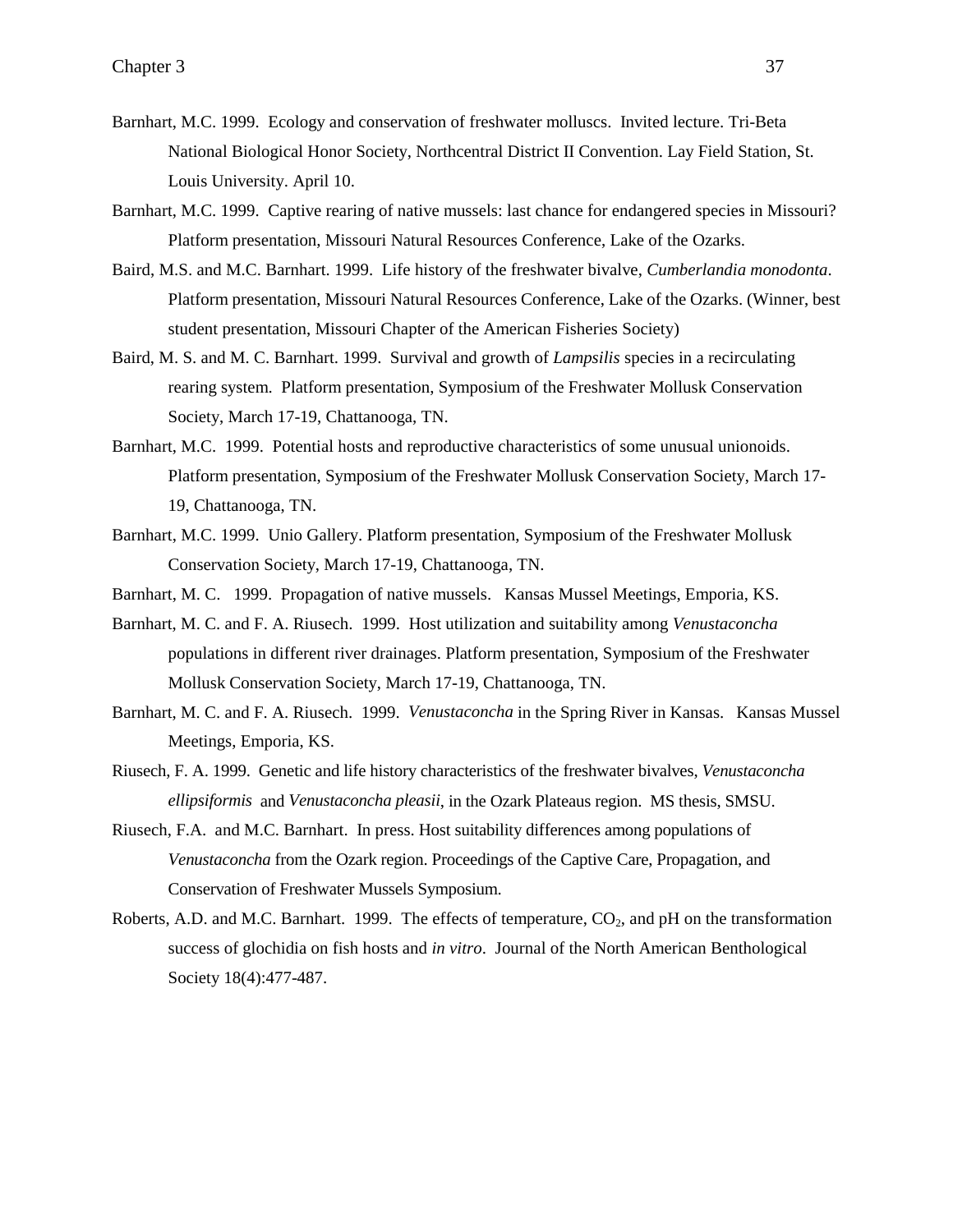# **Population age structure of the spectaclecase,** *Cumberlandia monodonta.*

## **Michael S. Baird and M. Christopher Barnhart**

Biology Department, Southwest Missouri State University, 901 S. National, Springfield, MO 65804 E-mail: msb788s@mail.smsu.edu, chrisbarnhart@mail.smsu.edu

The spectaclecase is the only Margaritiferid mussel in the Mississippi drainage. Although formerly widespread, this species has declined dramatically throughout its range (Williams et al. 1992). Some of the largest remaining populations occur in Missouri in the Gasconade and Meramec rivers, where *Cumberlandia* is the most abundant mussel at many sites (Buchanan 1980). We have studied these populations over the past 2 years in order to determine distribution, abundance and age structure. Eight sites were examined quantitatively. Sites were delimited by the presence of mussels. Mean site area was  $\sim$ 1000 m<sup>2</sup>. Quadrats were placed using an adaptive design, excavated to 15 cm depth, and searched visually for mussels. Over 6,000 live specimens were examined and measured (total shell length, height, width, hinge length, and wet weight). A sub-sample of  $\sim$ 35 individuals per site was sacrificed and aged by counting growth lines in the hinge ligament. Apparent ages ranged from 1-56 years and were correlated with shell length. The length/age relationship was similar among sites (ANCOVA), so a single hyperbolic growth model was derived: length = 201.4\* [age/(15.4+age)], (n = 278,  $R^2 = 0.83$ ). This relationship was then used to estimate age (years) from shell length (mm) of the other individuals and infer population age distributions by site and drainage basin. Results for the two river basins are presented below:



Inferred age distributions were similar in the Meramec and Gasconade. The most abundant age classes were approximately 20-35 years. Among sites, population densities ranged from 1.2 to 12.8 (mean = 6.7) individuals per m<sup>2</sup>, while local (i.e. single quadrat) densities ranged up to 120 m<sup>2</sup>. Although a few young individuals were found at all sites, individuals less than 20 years old were relatively rare. Thus, it appears that these populations might be in decline, despite remarkable densities of adults. Pictures of *Cumberlandia* beds, as well as conglutinates and glochidia, can be viewed on the Internet at: http://courses.smsu.edu/mcb095f/gallery/.

#### **Literature Cited**

Buchanan, A. C. 1980. Mussels (Naiades) of the Meramec River Basin. Aquatic Series No. 17. Report to the Missouri Department of Conservation, Jefferson City, Missouri. Pp. 1-68.

Williams, J. D., M. L. Warren, K. S. Cummings, J. L. Harris, R. J. Neves. 1992. Conservation status of freshwater mussels of the United States and Canada. Fisheries 18(9): 6-22.